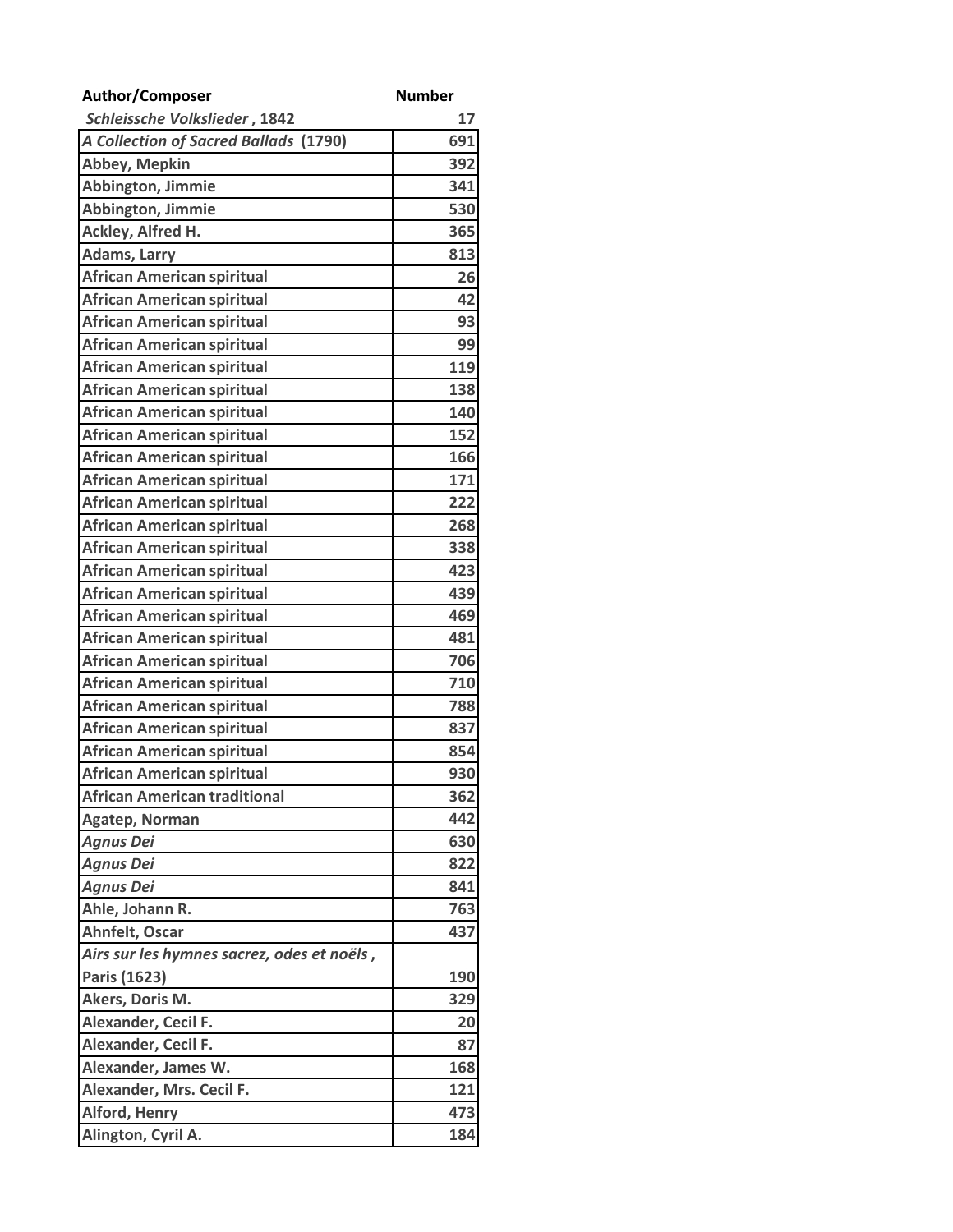| Allen, George N.                           | 465 |
|--------------------------------------------|-----|
| Alte Catholische Geistliche Kirchengesäng, |     |
| <b>Cologne (1599)</b>                      | 79  |
| <b>Ambrose of Milan</b>                    | 374 |
| Ambrose, 4th c.                            | 74  |
| <b>American folk melody</b>                | 809 |
| <b>An African Prayer Book</b>              | 707 |
| Ancient liturgies for the Lord's Supper    | 811 |
| Ancient liturgy on the Lord's Supper       | 812 |
| <b>Andrade, Moises</b>                     | 391 |
| Antes, John                                | 221 |
| Antes, John                                | 677 |
| Antiphoner, Paris (1681)                   | 490 |
| <b>Apostle's Creed</b>                     | 782 |
| Aquino, SJ, Arnel dC,                      | 819 |
| <b>Arne, Augustine</b>                     | 479 |
| Arthur, John W.                            | 237 |
| Arthur, John W.                            | 845 |
| Asay, Delbert                              | 368 |
| Atkinson, Frederick C.                     | 618 |
| <b>Auserlesen Catholische Geistliche</b>   |     |
| Kirchengesänge, Cologne (1623)             | 208 |
| <b>Auserlesen Catholische Geistliche</b>   |     |
| Kirchengesänge, Cologne (1623)             | 317 |
| <b>Auserlesen Catholische Geistliche</b>   |     |
| Kirchengesänge, Cologne (1623)             | 551 |
| <b>Auserlesen Catholische Geistliche</b>   |     |
| Kirchengesänge, Cologne (1623)             | 570 |
| Auserlesen Catholische Geistliche          |     |
| Kirchengesänge, Cologne (1623)             | 847 |
| Avila, Rubén Ruiz                          | 143 |
| <b>Baatenburg, Lara</b>                    | 27  |
| <b>Babcock, Maltbie D.</b>                 | 21  |
| Bach, Johann S.                            | 3   |
| Bach, Johann S.                            | 101 |
| Bach, Johann S.                            | 104 |
| Bach, Johann S.                            | 168 |
| Bach, Johann S.                            | 326 |
| Bach, Johann S.                            | 531 |
| Bach, Johann S.                            | 546 |
| Bach, Johann S.                            | 646 |
| Bach, Johann S.                            | 776 |
| Bach, Johann S.                            | 832 |
| Bach, Johann S.                            | 919 |
| <b>Baker, Henry</b>                        | 823 |
| <b>Baker, Henry Williams</b>               | 824 |
| <b>Baker, Theodore</b>                     | 79  |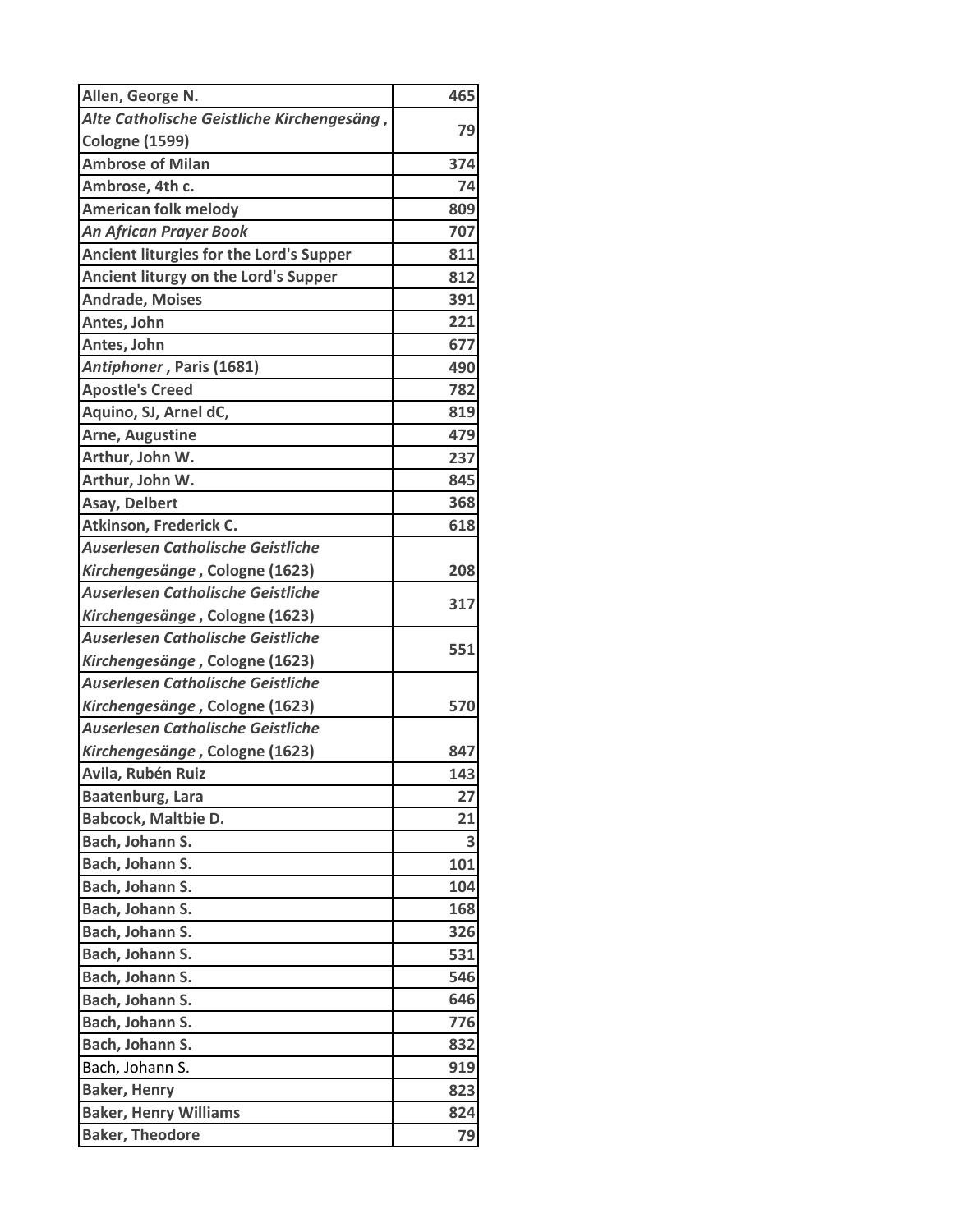| <b>Baloche, Paul</b>                           | 375 |
|------------------------------------------------|-----|
| <b>Baloche, Paul</b>                           | 537 |
| <b>Bancroft, Charitie Lees DeCheney</b>        | 682 |
|                                                |     |
| <b>Baptism liturgy, French Reformed Church</b> | 787 |
| <b>Barham-Gould, A. Cyril</b>                  | 334 |
| <b>Barnard, Willem</b>                         | 1   |
| <b>Barnby, Joseph</b>                          | 372 |
| <b>Barnes, Edward S.</b>                       | 82  |
| <b>Bash, Ewald</b>                             | 651 |
| <b>Bastastini, Robert</b>                      | 818 |
| <b>Batastini, Robert</b>                       | 836 |
| <b>Bateman, Christian Henry</b>                | 599 |
| <b>Baughen, Michael</b>                        | 749 |
| Bayly, Albert F.                               | 879 |
| Bayly, Albert F.                               | 928 |
| <b>Beall, Mary Kay</b>                         | 367 |
| <b>Bechtel, Carol</b>                          | 34  |
| <b>Bechtel, Carol</b>                          | 54  |
| <b>Bechtel, Carol</b>                          | 650 |
| <b>Bechtel, Carol M.</b>                       | 867 |
| <b>Becker, Cornelius</b>                       | 1   |
| <b>Becker, Margaret</b>                        | 660 |
| <b>Beddome, Benjamin</b>                       | 261 |
| Beethoven, Ludwig van                          | 438 |
| Beethoven, Ludwig van                          | 632 |
| <b>Belgic Confession</b>                       | 8   |
| <b>Belgic Confession</b>                       | 778 |
| <b>Belgic Confession</b>                       | 829 |
| <b>Belhar Confession</b>                       | 259 |
| Bell, John L.                                  | 30  |
| Bell, John L.                                  | 48  |
| Bell, John L.                                  | 120 |
| Bell, John L.                                  | 183 |
| Bell, John L.                                  | 242 |
| Bell, John L.                                  | 285 |
| Bell, John L.                                  | 293 |
| Bell, John L.                                  | 390 |
| Bell, John L.                                  | 403 |
| Bell, John L.                                  | 429 |
| Bell, John L.                                  | 446 |
| Bell, John L.                                  | 467 |
| Bell, John L.                                  | 496 |
| Bell, John L.                                  | 707 |
| Bell, John L.                                  | 741 |
| Bell, John L.                                  | 742 |
| Bell, John L.                                  | 768 |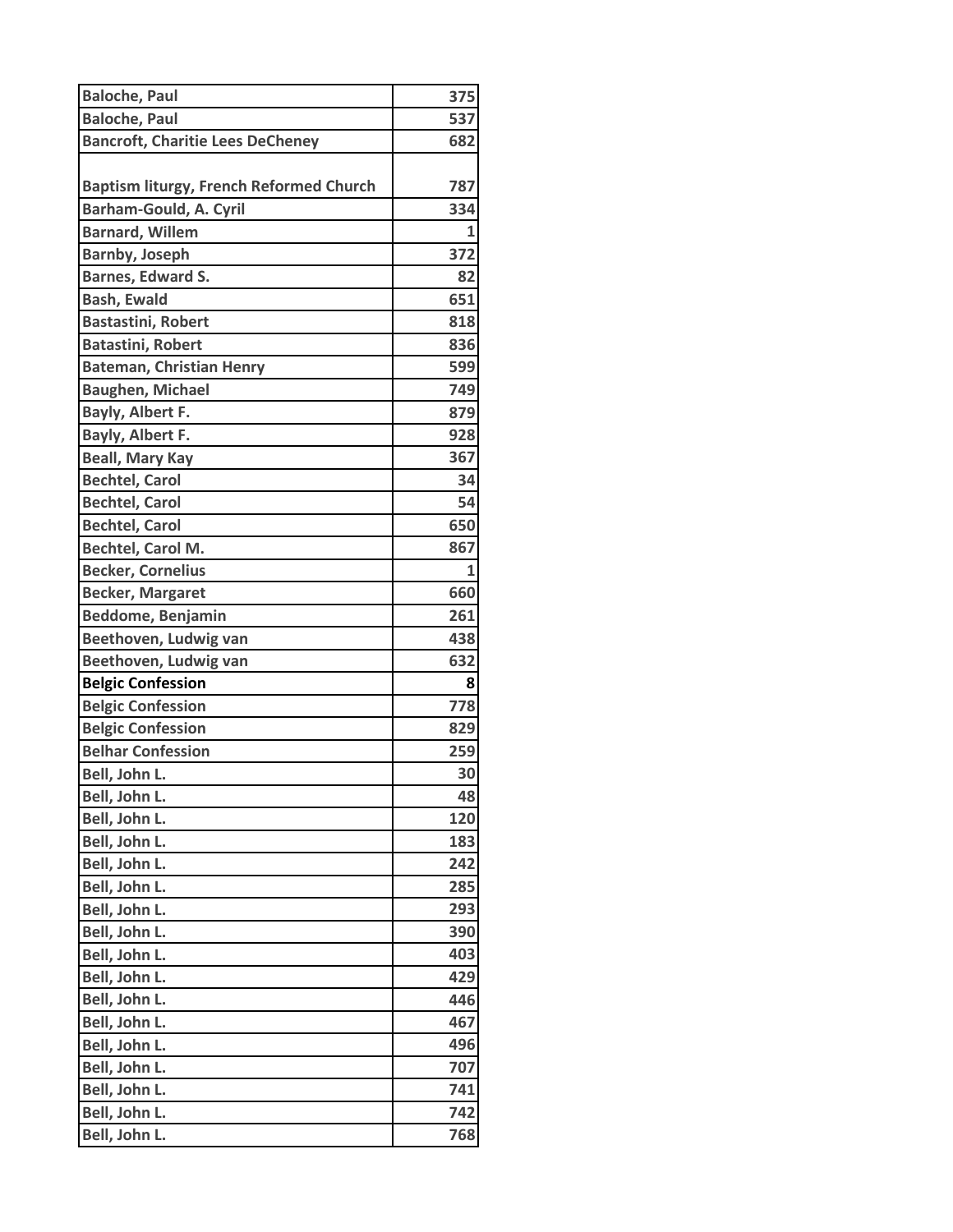| Bell, John L.<br>909<br>Bell, John L.<br>915<br>955<br>Bell, John L.<br><b>Benedicite</b><br>556<br><b>Benedict, Bruce</b><br>232<br><b>Benedict, Bruce</b><br>283<br><b>Berg, Carolina Sandell</b><br>23<br><b>Berg, Carolina Sandell</b><br>437<br>Berky, Georgia G.<br>745<br>Bernard of Chuny, 12th c.<br>488<br><b>Bertémon's Southern Harmony</b><br>846<br>58<br><b>Berthier, Jacques</b><br><b>Berthier, Jacques</b><br>83<br>154<br><b>Berthier, Jacques</b><br>159<br><b>Berthier, Jacques</b><br>169<br><b>Berthier, Jacques</b><br>189<br><b>Berthier, Jacques</b><br>357<br><b>Berthier, Jacques</b><br><b>Berthier, Jacques</b><br>433<br><b>Berthier, Jacques</b><br>444<br><b>Berthier, Jacques</b><br>460<br>462<br><b>Berthier, Jacques</b><br><b>Berthier, Jacques</b><br>480<br>528<br><b>Berthier, Jacques</b><br><b>Berthier, Jacques</b><br>591<br>592<br><b>Berthier, Jacques</b><br><b>Berthier, Jacques</b><br>818<br>836<br><b>Berthier, Jacques</b><br><b>Berthier, Jacques</b><br>903<br><b>Bertieaux, Esther</b><br>820<br><b>Bible Songs Hymnal (1927)</b><br>6<br><b>Billings, William</b><br>384<br>3<br>Birks, Thomas R.<br><b>Black, George</b><br>907<br><b>Bleakley</b><br>277<br><b>Bliss, Philip P.</b><br>170<br>Bliss, Philip P.<br>451<br>Bliss, Philip P.<br>568<br>Blycker, Philip W.<br>241<br>Blycker, Philip W.<br>255<br><b>Bode, John Ernest</b><br>352<br>Boertje, Barbara<br>666<br><b>Bohemian Brethren's Gesanbuch (1544)</b><br>475<br>Bohemian Brethren's Kirchengesänge<br>(1566)<br>572 | Bell, John L. | 892 |
|--------------------------------------------------------------------------------------------------------------------------------------------------------------------------------------------------------------------------------------------------------------------------------------------------------------------------------------------------------------------------------------------------------------------------------------------------------------------------------------------------------------------------------------------------------------------------------------------------------------------------------------------------------------------------------------------------------------------------------------------------------------------------------------------------------------------------------------------------------------------------------------------------------------------------------------------------------------------------------------------------------------------------------------------------------------------------------------------------------------------------------------------------------------------------------------------------------------------------------------------------------------------------------------------------------------------------------------------------------------------------------------------------------------------------------------------------------------------------------------------------------------------------------------------------|---------------|-----|
|                                                                                                                                                                                                                                                                                                                                                                                                                                                                                                                                                                                                                                                                                                                                                                                                                                                                                                                                                                                                                                                                                                                                                                                                                                                                                                                                                                                                                                                                                                                                                  |               |     |
|                                                                                                                                                                                                                                                                                                                                                                                                                                                                                                                                                                                                                                                                                                                                                                                                                                                                                                                                                                                                                                                                                                                                                                                                                                                                                                                                                                                                                                                                                                                                                  |               |     |
|                                                                                                                                                                                                                                                                                                                                                                                                                                                                                                                                                                                                                                                                                                                                                                                                                                                                                                                                                                                                                                                                                                                                                                                                                                                                                                                                                                                                                                                                                                                                                  |               |     |
|                                                                                                                                                                                                                                                                                                                                                                                                                                                                                                                                                                                                                                                                                                                                                                                                                                                                                                                                                                                                                                                                                                                                                                                                                                                                                                                                                                                                                                                                                                                                                  |               |     |
|                                                                                                                                                                                                                                                                                                                                                                                                                                                                                                                                                                                                                                                                                                                                                                                                                                                                                                                                                                                                                                                                                                                                                                                                                                                                                                                                                                                                                                                                                                                                                  |               |     |
|                                                                                                                                                                                                                                                                                                                                                                                                                                                                                                                                                                                                                                                                                                                                                                                                                                                                                                                                                                                                                                                                                                                                                                                                                                                                                                                                                                                                                                                                                                                                                  |               |     |
|                                                                                                                                                                                                                                                                                                                                                                                                                                                                                                                                                                                                                                                                                                                                                                                                                                                                                                                                                                                                                                                                                                                                                                                                                                                                                                                                                                                                                                                                                                                                                  |               |     |
|                                                                                                                                                                                                                                                                                                                                                                                                                                                                                                                                                                                                                                                                                                                                                                                                                                                                                                                                                                                                                                                                                                                                                                                                                                                                                                                                                                                                                                                                                                                                                  |               |     |
|                                                                                                                                                                                                                                                                                                                                                                                                                                                                                                                                                                                                                                                                                                                                                                                                                                                                                                                                                                                                                                                                                                                                                                                                                                                                                                                                                                                                                                                                                                                                                  |               |     |
|                                                                                                                                                                                                                                                                                                                                                                                                                                                                                                                                                                                                                                                                                                                                                                                                                                                                                                                                                                                                                                                                                                                                                                                                                                                                                                                                                                                                                                                                                                                                                  |               |     |
|                                                                                                                                                                                                                                                                                                                                                                                                                                                                                                                                                                                                                                                                                                                                                                                                                                                                                                                                                                                                                                                                                                                                                                                                                                                                                                                                                                                                                                                                                                                                                  |               |     |
|                                                                                                                                                                                                                                                                                                                                                                                                                                                                                                                                                                                                                                                                                                                                                                                                                                                                                                                                                                                                                                                                                                                                                                                                                                                                                                                                                                                                                                                                                                                                                  |               |     |
|                                                                                                                                                                                                                                                                                                                                                                                                                                                                                                                                                                                                                                                                                                                                                                                                                                                                                                                                                                                                                                                                                                                                                                                                                                                                                                                                                                                                                                                                                                                                                  |               |     |
|                                                                                                                                                                                                                                                                                                                                                                                                                                                                                                                                                                                                                                                                                                                                                                                                                                                                                                                                                                                                                                                                                                                                                                                                                                                                                                                                                                                                                                                                                                                                                  |               |     |
|                                                                                                                                                                                                                                                                                                                                                                                                                                                                                                                                                                                                                                                                                                                                                                                                                                                                                                                                                                                                                                                                                                                                                                                                                                                                                                                                                                                                                                                                                                                                                  |               |     |
|                                                                                                                                                                                                                                                                                                                                                                                                                                                                                                                                                                                                                                                                                                                                                                                                                                                                                                                                                                                                                                                                                                                                                                                                                                                                                                                                                                                                                                                                                                                                                  |               |     |
|                                                                                                                                                                                                                                                                                                                                                                                                                                                                                                                                                                                                                                                                                                                                                                                                                                                                                                                                                                                                                                                                                                                                                                                                                                                                                                                                                                                                                                                                                                                                                  |               |     |
|                                                                                                                                                                                                                                                                                                                                                                                                                                                                                                                                                                                                                                                                                                                                                                                                                                                                                                                                                                                                                                                                                                                                                                                                                                                                                                                                                                                                                                                                                                                                                  |               |     |
|                                                                                                                                                                                                                                                                                                                                                                                                                                                                                                                                                                                                                                                                                                                                                                                                                                                                                                                                                                                                                                                                                                                                                                                                                                                                                                                                                                                                                                                                                                                                                  |               |     |
|                                                                                                                                                                                                                                                                                                                                                                                                                                                                                                                                                                                                                                                                                                                                                                                                                                                                                                                                                                                                                                                                                                                                                                                                                                                                                                                                                                                                                                                                                                                                                  |               |     |
|                                                                                                                                                                                                                                                                                                                                                                                                                                                                                                                                                                                                                                                                                                                                                                                                                                                                                                                                                                                                                                                                                                                                                                                                                                                                                                                                                                                                                                                                                                                                                  |               |     |
|                                                                                                                                                                                                                                                                                                                                                                                                                                                                                                                                                                                                                                                                                                                                                                                                                                                                                                                                                                                                                                                                                                                                                                                                                                                                                                                                                                                                                                                                                                                                                  |               |     |
|                                                                                                                                                                                                                                                                                                                                                                                                                                                                                                                                                                                                                                                                                                                                                                                                                                                                                                                                                                                                                                                                                                                                                                                                                                                                                                                                                                                                                                                                                                                                                  |               |     |
|                                                                                                                                                                                                                                                                                                                                                                                                                                                                                                                                                                                                                                                                                                                                                                                                                                                                                                                                                                                                                                                                                                                                                                                                                                                                                                                                                                                                                                                                                                                                                  |               |     |
|                                                                                                                                                                                                                                                                                                                                                                                                                                                                                                                                                                                                                                                                                                                                                                                                                                                                                                                                                                                                                                                                                                                                                                                                                                                                                                                                                                                                                                                                                                                                                  |               |     |
|                                                                                                                                                                                                                                                                                                                                                                                                                                                                                                                                                                                                                                                                                                                                                                                                                                                                                                                                                                                                                                                                                                                                                                                                                                                                                                                                                                                                                                                                                                                                                  |               |     |
|                                                                                                                                                                                                                                                                                                                                                                                                                                                                                                                                                                                                                                                                                                                                                                                                                                                                                                                                                                                                                                                                                                                                                                                                                                                                                                                                                                                                                                                                                                                                                  |               |     |
|                                                                                                                                                                                                                                                                                                                                                                                                                                                                                                                                                                                                                                                                                                                                                                                                                                                                                                                                                                                                                                                                                                                                                                                                                                                                                                                                                                                                                                                                                                                                                  |               |     |
|                                                                                                                                                                                                                                                                                                                                                                                                                                                                                                                                                                                                                                                                                                                                                                                                                                                                                                                                                                                                                                                                                                                                                                                                                                                                                                                                                                                                                                                                                                                                                  |               |     |
|                                                                                                                                                                                                                                                                                                                                                                                                                                                                                                                                                                                                                                                                                                                                                                                                                                                                                                                                                                                                                                                                                                                                                                                                                                                                                                                                                                                                                                                                                                                                                  |               |     |
|                                                                                                                                                                                                                                                                                                                                                                                                                                                                                                                                                                                                                                                                                                                                                                                                                                                                                                                                                                                                                                                                                                                                                                                                                                                                                                                                                                                                                                                                                                                                                  |               |     |
|                                                                                                                                                                                                                                                                                                                                                                                                                                                                                                                                                                                                                                                                                                                                                                                                                                                                                                                                                                                                                                                                                                                                                                                                                                                                                                                                                                                                                                                                                                                                                  |               |     |
|                                                                                                                                                                                                                                                                                                                                                                                                                                                                                                                                                                                                                                                                                                                                                                                                                                                                                                                                                                                                                                                                                                                                                                                                                                                                                                                                                                                                                                                                                                                                                  |               |     |
|                                                                                                                                                                                                                                                                                                                                                                                                                                                                                                                                                                                                                                                                                                                                                                                                                                                                                                                                                                                                                                                                                                                                                                                                                                                                                                                                                                                                                                                                                                                                                  |               |     |
|                                                                                                                                                                                                                                                                                                                                                                                                                                                                                                                                                                                                                                                                                                                                                                                                                                                                                                                                                                                                                                                                                                                                                                                                                                                                                                                                                                                                                                                                                                                                                  |               |     |
|                                                                                                                                                                                                                                                                                                                                                                                                                                                                                                                                                                                                                                                                                                                                                                                                                                                                                                                                                                                                                                                                                                                                                                                                                                                                                                                                                                                                                                                                                                                                                  |               |     |
|                                                                                                                                                                                                                                                                                                                                                                                                                                                                                                                                                                                                                                                                                                                                                                                                                                                                                                                                                                                                                                                                                                                                                                                                                                                                                                                                                                                                                                                                                                                                                  |               |     |
|                                                                                                                                                                                                                                                                                                                                                                                                                                                                                                                                                                                                                                                                                                                                                                                                                                                                                                                                                                                                                                                                                                                                                                                                                                                                                                                                                                                                                                                                                                                                                  |               |     |
|                                                                                                                                                                                                                                                                                                                                                                                                                                                                                                                                                                                                                                                                                                                                                                                                                                                                                                                                                                                                                                                                                                                                                                                                                                                                                                                                                                                                                                                                                                                                                  |               |     |
|                                                                                                                                                                                                                                                                                                                                                                                                                                                                                                                                                                                                                                                                                                                                                                                                                                                                                                                                                                                                                                                                                                                                                                                                                                                                                                                                                                                                                                                                                                                                                  |               |     |
|                                                                                                                                                                                                                                                                                                                                                                                                                                                                                                                                                                                                                                                                                                                                                                                                                                                                                                                                                                                                                                                                                                                                                                                                                                                                                                                                                                                                                                                                                                                                                  |               |     |
|                                                                                                                                                                                                                                                                                                                                                                                                                                                                                                                                                                                                                                                                                                                                                                                                                                                                                                                                                                                                                                                                                                                                                                                                                                                                                                                                                                                                                                                                                                                                                  |               |     |
|                                                                                                                                                                                                                                                                                                                                                                                                                                                                                                                                                                                                                                                                                                                                                                                                                                                                                                                                                                                                                                                                                                                                                                                                                                                                                                                                                                                                                                                                                                                                                  |               |     |
|                                                                                                                                                                                                                                                                                                                                                                                                                                                                                                                                                                                                                                                                                                                                                                                                                                                                                                                                                                                                                                                                                                                                                                                                                                                                                                                                                                                                                                                                                                                                                  |               |     |
|                                                                                                                                                                                                                                                                                                                                                                                                                                                                                                                                                                                                                                                                                                                                                                                                                                                                                                                                                                                                                                                                                                                                                                                                                                                                                                                                                                                                                                                                                                                                                  |               |     |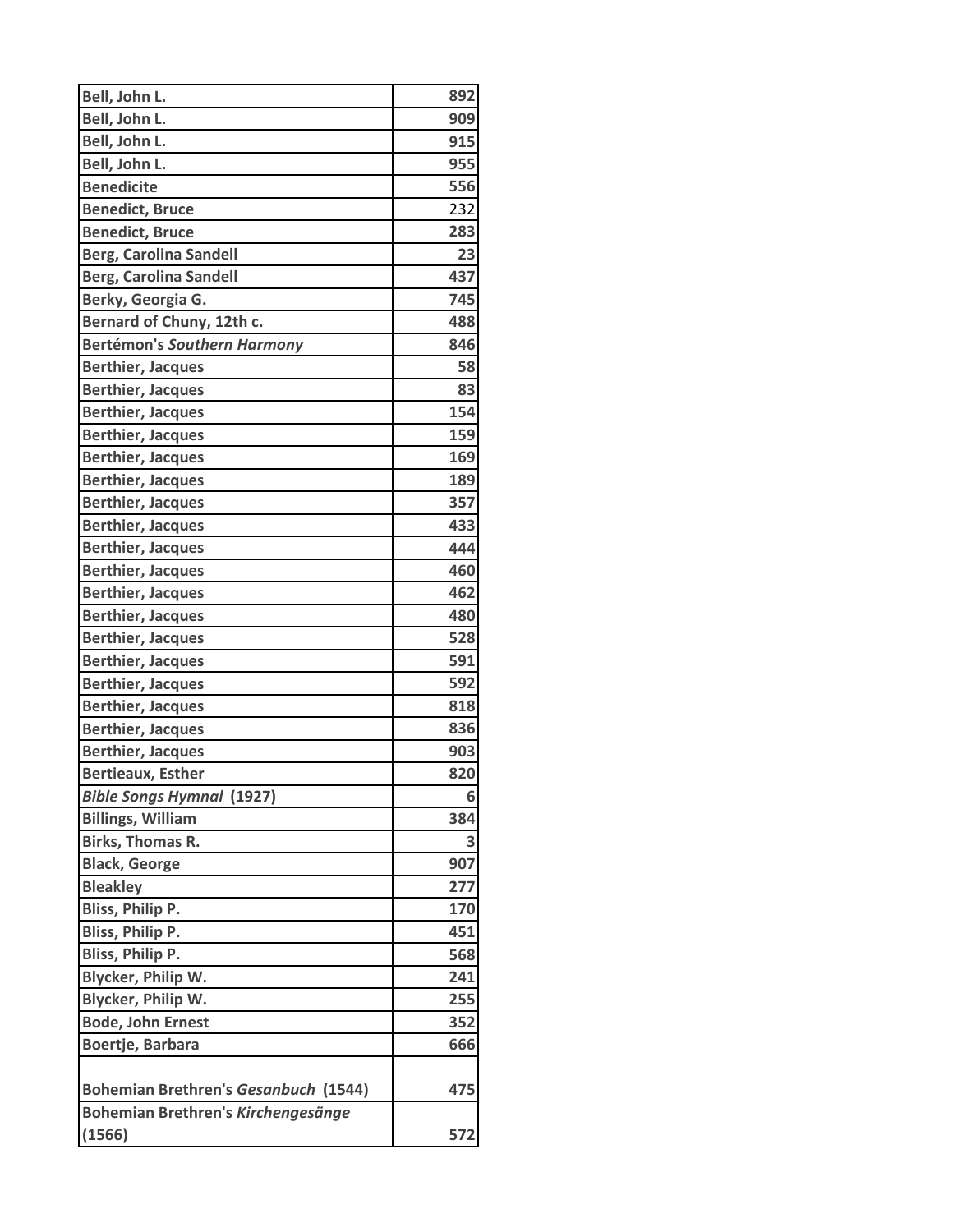| <b>Bolduc, Ed</b>                 | 567             |
|-----------------------------------|-----------------|
| <b>Bonar, Horatius</b>            | 356             |
| <b>Bonar, Horatius</b>            | 583             |
| <b>Bonar, Horatius</b>            | 624             |
| <b>Bonar, Horatius</b>            | 665             |
| <b>Book of Common Prayer, The</b> | 640             |
| <b>Book of Common Prayer, The</b> | 875             |
| <b>Book of Worship</b>            | 636             |
| <b>Bouknight, Lillian</b>         | 431             |
| <b>Bouma, Rolf</b>                | 312             |
| <b>Bourgeois, Lois</b>            | 393             |
| <b>Bourgeois, Louis</b>           | 59              |
| <b>Bourgeois, Louis</b>           | 216             |
| <b>Bourgeois, Louis</b>           | 616             |
| <b>Bourgeois, Louis</b>           | 625             |
| <b>Bourgeois, Louis</b>           | 843             |
| <b>Bourgeois, Louis</b>           | 924             |
| <b>Bourgeois, Louis</b>           | 935             |
| <b>Bourgeois, Louis</b>           | 965             |
| <b>Boyd</b>                       | 277             |
| <b>Boyd, William</b>              | 383             |
| <b>Boyer, Horace Clarence</b>     | 55              |
| <b>Boyer, Horace Clarence</b>     | 441             |
| Bradbury, William B.              | 330             |
| Bradbury, William B.              | 440             |
| Bradbury, William B.              | 585             |
| Bradbury, William B.              | 627             |
| Bradbury, William B.              | 709             |
| Bradbury, William B.              | 772             |
| Bradbury, William B.              | 870             |
| <b>Bradbury, William R.</b>       | 30 <sup>1</sup> |
| Bradbury, William R.              | 41              |
| <b>Bridge, Matthew</b>            | 223             |
| <b>Bridges, Robert Seymour</b>    | 393             |
| <b>Bringle, Mary Louise</b>       | 37              |
| <b>Bringle, Mary Louise</b>       | 38              |
| <b>Bringle, Mary Louise</b>       | 158             |
| <b>Bringle, Mary Louise</b>       | 243             |
| <b>Bringle, Mary Louise</b>       | 244             |
| <b>Bringle, Mary Louise</b>       | 279             |
| <b>Bringle, Mary Louise</b>       | 449             |
| <b>Bringle, Mary Louise</b>       | 504             |
| <b>Bringle, Mary Louise</b>       | 774             |
| <b>Bringle, Mary Louise</b>       | 929             |
| Brink, Emily R.                   | 34              |
| Brink, Emily R.                   | 107             |
| Brink, Emily R.                   | 164             |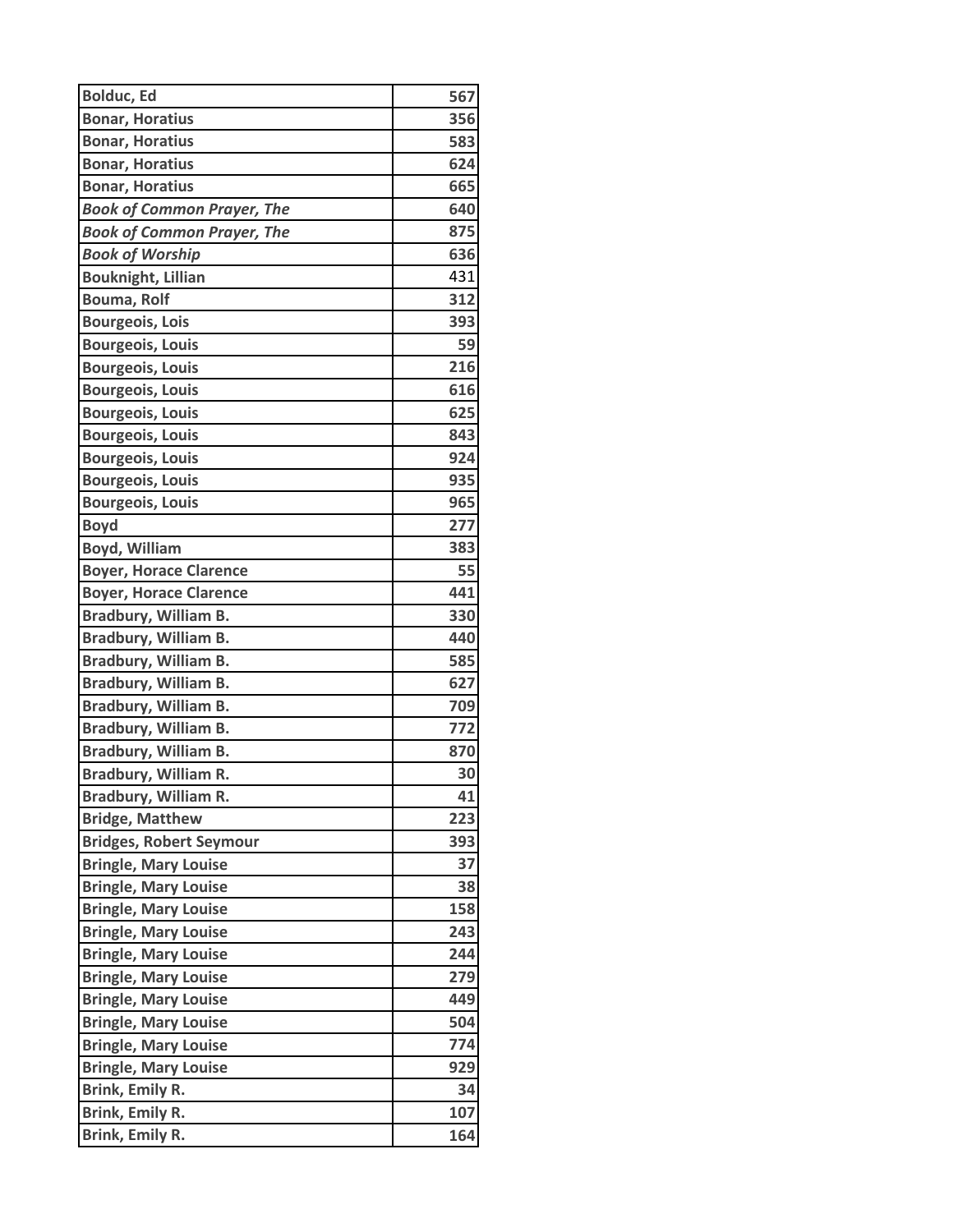| Brink, Emily R.                 | 294 |
|---------------------------------|-----|
| Brink, Emily R.                 | 298 |
| <b>Brink, Emily R.</b>          | 334 |
| Brink, Emily R.                 | 540 |
| Brink, Emily R.                 | 583 |
| Brink, Emily R.                 | 600 |
| Brink, Emily R.                 | 674 |
| Brink, Emily R.                 | 769 |
| Brink, Emily R.                 | 798 |
| <b>Brink, Emily R.</b>          | 904 |
| Brink, Emily R.                 | 911 |
| Brink, Leonard P.               | 401 |
| Brinson, Hezekiah Jr.           | 26  |
| <b>Brokering, Herbert F.</b>    | 205 |
| <b>Brokering, Herbert F.</b>    | 271 |
| <b>Brooks, Phillips</b>         | 88  |
| <b>Brown, Grayson Warren</b>    | 813 |
| <b>Brown, Grayson Warren</b>    | 858 |
| <b>Brownlie, John</b>           | 476 |
| <b>Brumm, James Hart</b>        | 147 |
| <b>Brumm, James Hart</b>        | 797 |
| <b>Brumm, Kathleen Hart</b>     | 458 |
| <b>Brumm, Kathleen Hart</b>     | 633 |
| <b>Brumm, Kathleen Hart</b>     | 886 |
| <b>Buchanan, Annabel Morris</b> | 97  |
| <b>Buchanan, Annabel Morris</b> | 533 |
| <b>Buchanan, Annabel Morris</b> | 809 |
| <b>Budry, Edmond</b>            | 187 |
| Bunjes, Paul G.                 | 54  |
| Bunjes, Paul G.                 | 78  |
| <b>Burleigh, Blenn</b>          | 758 |
| Burleigh, Glen E.               | 138 |
| <b>Burleigh, Harry T.</b>       | 268 |
| Burns, Edward J.                | 274 |
| <b>Bush, AnnaMae Meyer</b>      | 458 |
| <b>Bush, AnnaMae Meyer</b>      | 814 |
| <b>Bush, AnnaMae Meyer</b>      | 901 |
| Butcher, William U.             | 346 |
| <b>Byrd, Marc</b>               | 4   |
| <b>Byrne, Mary</b>              | 859 |
| <b>Byzantine Chant</b>          | 381 |
| <b>Byzantine chant</b>          | 887 |
| <b>Calvisius, Seth</b>          | 74  |
| <b>Calvisius, Seth</b>          | 643 |
| Campbell, Robert                | 832 |
| <b>Campbell, Thomas</b>         | 695 |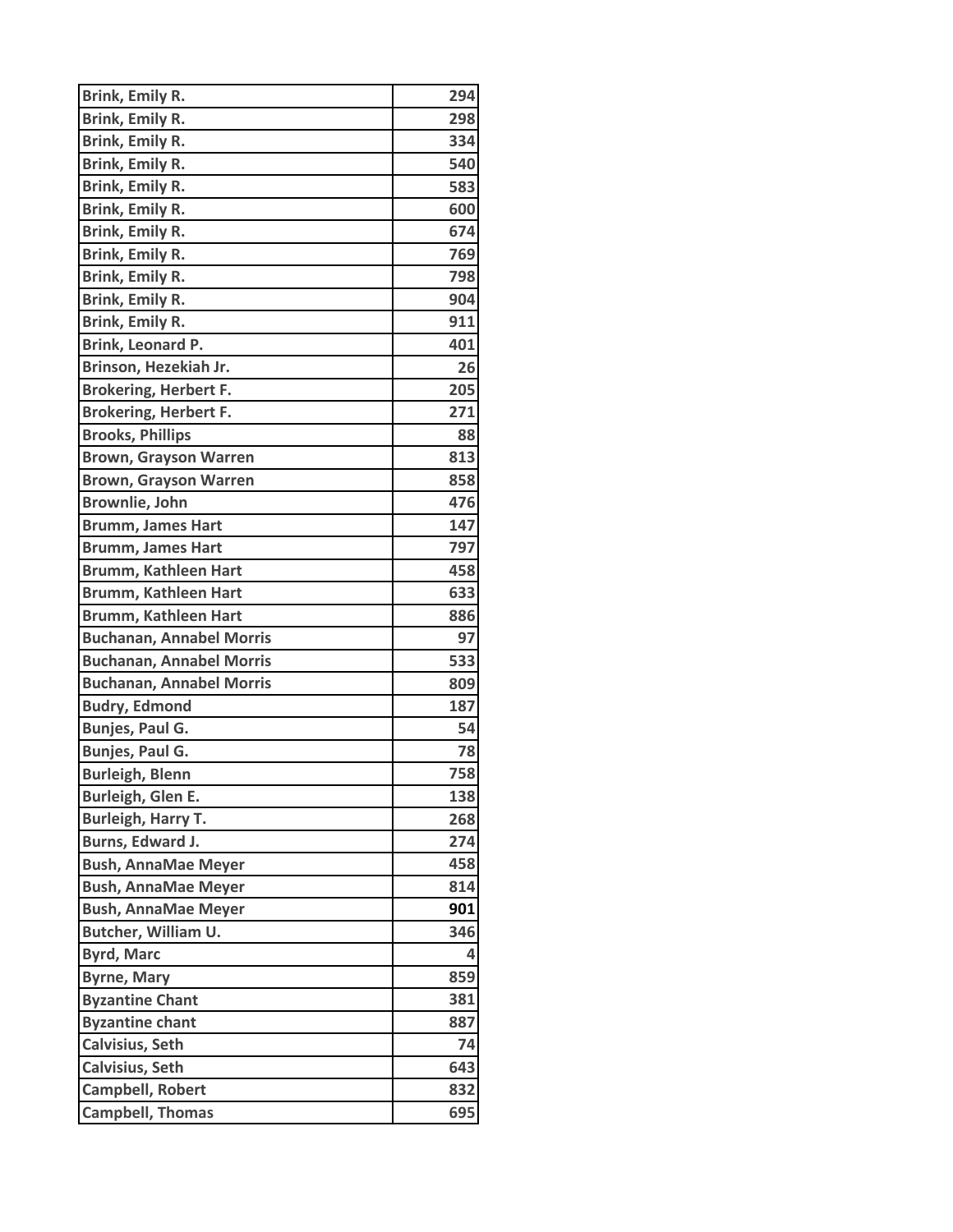| Cantionale Germanicum, Gochsheim |     |
|----------------------------------|-----|
| (1628)                           | 524 |
| Cárdenas, Casiodoro              | 37  |
| Carr, Benjamin                   | 599 |
| Carr, Kurt                       | 606 |
| Cartford, Gerhard M.             | 14  |
| Cartford, Gerhard M.             | 493 |
| Cartford, Gerhard M.             | 774 |
| Cash, Ed                         | 574 |
| Cassina, Miguel                  | 371 |
| Caswall, Edward                  | 372 |
| Catena, Osvaldo                  | 14  |
| Cennick, John                    | 843 |
| Centro de Pastoral Litúrgica     | 57  |
| <b>Chandlee, Ellsworth</b>       | 94  |
| Chandler, John                   | 828 |
| Chang, Hsiang-chi                | 588 |
| Chapal, Roger                    | 1   |
| <b>Cherwien, Susan Palo</b>      | 794 |
| Chisholm, Thomas O.              | 348 |
| Chua, Daniel K. L.               | 226 |
| Chung, Albert                    | 4   |
| Chung, Albert                    | 108 |
| Chung, Albert                    | 148 |
| Chung, Albert                    | 241 |
| Chung, Albert                    | 951 |
| Chung, Eunae                     | 268 |
| Chung, Eunae                     | 417 |
| Chung, Eunae                     | 590 |
| Chung, Eunae                     | 600 |
| Chung, Eunae                     | 905 |
| Clark, Howard                    | 602 |
| <b>Clarkson, Margaret</b>        | 525 |
| <b>Clarkson, Margaret</b>        | 766 |
| <b>Clausnitzer, Tobias</b>       | 763 |
| Clemens, James E.                | 878 |
| Clephane, Elizabeth C.           | 167 |
| Cleveland, J. Jefferson          | 563 |
| Cocker, Norman                   | 153 |
| Cocker, Norman                   | 402 |
| <b>Coffin, Charles</b>           | 70  |
| <b>Cole-Turner, Ronald S.</b>    | 804 |
| Colvin, Tom                      | 242 |
| <b>Colvin, Tom</b>               | 299 |
| <b>Colvin, Tom</b>               | 390 |
| <b>Colvin, Tom</b>               | 733 |
| <b>Comfort</b>                   | 277 |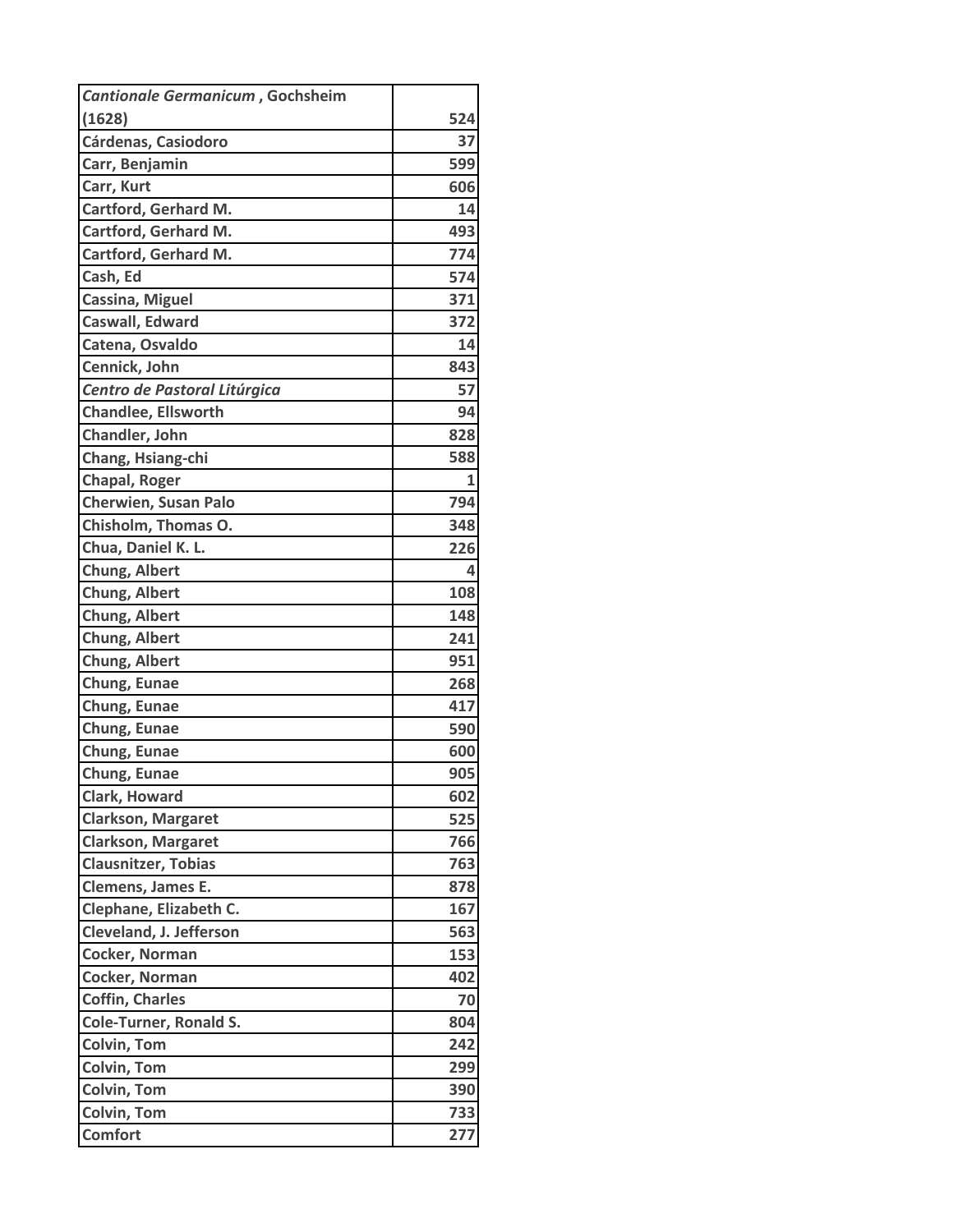| <b>Common Ground editors</b> | 397 |
|------------------------------|-----|
| <b>Community of Taizé</b>    | 357 |
| Constantine, Laila           | 911 |
| Converse, Charles D.         | 897 |
| Cook, Vikki                  | 682 |
| Cooney, Rory                 | 9   |
| Cooney, Rory                 | 53  |
| Cooney, Rory                 | 69  |
| Cooney, Rory                 | 740 |
| Cooney, Rory                 | 278 |
| Copes, V. Earle              | 804 |
| Cordova, Evy Lucío           | 820 |
| Cory, Julia C.               | 560 |
| Cosin, John                  | 231 |
| Costen, Melva                | 481 |
| Costen, Melva W.             | 222 |
| Cothern, Karl                | 846 |
| <b>Cotterill, Thomas</b>     | 641 |
| <b>Cowper, William</b>       | 25  |
| <b>Cowper, William</b>       | 324 |
| Cox, Frances                 | 572 |
| Croft, William               | 405 |
| Croft, William               | 582 |
| Croft, William               | 867 |
| <b>Croly, George</b>         | 618 |
| Crosby, Fanny                | 363 |
| Crosby, Fanny                | 422 |
| Crosby, Fanny J.             | 604 |
| Crossman, Samuel             | 148 |
| Crouch, Andraé               | 482 |
| Crouch, Andraé               | 516 |
| Crouch, Andraé               | 704 |
| Crouch, Andraé               | 956 |
| Crown of Jesus Music (1862)  | 82  |
| Crüger, Johann               | 59  |
| Crüger, Johann               | 172 |
| Crüger, Johann               | 543 |
| Crüger, Johann               | 616 |
| Crüger, Johann               | 617 |
| Crum, J. M. C.               | 203 |
| Cuellar, Guillermo           | 293 |
| Cuéllar, Guillermo           | 596 |
| <b>Cummings, William H.</b>  | 80  |
| Cutler, Henry S.             | 217 |
| da Siena, Bianco             | 234 |
| Dakdouk, Maged               | 1   |
| Dakdouk, Maged               | 268 |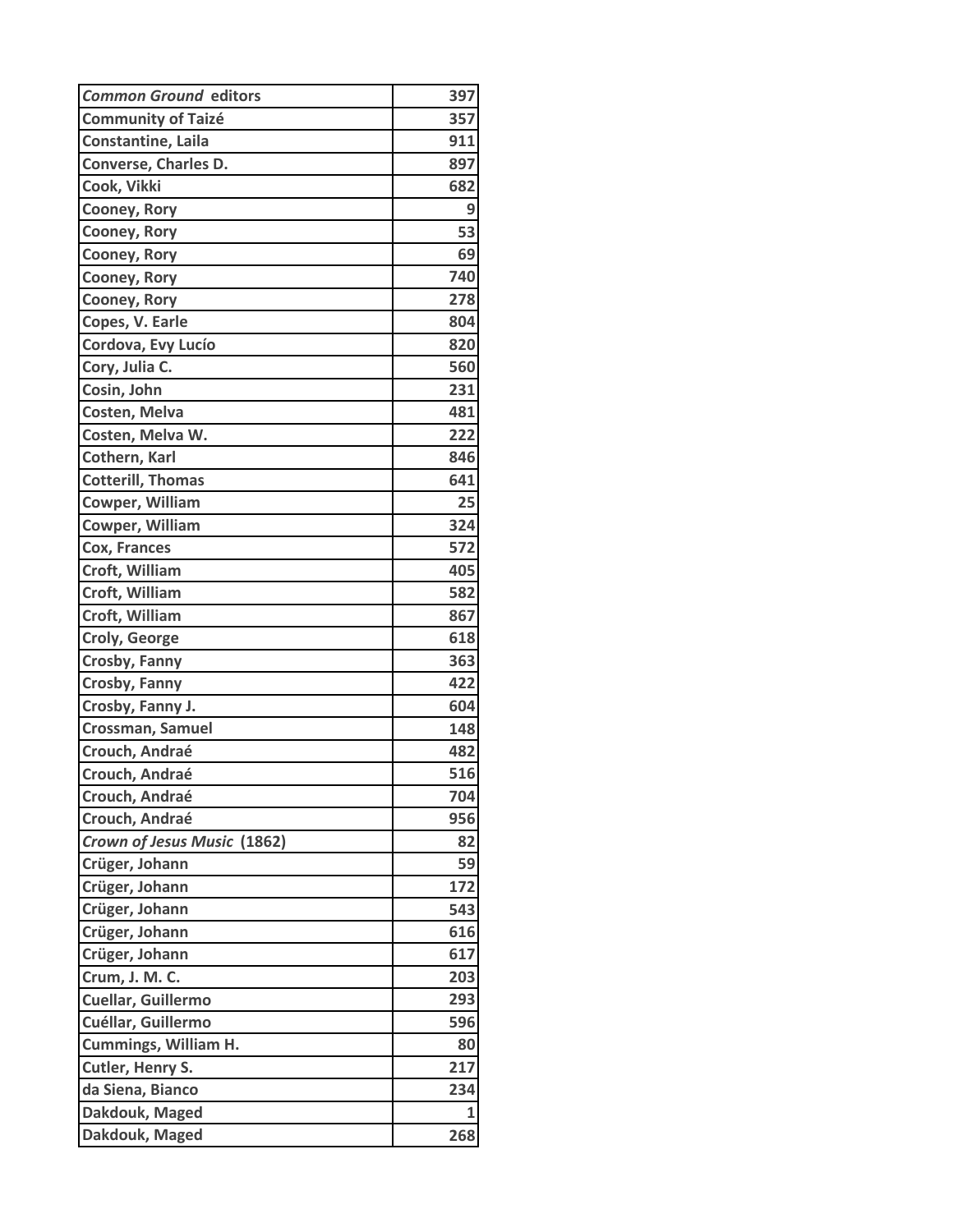| Dakdouk, Maged                          | 609 |
|-----------------------------------------|-----|
| Dare, Elkanah Kelsey                    | 132 |
| Dargie, David                           | 921 |
| Darwall, John                           | 224 |
|                                         |     |
| Das grosse Cantionale, Darnstadt (1687) | 137 |
| Davis, Katherine K.                     | 5   |
| Daw, Carl P. Jr                         | 719 |
| Daw, Carl P. Jr                         | 852 |
| Daw, Carl P. Jr                         | 853 |
| Daw, Carl P. Jr                         | 862 |
| Daw, Carl P. Jr                         | 872 |
| Daw, Carl P. Jr                         | 895 |
| Daw, Carl P. Jr.                        | 29  |
| Daw, Carl P. Jr.                        | 55  |
| Daw, Carl P. Jr.                        | 67  |
| Daw, Carl P. Jr.                        | 113 |
| Daw, Carl P. Jr.                        | 487 |
| Dawn, Marva J.                          | 527 |
| Day, George Henry                       | 115 |
| Day, George Henry                       | 133 |
| de Jong, Henry J.                       | 919 |
| De Vries, Frank                         | 782 |
| de Waal Malefyt, Norma                  | 122 |
| De Young, Gail                          | 692 |
| Dean, Stephen                           | 377 |
| <b>Dearmer, Percy</b>                   | 834 |
| DeBruyn, Randall                        | 485 |
| Decius, Nikolaus                        | 542 |
| DeMey, Gregg                            | 135 |
| DeMey, Gregg                            | 142 |
| DeMey, Gregg                            | 311 |
| DeMey, Gregg                            | 593 |
| <b>DeMey, Gregg</b>                     | 689 |
| <b>DeMey, Gregg</b>                     | 736 |
| DeMey, Gregg                            | 806 |
| DeMey, Gregg                            | 938 |
| <b>DeMoore, Robert</b>                  | 595 |
| DeShazo, Lynn                           | 762 |
| Detterman, Paul                         | 274 |
| Detterman, Paul                         | 311 |
| Detterman, Paul                         | 395 |
| deWall Malefyt, Norma                   | 907 |
| Diamond, Sean                           | 938 |
| Didache, 2nd c.                         | 816 |
| Diephouse, David                        | 550 |
| Diephouse, David J.                     | 435 |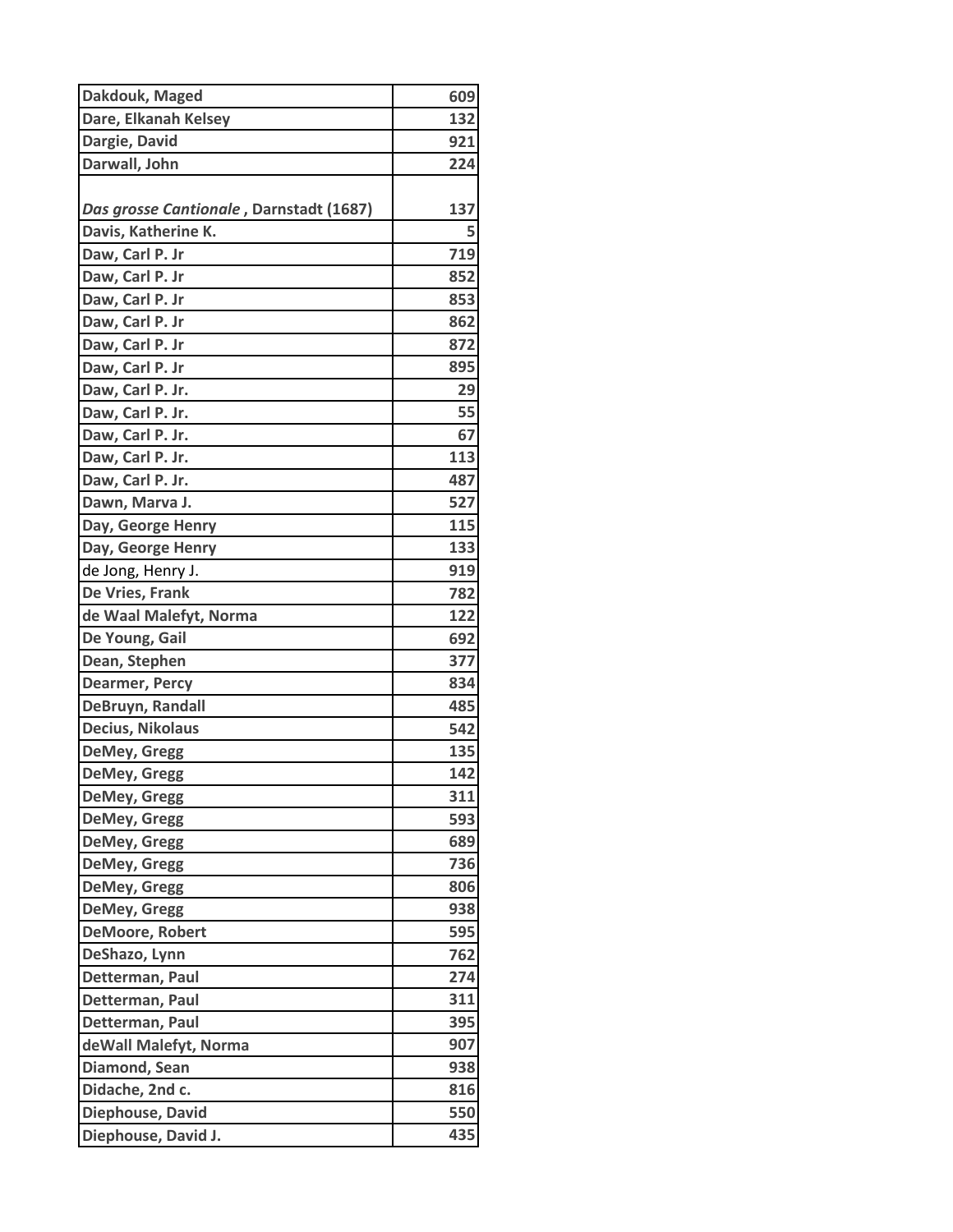| Dirksen, Richard W.          | 386 |
|------------------------------|-----|
| <b>Dix</b>                   | 831 |
| Dix, William C.              | 95  |
| Dix, William C.              | 105 |
| Doane, William H.            | 422 |
| Doane, William H.            | 594 |
| Doane, William H.            | 604 |
| Doddridge, Philip            | 60  |
| Doerksen, Brian              | 526 |
| Doerksen, Brian              | 652 |
| Doherty, Dave                | 510 |
| <b>Donaldson, Andrew</b>     | 125 |
| <b>Donaldson, Andrew</b>     | 371 |
| Dorsey, Thomas A.            | 465 |
| Dorsey, Thomas A.            | 942 |
| Douglas, C. Winfred          | 166 |
| Douglas, Winfred             | 124 |
| Douroux, Margaret J.         | 621 |
| Downing, Edith Sinclair      | 207 |
| Draper, William H.           | 551 |
| Dryden, John                 | 523 |
| Duba, Arlo                   | 46  |
| Duba, Arlo                   | 144 |
| Duba, Arlo D.                | 924 |
| Duck, Ruth                   | 102 |
| Duck, Ruth                   | 300 |
| Duck, Ruth                   | 319 |
| Duck, Ruth                   | 359 |
| Duck, Ruth                   | 403 |
| Duck, Ruth                   | 647 |
| Duck, Ruth                   | 648 |
| Duck, Ruth                   | 802 |
| <b>Dudley-Smith, Timothy</b> | 156 |
| <b>Dudley-Smith, Timothy</b> | 307 |
| <b>Dudley-Smith, Timothy</b> | 364 |
| <b>Dudley-Smith, Timothy</b> | 377 |
| <b>Dudley-Smith, Timothy</b> | 388 |
| <b>Dudley-Smith, Timothy</b> | 726 |
| <b>Dufner, Delores</b>       | 96  |
| <b>Dufner, Delores</b>       | 531 |
| Dufner, Delores, OSB         | 395 |
| Duncan, Norah IV             | 552 |
| Dunstan, Sylvia              | 108 |
| Dunstan, Sylvia              | 123 |
| Dunstan, Sylvia              | 225 |
| Dunstan, Sylvia G.           | 534 |
| Dunstan, Sylvia G.           | 679 |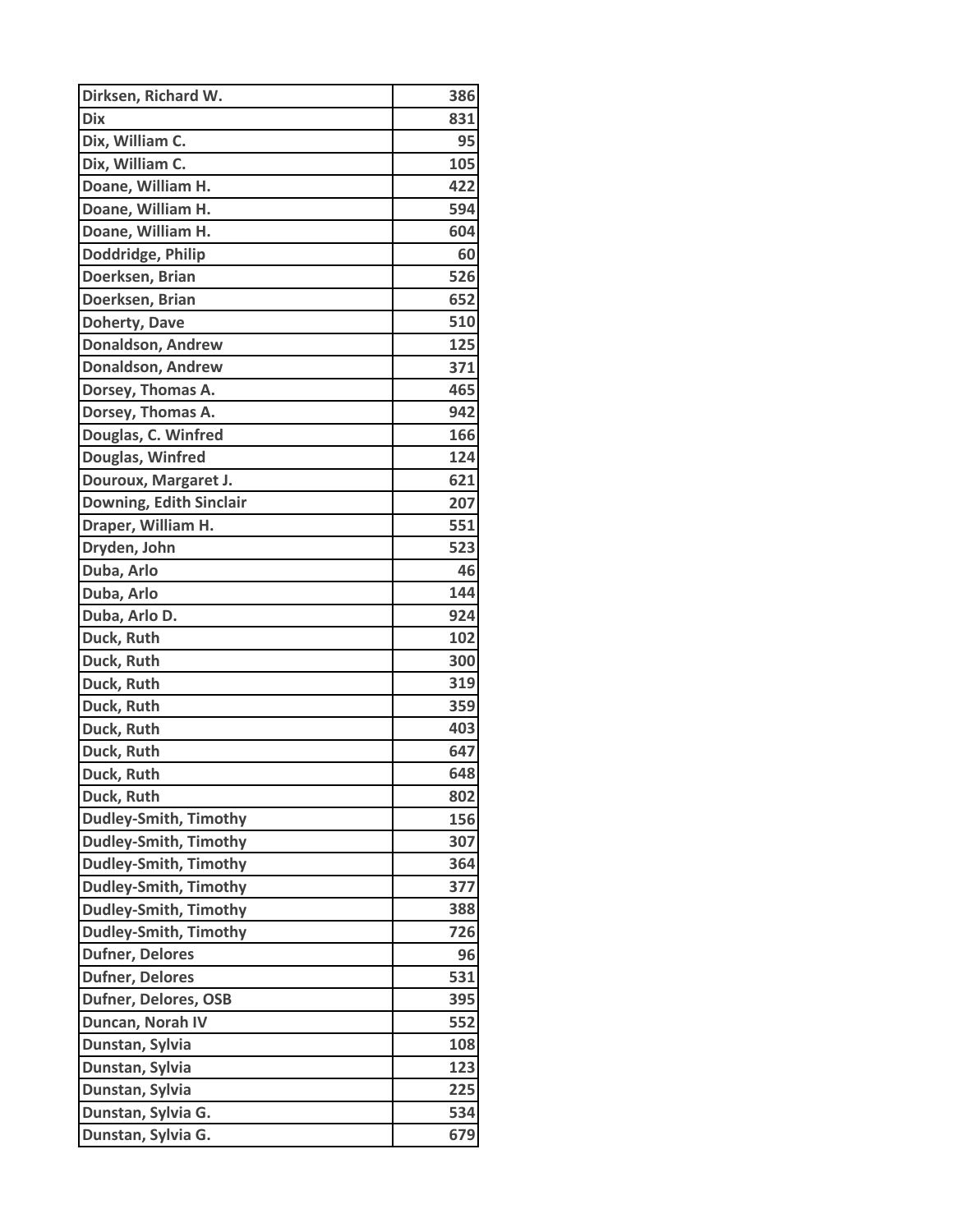| Dunstan, Sylvia G.                      | 847 |
|-----------------------------------------|-----|
| Dunstan, Sylvia G.                      | 925 |
| Dwight, Timothy                         | 247 |
| Dykes, John B.                          | 324 |
| Dykes, John B.                          | 490 |
| Dykes, John B.                          | 509 |
| Dykes, John B.                          | 523 |
| Dykes, John B.                          | 538 |
| Dykes, John B.                          | 65  |
| <b>Dykgraaf, Diane</b>                  | 232 |
| <b>Dykgraaf, Diane</b>                  | 299 |
| <b>Dykgraaf, Diane</b>                  | 339 |
| <b>Dykgraaf, Diane</b>                  | 423 |
| <b>Dykgraaf, Diane</b>                  | 526 |
| <b>Dykgraaf, Diane</b>                  | 693 |
| early Christian liturgy                 | 844 |
| Eastern Liturgies of St. Basil and St.  |     |
| Chrysostom                              | 381 |
| <b>Eckhardt, A. Royce</b>               | 408 |
| <b>Edgar, Mary Susanne</b>              | 736 |
| Edwards, John D.                        | 148 |
| Edwards, John D.                        | 649 |
| Edwards, John D.                        | 773 |
| Edwards, Robert L.                      | 876 |
| <b>Edwards, Rusty</b>                   | 29  |
| <b>Edwards, Rusty</b>                   | 675 |
| <b>Ehret, Walter</b>                    | 106 |
| Elderkin, George D.                     | 100 |
| Ellerton, John                          | 387 |
| Ellerton, John                          | 932 |
| Elvey, George J.                        | 223 |
| Elvey, George J.                        | 249 |
| Elvey, George J.                        | 388 |
| Elvey, George J.                        | 473 |
| Elvey, George J.                        | 720 |
| Enchiridia, Erfurt (1524)               | 74  |
| Enchiridia, Erfurt (1524)               | 643 |
| <b>English Praise (1975)</b>            | 236 |
| <b>Enlarged Songs of Praise (1931)</b>  | 220 |
| <b>Enlarged Songs of Praise (1931)</b>  | 378 |
| <b>Enlarged Songs of Praise (1931)</b>  | 834 |
|                                         |     |
| Ernewerten Gesangbuch, Stralsund (1665) | 575 |
| Escamilla, Roberto                      | 452 |
| <b>Eslinger, Elise</b>                  | 452 |
| <b>Evangelical Lutheran Worship</b>     | 61  |
| <b>Evangelical Lutheran Worship</b>     | 751 |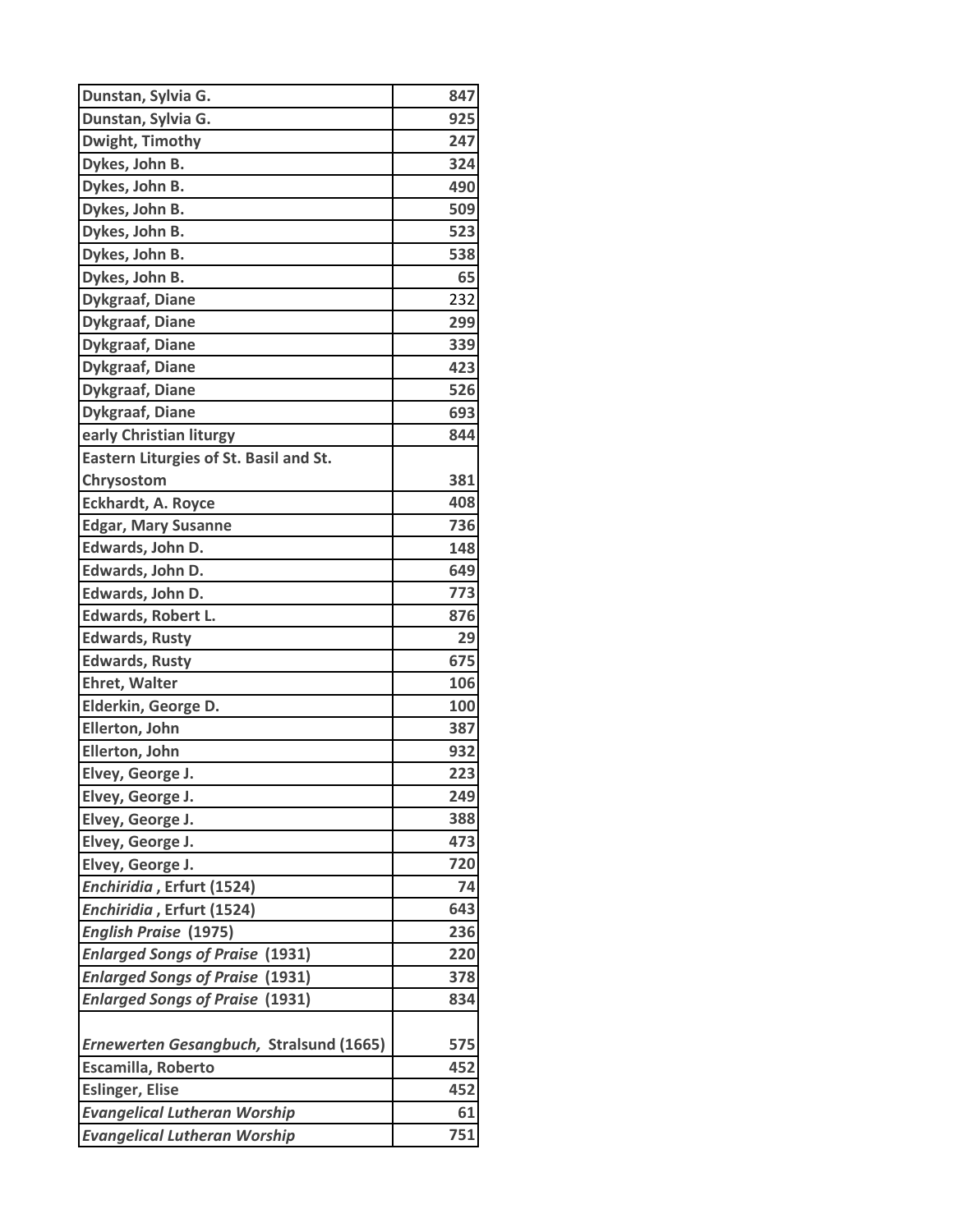| <b>Evans, David</b>                    | 40  |
|----------------------------------------|-----|
| <b>Evans, David</b>                    | 318 |
| <b>Evans, David</b>                    | 532 |
| Evans, George K.                       | 106 |
| <b>Everest, Charles W.</b>             | 326 |
| <b>Ewing, Alexander</b>                | 488 |
| Excell, Edwin O.                       | 691 |
| Faber, Frederick W.                    | 548 |
| Faber, Frederick W.                    | 689 |
| <b>Faber, Frederick William</b>        | 13  |
| <b>Faith Alive Christian Resources</b> | 417 |
| <b>Farlee, Robert Buckley</b>          | 794 |
| <b>Farrell, Bernadette</b>             | 508 |
| <b>Farrell, Bernadette</b>             | 908 |
| Farrell, John                          | 257 |
| Fawcett, John                          | 933 |
| Featherstone, William R.               | 366 |
| Fedak, Alfred V.                       | 10  |
| Fedak, Alfred V.                       | 147 |
| Fedak, Alfred V.                       | 153 |
| Fedak, Alfred V.                       | 400 |
| Fedak, Alfred V.                       | 402 |
| Fedak, Alfred V.                       | 573 |
| Fedak, Alfred V.                       | 631 |
| Fedak, Alfred V.                       | 656 |
| Fedak, Alfred V.                       | 662 |
| Fedak, Alfred V.                       | 862 |
| Fedak, Alfred V.                       | 872 |
| Fedak, Alfred V.                       | 893 |
| Fedak, Alfred V.                       | 900 |
| <b>Feith, Rhijivis</b>                 | 401 |
| Feliciano, Francisco F.                | 391 |
| Ferguson, John                         | 144 |
| Fetke, Tom                             | 314 |
| Fetter, Judith A.                      | 40  |
| <b>Field, Paul</b>                     | 761 |
| <b>Fielding, Ben</b>                   | 611 |
| Filitz, F.                             | 415 |
| <b>Findlater, Sarah Borthwick</b>      | 477 |
| Fink, Gottfried W.                     | 688 |
| Fisher, William G.                     | 262 |
| <b>Fitzpatrick, Dennis</b>             | 256 |
| Foley, John B., SJ                     | 835 |
| <b>Foote, Billy James</b>              | 360 |
| <b>Foote, Billy James</b>              | 474 |
| <b>Fortunatus, Venantius Honorius</b>  | 191 |
| Fosdick, Harry E.                      | 926 |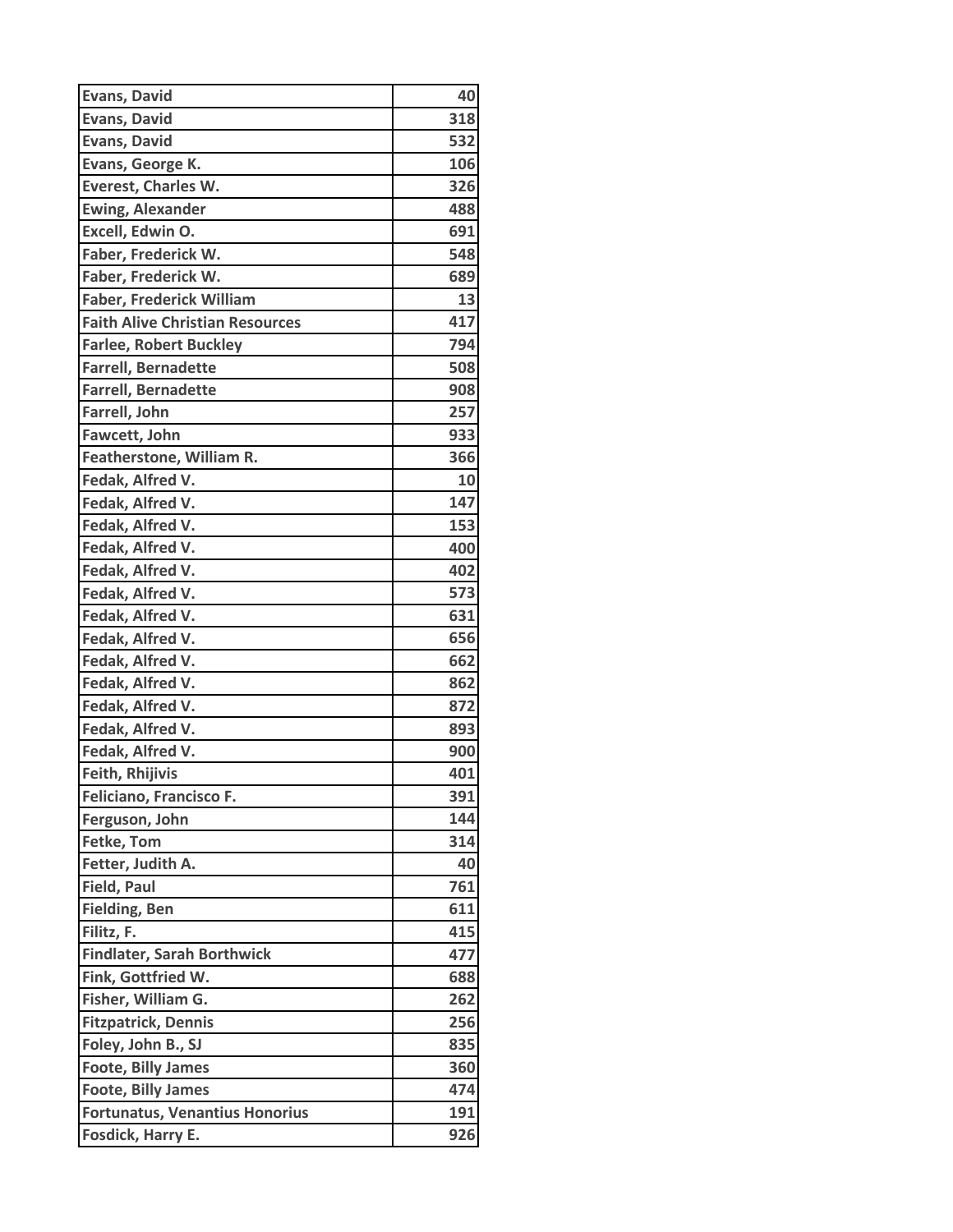| Foster, Valeria A.                            | 788                     |
|-----------------------------------------------|-------------------------|
| <b>Founds, Rick</b>                           | 610                     |
| <b>Francis of Assisi</b>                      | 551                     |
| <b>Francis, Samuel Trevor</b>                 | 796                     |
| Franck, Johann                                | 425                     |
| Franck, Johann                                | 820                     |
| Franklin, Kirk                                | 838                     |
| Franz, Ignaz                                  | 540                     |
| Frayssé, Claude                               | 584                     |
| <b>Frazier, Philip</b>                        | 27                      |
| French processional, 15th c.                  | 61                      |
| Freylinghausen's Gesangbuch (1704)            | 501                     |
| Freylinghausen's Geistreiches Gesangbuch      |                         |
| (1704)                                        | 221                     |
| Freylinghausen's Geistreiches Gesangbuch      |                         |
| (1704)                                        | 677                     |
| <b>Friedell, Harold</b>                       | 834                     |
| Fritsch, Ahawuerus                            | 646                     |
| <b>Funk's A Compilation of Genuine Church</b> |                         |
| <b>Music</b>                                  | 47                      |
| <b>Funk's A Compilation of Genuine Church</b> |                         |
| <b>Music (1832)</b>                           | 427                     |
| Gabarain, Cesáreo                             | 116                     |
| Gabriel, Charles H.                           | 114                     |
| <b>Gabriel, Charles H.</b>                    | 174                     |
| <b>Gabriel, Charles H.</b>                    | 441                     |
| Gabriel, Charles H.                           | 495                     |
| Gainer, Paul                                  | 431                     |
| Gaither, Gloria                               | 361                     |
| Gaither, William J.                           | 361                     |
| <b>Gardiner's Sacred Melodies (1815)</b>      | $\overline{\mathbf{2}}$ |
| <b>Gardiner's Sacred Melodies (1815)</b>      | 274                     |
| <b>Gardiner's Sacred Melodies (1815)</b>      | 395                     |
| <b>Gardiner's Sacred Melodies (1815)</b>      | 502                     |
| Gastoldi, Viovanni G.                         | 344                     |
| Gauger, Laurie F.                             | 163                     |
| Gauntlett, Henry J.                           | 87                      |
| Gauntlett, Henry J.                           | 155                     |
| Gay, Doug                                     | 30                      |
| Geer, E. Harold                               | 421                     |
| Genevan Psalter (1539)                        | 211                     |
| Genevan Psalter (1539)                        | 212                     |
| <b>Genevan Psalter (1542)</b>                 | 409                     |
| <b>Genevan Psalter (1543)</b>                 | 545                     |
| Genevan Psalter (1547)                        | 711                     |
| Genevan Psalter (1551)                        | 113                     |
| Genevan Psalter (1551)                        | 196                     |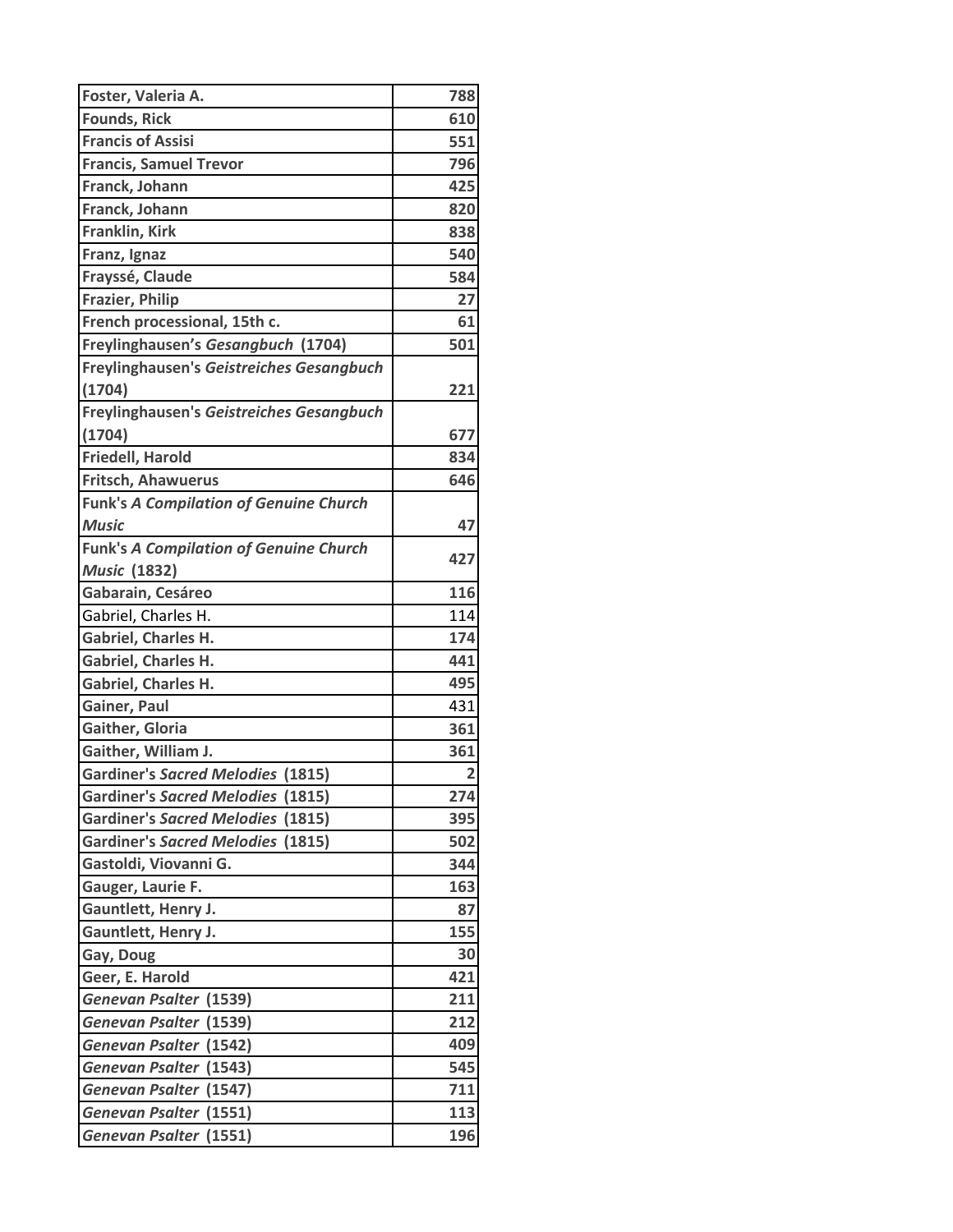| Genevan Psalter (1551)              | 323 |
|-------------------------------------|-----|
| <b>Genevan Psalter (1551)</b>       | 498 |
| Genevan Psalter (1551)              | 547 |
| Genevan Psalter (1551)              | 586 |
| <b>Genevan Psalter (1551)</b>       | 853 |
| Genevan Psalter (1551)              | 879 |
| Genevan Psalter (1551)              | 893 |
| <b>Genevan Psalter (1562)</b>       | 717 |
| <b>Genevan Psalter (1562)</b>       | 735 |
| Genevan Psalter (1562)              | 952 |
| Gerhardt, Paul                      | 168 |
| Gerike, Henry V.                    | 477 |
| Gerike, Henry V.                    | 926 |
| Gertmenian, James                   | 134 |
| Gesangbuch der Herzogl (1784)       | 22  |
| Gesangbuch der Herzogl, Hofkapelle, |     |
| Würtemberg (1784)                   | 726 |
| Gesangbuch der Herzogl, Hofkapelle, |     |
| Würtemberg (1784)                   | 145 |
| Gesangbuch der Herzogl, Hofkapelle, |     |
| Würtemberg (1784)                   | 356 |
| Gesangbuch, Augsburg (1666)         | 472 |
| Gesangbuch, Münster, 1677           | 17  |
| Getty, Keith                        | 72  |
| Getty, Keith                        | 177 |
| Getty, Keith                        | 181 |
| Getty, Keith                        | 660 |
| Getty, Keith                        | 746 |
| Getty, Keith                        | 755 |
| Getty, Keith                        | 770 |
| Getty, Keith                        | 775 |
| Getty, Keith                        | 825 |
| Getty, Keith                        | 840 |
| Getty, Kristyn                      | 72  |
| Getty, Kristyn                      | 825 |
| Getty, Kristyn                      | 840 |
| Geyer, John B.                      | 795 |
| Giardini, Felice de                 | 492 |
| Giglio, Louie                       | 468 |
| Giglio, Louie                       | 597 |
| Giglio, Louie                       | 693 |
| Gillard, Richard                    | 308 |
| Gillard, Richard                    | 309 |
| Gilmore, Joseph H.                  | 440 |
| Giovanni da Palestrina (1591)       | 185 |
| Gladden, Washington                 | 325 |
| Gläser, Carl G.                     | 590 |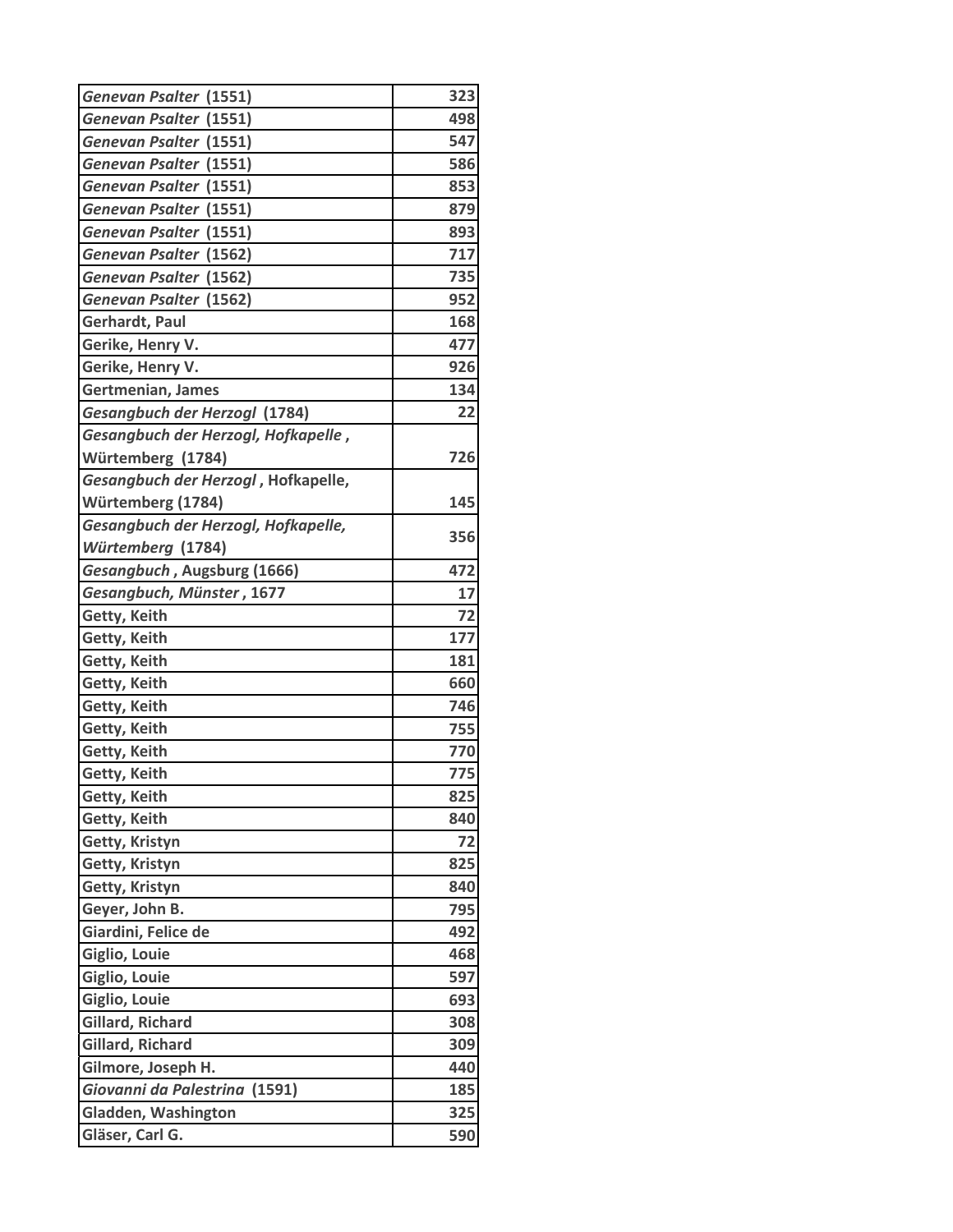| Glass, Eric                          | 103 |
|--------------------------------------|-----|
| Gloria in excelsis Deo, 4th c.       | 542 |
| <b>Gondo, Alexander</b>              | 496 |
| González, Arturo                     | 522 |
| Goodson, Albert A.                   | 341 |
| Gordon, Adoniram J.                  | 366 |
| Goreham, Norman J.                   | 214 |
| Goreham, Norman J.                   | 643 |
| Goss, John                           | 284 |
| Goss, John                           | 571 |
| <b>Goudimel, Claude</b>              | 196 |
| <b>Goudimel, Claude</b>              | 216 |
| <b>Goudimel, Claude</b>              | 393 |
| <b>Goudimel, Claude</b>              | 711 |
| <b>Goudimel, Claude</b>              | 935 |
| Gounod, Charles F.                   | 406 |
| Gounod, Charles F.                   | 667 |
| Gounod, Charles F.                   | 667 |
| Gounod, Charles F.                   | 852 |
| Gouzes, A.                           | 392 |
| <b>Grant, David</b>                  | 732 |
| <b>Grant, Robert</b>                 | 2   |
| <b>Greatorex, Walter</b>             | 364 |
| <b>Greatorex's Collection (1851)</b> | 828 |
| <b>Greatorex's Collection (1851)</b> | 961 |
| <b>Greek Liturgy</b>                 | 635 |
| <b>Greek Liturgy</b>                 | 637 |
| <b>Green, Fred Pratt</b>             | 34  |
| <b>Green, Fred Pratt</b>             | 162 |
| <b>Green, Fred Pratt</b>             | 246 |
| <b>Green, Fred Pratt</b>             | 315 |
| <b>Green, Fred Pratt</b>             | 396 |
| <b>Green, Fred Pratt</b>             | 856 |
| <b>Green, Melody</b>                 | 833 |
| <b>Griffioen, Ruth van Baak</b>      | 680 |
| Grindal, Gracia                      | 79  |
| Grotenhuis, Dale                     | 47  |
| <b>Grotenhuis, Dale</b>              | 103 |
| Grotenhuis, Dale                     | 113 |
| Grotenhuis, Dale                     | 192 |
| <b>Grotenhuis, Dale</b>              | 194 |
| <b>Grotenhuis, Dale</b>              | 202 |
| Grotenhuis, Dale                     | 214 |
| Grotenhuis, Dale                     | 227 |
| <b>Grotenhuis, Dale</b>              | 271 |
| Grotenhuis, Dale                     | 323 |
| Grotenhuis, Dale                     | 369 |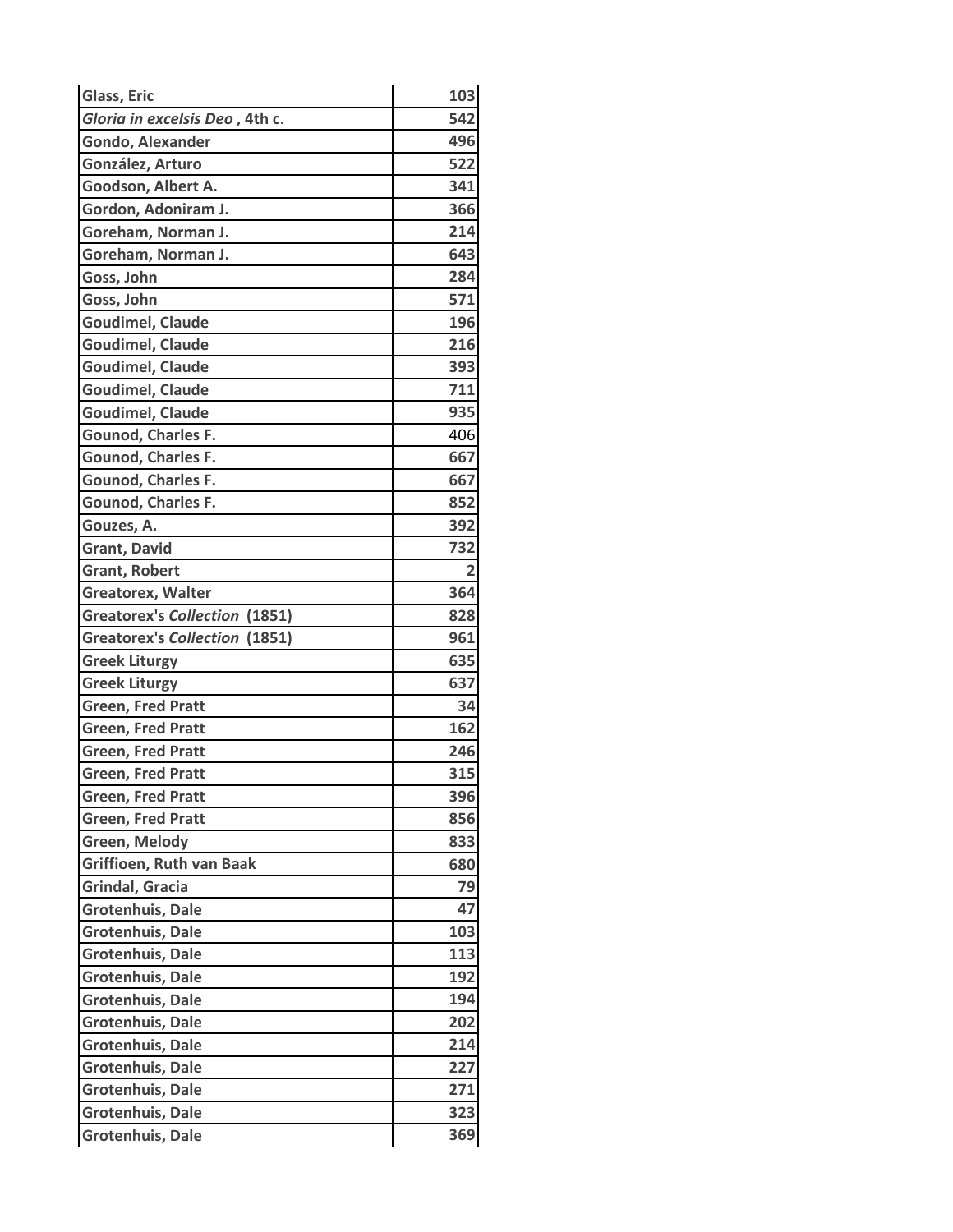| Grotenhuis, Dale               | 427 |
|--------------------------------|-----|
| <b>Grotenhuis, Dale</b>        | 454 |
| <b>Grotenhuis, Dale</b>        | 472 |
| <b>Grotenhuis, Dale</b>        | 476 |
| <b>Grotenhuis, Dale</b>        | 545 |
| Grotenhuis, Dale               | 547 |
| Grotenhuis, Dale               | 630 |
| Grotenhuis, Dale               | 717 |
| Grotenhuis, Dale               | 781 |
| <b>Grotenhuis, Dale</b>        | 790 |
| <b>Grotenhuis, Dale</b>        | 837 |
| Grotenhuis, Dale               | 844 |
| <b>Grotenhuis, Dale</b>        | 873 |
| Grotenhuis, Dale               | 889 |
| <b>Grotenhuis, Dale</b>        |     |
| Grotenhuis, Jack               | 359 |
| Grotenhuis, Jack               | 647 |
| <b>Groves, Alexander</b>       | 764 |
| <b>Gruber, Franz</b>           | 85  |
| Haas, David                    | 117 |
| Haas, David                    | 228 |
| Haas, David                    | 296 |
| Haas, David                    | 418 |
| Haas, David                    | 430 |
| Haas, David                    | 723 |
| Haas, David                    | 885 |
| Haas, David                    | 923 |
| Hagan, Harry, OSB              | 846 |
| Hall, Charlie                  | 628 |
| Hanaoka, Nobuaki               | 767 |
| <b>Handel, George Frideric</b> | 187 |
| Hankey, A. Catherine           | 262 |
| Harper, Donnie                 | 587 |
| Harris, Don                    | 593 |
| Hassler, Hans Leo              | 168 |
| Hassler, Hans Leo              | 656 |
| <b>Hastings, Thomas</b>        | 614 |
| Hatch, Edwin                   | 747 |
| Hatter, A.L.                   | 464 |
| Hatton, John                   | 193 |
| Hatton, John                   | 219 |
| Haugen, Marty                  | 52  |
| Haugen, Marty                  | 63  |
| Haugen, Marty                  | 269 |
| Haugen, Marty                  | 303 |
| Haugen, Marty                  | 389 |
| Haugen, Marty                  | 450 |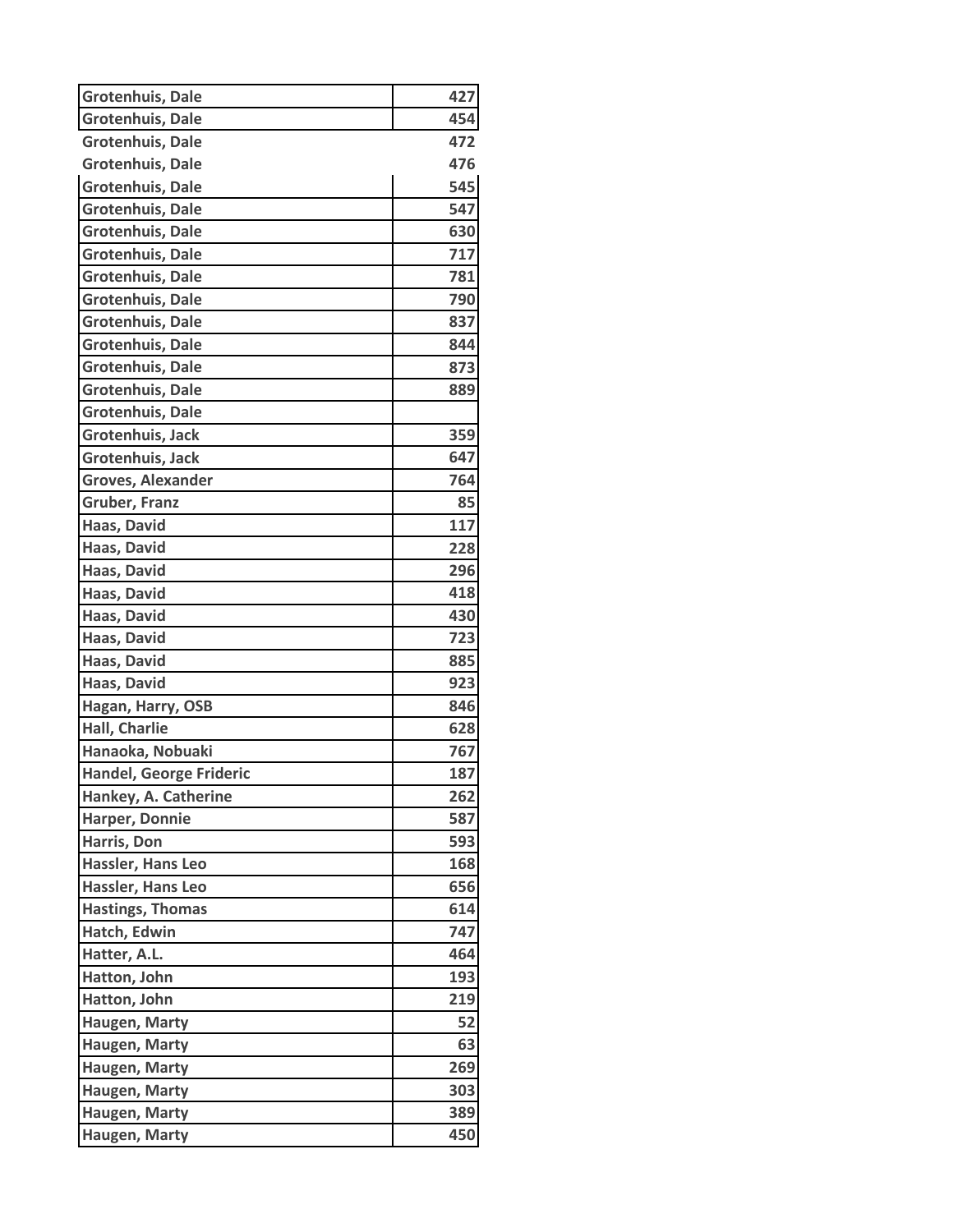| Haugen, Marty               | 456            |
|-----------------------------|----------------|
| Haugen, Marty               | 529            |
| Haugen, Marty               | 827            |
| Haupt, Melissa              | 31             |
| Haupt, Melissa              | 304            |
| Havergal, Frances R.        | 699            |
| Havergal, Frances R.        | 754            |
| Havergal, Frances R.        | 863            |
| <b>Haweis, Thomas</b>       | 60             |
| <b>Haweis, Thomas</b>       | 805            |
| Hawkins, Walter             | 471            |
| Hawks, Annie S.             | 322            |
| Hawn, C. Michael            | 320            |
| Hawn, C. Michael            | 544            |
| Hawn, C. Michael            | 753            |
| Hawn, Michael               | 522            |
| <b>Hawthorne, Grace</b>     | 314            |
| Haydn, Franz Joseph         | 286            |
| Haydn, Franz Joseph         | 399            |
| Haydn, Johann Michael       | $\overline{2}$ |
| Hays, Henry B.              | 150            |
| Hays, Henry B.              | 419            |
| <b>Heber, Reginald</b>      | 538            |
| <b>Hedge, Frederick</b>     | 776            |
| Heerman, Johann             | 646            |
| Heermann, Johann            | 172            |
| <b>Heidelberg Catechism</b> | 24             |
| <b>Heidelberg Catechism</b> | 213            |
| <b>Heidelberg Catechism</b> | 229            |
| <b>Heidelberg Catechism</b> | 245            |
| <b>Heidelberg Catechism</b> | 253            |
| <b>Heidelberg Catechism</b> | 342            |
| <b>Heidelberg Catechism</b> | 434            |
| <b>Heidelberg Catechism</b> | 463            |
| <b>Heidelberg Catechism</b> | 569            |
| <b>Heidelberg Catechism</b> | 653            |
| <b>Heidelberg Catechism</b> | 678            |
| <b>Heidelberg Catechism</b> | 697            |
| <b>Heidelberg Catechism</b> | 705            |
| <b>Heidelberg Catechism</b> | 715            |
| <b>Heidelberg Catechism</b> | 731            |
| <b>Heidelberg Catechism</b> | 781            |
| <b>Heidelberg Catechism</b> | 826            |
| <b>Heidelberg Catechism</b> | 857            |
| <b>Heidelberg Catechism</b> | 857            |
| <b>Heidelberg Catechism</b> | 865            |
| <b>Heidelberg Catechism</b> | 918            |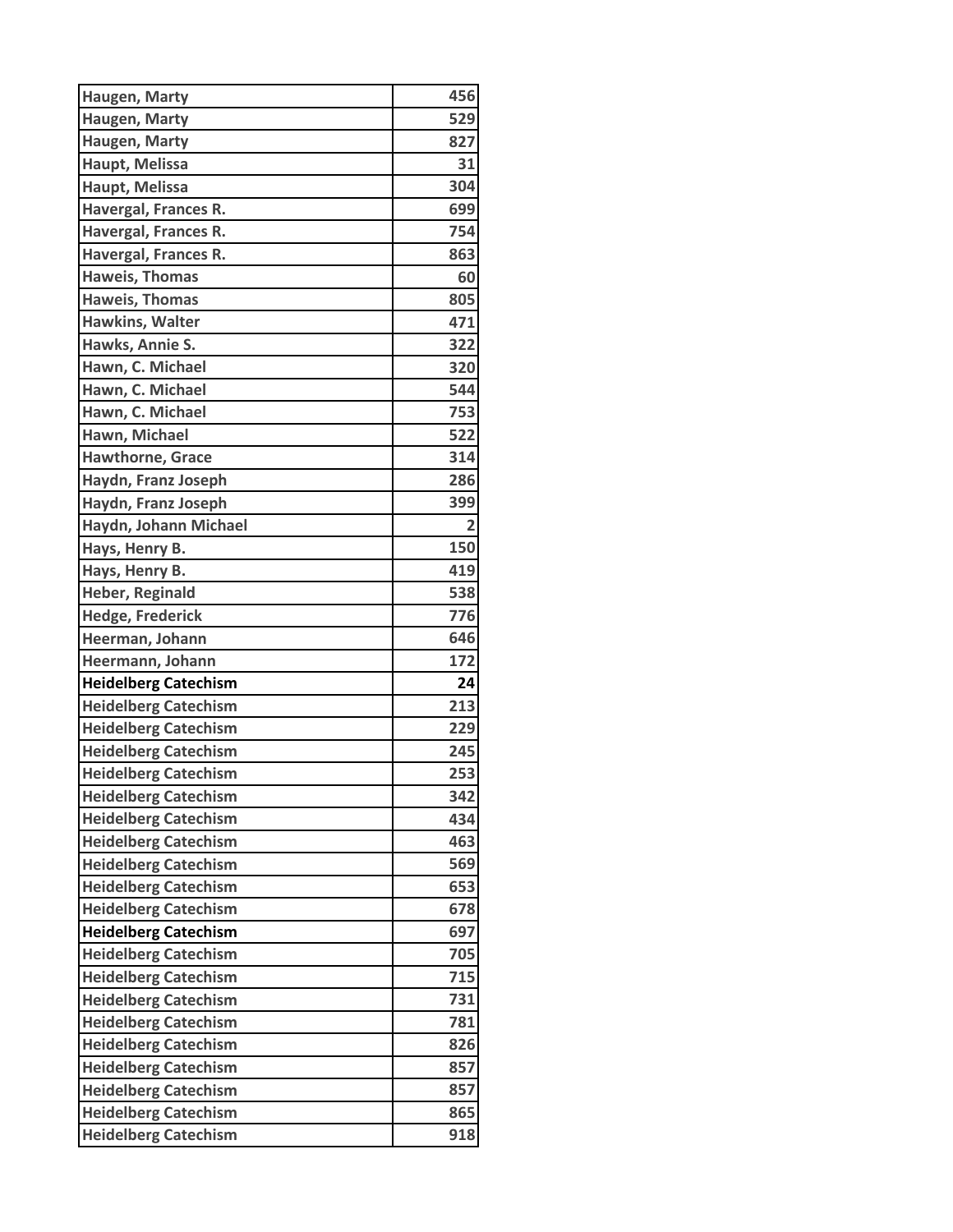| Hennig, G.A.            | 163 |
|-------------------------|-----|
| Herklots, Rosamond E.   | 638 |
| Herman, Nikolaus        | 499 |
| Hernaman, Claudia F.    | 132 |
| Hernandez, Frank        | 724 |
| Herrema, Bev            | 33  |
| <b>Hewlett, Michael</b> | 236 |
| <b>Hillert, Richard</b> | 845 |
| <b>Hindalong, Steve</b> | 4   |
| Hine, Stuart K.         | 553 |
| Hintze, Jakob           | 104 |
| Hintze, Jakob           | 531 |
| Hintze, Jakob           | 546 |
| Hintze, Jakob           | 832 |
| Hodges, Edward          | 204 |
| <b>Hodges, Edward</b>   | 581 |
| Hodges, Edward          | 716 |
| Hoekema, David          | 35  |
| Hoekema, David          | 36  |
| <b>Hoekman, Timothy</b> | 376 |
| Hoekman, Timothy        | 864 |
| <b>Hoekman, Timothy</b> | 894 |
| Holden, Oliver          | 601 |
| <b>Holst, Gustav</b>    | 45  |
| Holst, Gustav           | 555 |
| <b>Holst, Gustav</b>    | 557 |
| Homburg, Ernst C.       | 137 |
| <b>Hong, Marcus</b>     | 48  |
| <b>Hong, Marcus</b>     | 279 |
| <b>Hong, Marcus</b>     | 293 |
| <b>Hong, Marcus</b>     | 525 |
| Hopkins, Edward J.      | 932 |
| Hopp, Roy               | 307 |
| Hopp, Roy               | 313 |
| Hopp, Roy               | 470 |
| Hopp, Roy               | 680 |
| Hopson, Hal H.          | 46  |
| Hopson, Hal H.          | 50  |
| Hopson, Hal H.          | 66  |
| Hopson, Hal H.          | 218 |
| Hopson, Hal H.          | 312 |
| Hopson, Hal H.          | 413 |
| Hopson, Hal H.          | 895 |
| Hopson, Hal H.          | 946 |
| Horman, John D.         | 110 |
| Hoss, E. Embree         | 801 |
| <b>Houghton, Frank</b>  | 75  |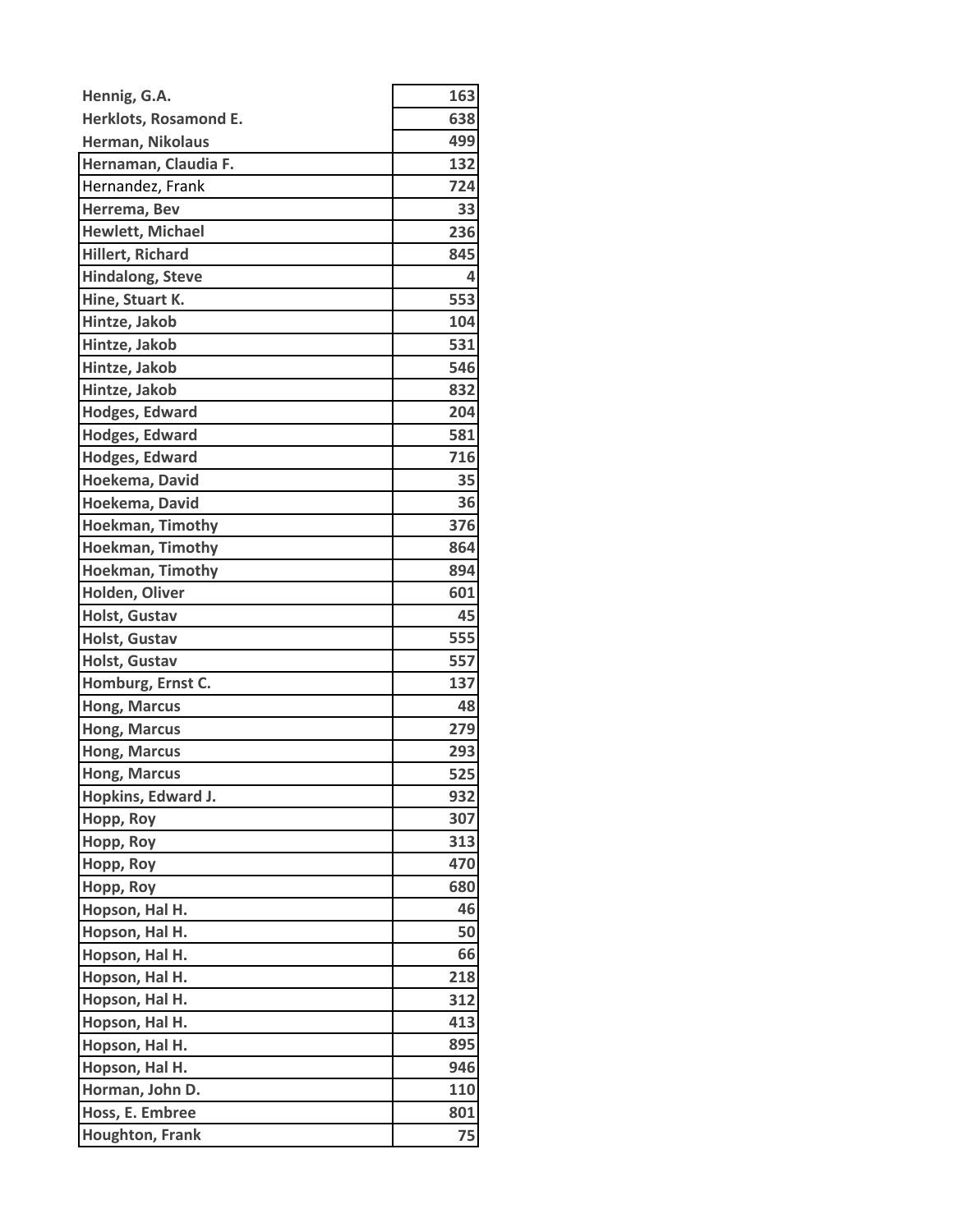| Houghton, Israel                              | 577 |
|-----------------------------------------------|-----|
| How, William W.                               | 254 |
| How, William W.                               | 757 |
| How, William W.                               | 877 |
| <b>Howard, Adrian</b>                         | 608 |
| Howarth, Mary                                 | 949 |
| Hoyle, R. Birch                               | 187 |
| Hubbard, William F.                           | 780 |
| Hubert, Parry H.                              | 566 |
| Hughes, John                                  | 43  |
| Hughes, John                                  | 926 |
| Hughes, Tim                                   | 567 |
| <b>Hughes, Tim</b>                            | 607 |
| Hull, Eleanor H.                              | 859 |
| Hurd, David                                   | 236 |
| <b>Husband, Edward</b>                        | 507 |
| Hylton, De.J.                                 | 798 |
| <b>Hymnal (1940)</b>                          | 71  |
| <b>Hymnal (1982)</b>                          | 378 |
| <b>Hymns Ancient and Modern</b>               | 76  |
| <b>Hymns Ancient and Modern</b>               | 478 |
| Hymns for the Young (1836)                    | 330 |
| <b>Idle, Christopher</b>                      | 210 |
| <b>Idle, Christopher</b>                      | 410 |
| <b>Idle, Christopher</b>                      | 475 |
| <b>Idle, Christopher</b>                      | 490 |
| <b>Idle, Christopher</b>                      | 732 |
| <b>Idle, Christopher</b>                      | 890 |
| Imakoma, Yasuchige                            | 767 |
| Imboden, Marc                                 | 598 |
|                                               |     |
| <b>International Book of Christmas Carols</b> | 106 |
| Iona Community, The                           | 30  |
| Iona Community, The                           | 48  |
| Iona Community, The                           | 120 |
| Iona Community, The                           | 128 |
| Iona Community, The                           | 183 |
| Iona Community, The                           | 230 |
| Iona Community, The                           | 293 |
| Iona Community, The                           | 367 |
| Iona Community, The                           | 379 |
| Iona Community, The                           | 403 |
| Iona Community, The                           | 416 |
| Iona Community, The                           | 429 |
| Iona Community, The                           | 445 |
| Iona Community, The                           | 446 |
| Iona Community, The                           | 459 |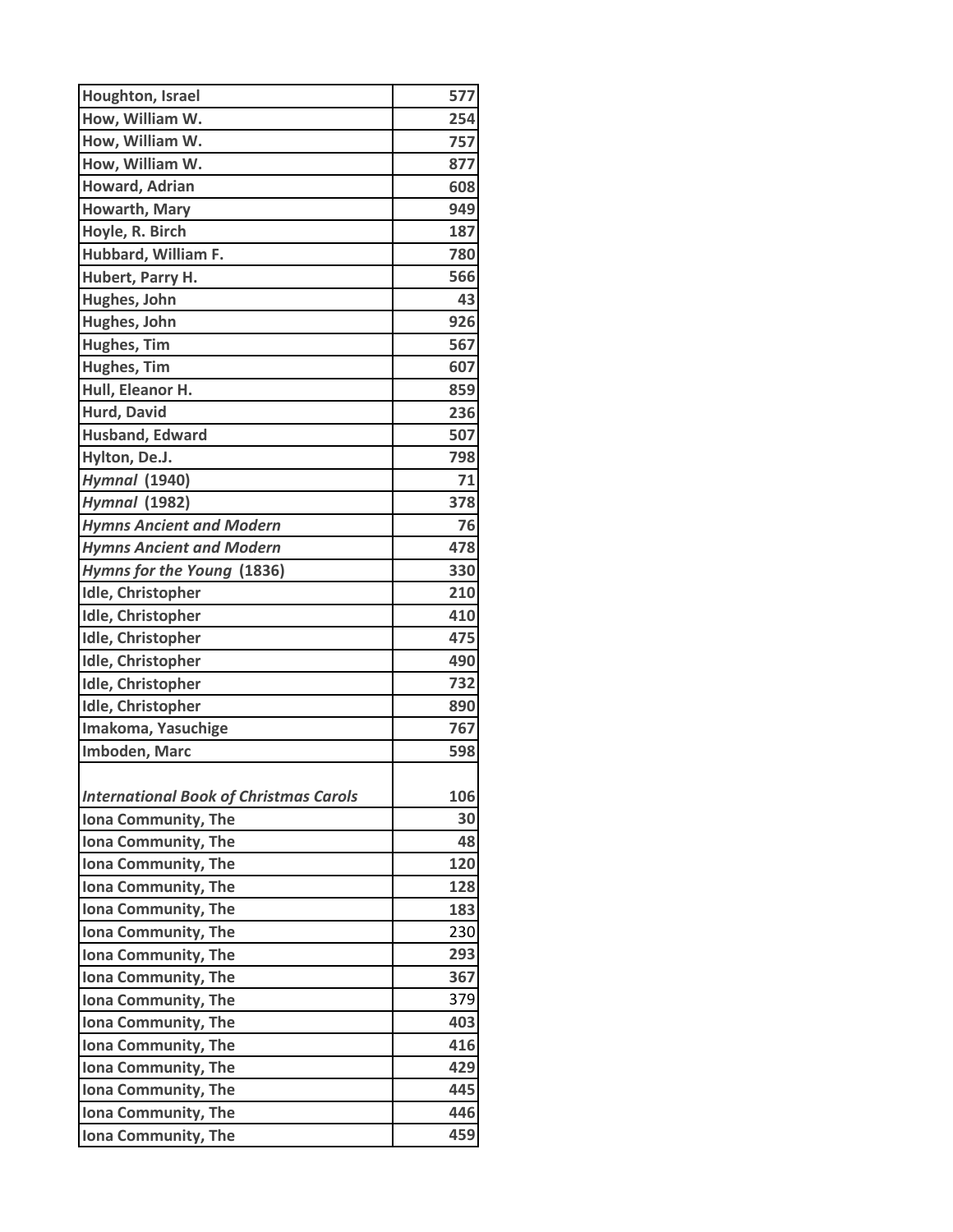| Iona Community, The                    | 467 |
|----------------------------------------|-----|
| Iona Community, The                    | 654 |
| Iona Community, The                    | 670 |
| Iona Community, The                    | 712 |
| Iona Community, The                    | 742 |
| Iona Community, The                    | 748 |
| Iona Community, The                    | 822 |
| Ippel, Robert                          | 692 |
| Ireland, John                          | 315 |
| Ireland, John                          | 851 |
| <b>Irvine, Jessie Seymour</b>          | 612 |
| <b>Irvine, Jessie Seymour</b>          | 732 |
| <b>Iverson, Daniel</b>                 | 749 |
| Jabusch, Willard F.                    | 751 |
| Jackson, Robert                        | 291 |
| Jackson, Robert                        | 747 |
| <b>Japanese blessing</b>               | 949 |
| Jennings, Carolyn                      | 141 |
| Jim, Stanley                           | 692 |
| <b>John of Damascus</b>                | 199 |
| <b>John Worst</b>                      | 20  |
| Johnson, David N.                      | 194 |
| Johnson, David N.                      | 205 |
| Johnson, David N.                      | 271 |
| Johnson, J. Rosamund                   | 44  |
| Johnson, James W.                      | 44  |
| Johnson, Norman E.                     | 534 |
| Johnson, Norman E.                     | 927 |
| Johnston, Julia H.                     | 696 |
| Joncas, Michael                        | 117 |
| Jones, Francis P.                      | 687 |
| Jones, Joseph T.                       | 222 |
| Jordan                                 | 277 |
| Jordan, Darwin                         | 525 |
| Joubert, Joseph                        | 464 |
| Juarez, Orlando                        | 530 |
| Jude, William H.                       | 121 |
| <b>Jungst, Hugo</b>                    | 90  |
| Kaan, Fred                             | 197 |
| Kaan, Fred                             | 289 |
| Kaan, Fred                             | 318 |
| Kaan, Fred                             | 830 |
| <b>Kalley, Sarah Poulton</b>           | 965 |
|                                        |     |
| Katholisches Gesangbuch, Vienna (1774) | 540 |
| Kauflin, Bob                           | 702 |
| Keegstra-De Boer, Jean C.              | 901 |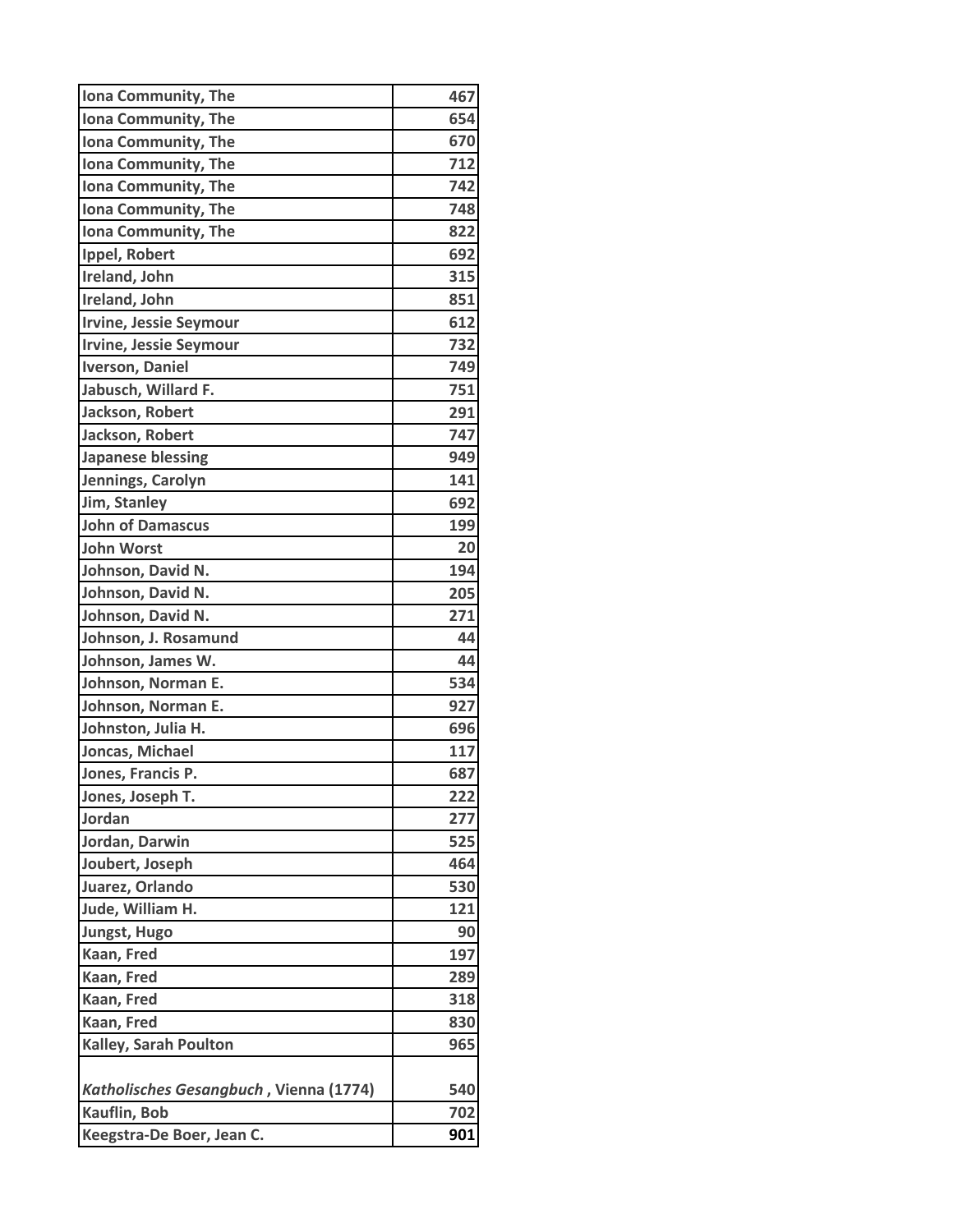| Keil, Kevin                                                        | 297        |
|--------------------------------------------------------------------|------------|
| Keithahn, Mary Nelson                                              | 110        |
| Ken, Thomas                                                        | 394        |
| Ken, Thomas                                                        | 964        |
| Ken, Thomas                                                        | 965        |
| Kendrick, Graham                                                   | 157        |
| Kendrick, Graham                                                   | 536        |
| Kernaghan                                                          | 277        |
| Kerr, Hugh T.                                                      | 404        |
| Kethe, William                                                     | 1          |
| Key, Stephen                                                       | 12         |
| Key, Stephen                                                       | 420        |
| <b>Keyes, Aaron</b>                                                | 370        |
| <b>Kilpatrick, Bob</b>                                             | 861        |
| Kimbrough, ST Jr                                                   | 273        |
| Király Imre von Pécselyi                                           | 684        |
| Kirbye, George                                                     | 714        |
| Kirbye, George                                                     | 729        |
| Kirchenordnung, Braunschweig (1528)                                | 630        |
| Kirkpatrick, William J.                                            | 6          |
| Kirkpatrick, William J.                                            | 86         |
| Kitchin, George W.                                                 | 264        |
| Klug's Geistliche                                                  |            |
| Lieder (1533)                                                      | 214        |
| Klug's Geistliche                                                  |            |
| <b>Lieder</b> (1543)                                               | 326        |
| Knapp, Phoebe P.                                                   | 363        |
| Knapp, William                                                     | 583        |
| Knox, Ronald A.                                                    | 792        |
| Kocher, Conrad                                                     | 19         |
| Kocher, Conrad                                                     | 105        |
| Kocher, Conrad                                                     | 934        |
| Koizumi, Isao                                                      | 319        |
| Korb, Michael                                                      | 336        |
| Koyama, Shōzō                                                      | 767        |
| Krecht, Justin H.                                                  | 507        |
| Kreutz, Robert E.                                                  | 815        |
| Kriewold, James A.                                                 | 812<br>489 |
| Kuipers, William<br>Kyamanywa, Bernard                             | 188        |
|                                                                    |            |
| Kyriale, Luxembourg (1768)<br>La Misa Popular Nicaragüense, 20th c | 235<br>141 |
| Lafferty, Karen                                                    | 899        |
| Lai, Mei-hui                                                       | 600        |
| Landegent, David                                                   | 108        |
| Landegent, David                                                   | 290        |
| Lang, Craig S.                                                     | 60         |
|                                                                    |            |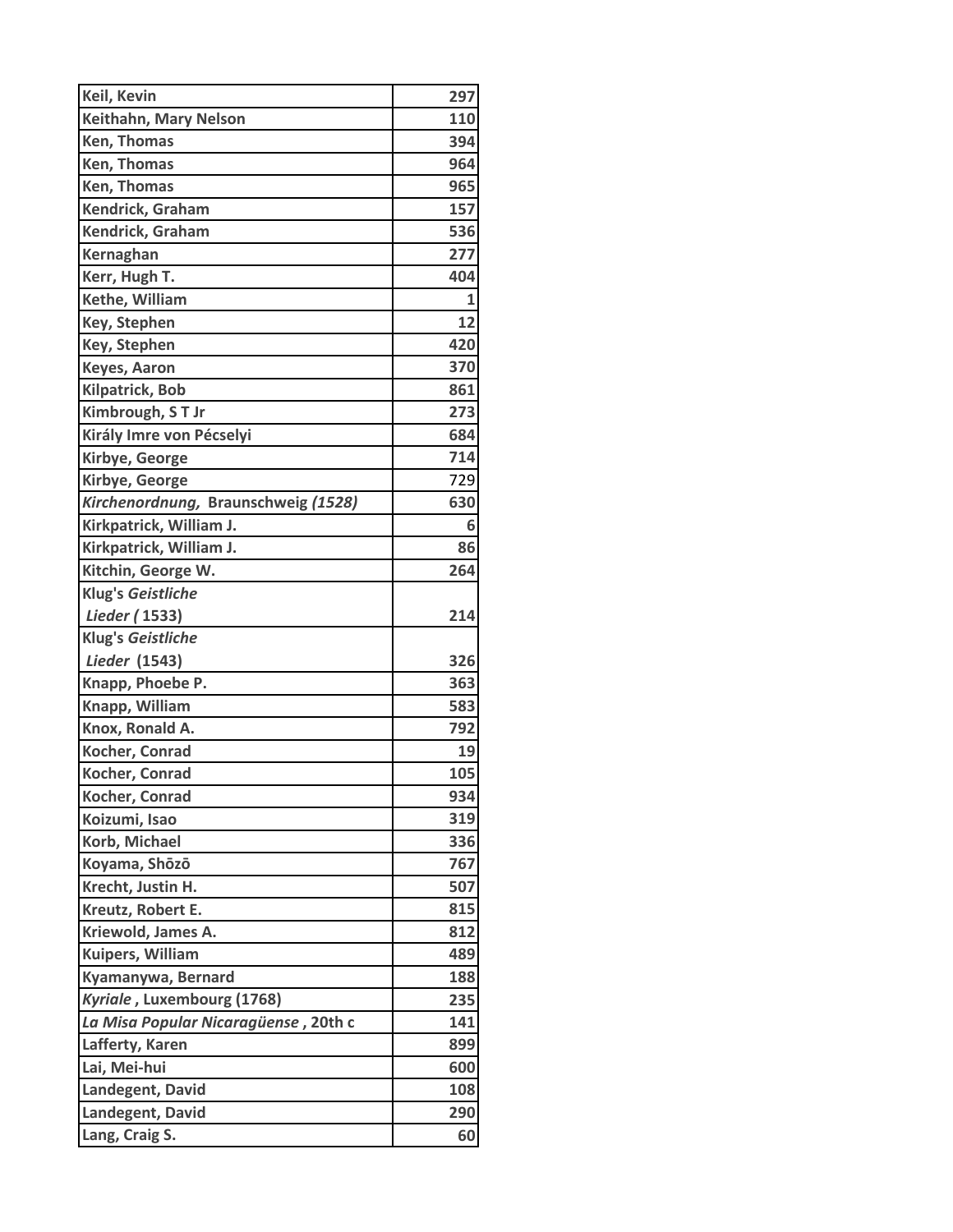| Lang, Craig S.                     | 575            |
|------------------------------------|----------------|
| Langran, James                     | 290            |
| Lankton, Martha J.                 | 745            |
| Lathbury, Mary A.                  | 764            |
| Latin hym, 12th c.                 | 823            |
| Latin hymn, 8th c.                 | 828            |
| Laurenti, Laurentius               | 477            |
| LaValley, Jeffrey                  | 491            |
| Laycock, Geoffrey                  | 644            |
| Leach, Richard                     | 68             |
| Leavitt's Christian Lyre<br>(1830) | 127            |
| Leavitt's Christian Lyre (1831)    | 513            |
| Leavitt's Christian Lyre (1831)    | 928            |
| Leckebusch, Martin                 | $\overline{7}$ |
| Leckebusch, Martin                 | 11             |
| Leckebusch, Martin                 | 45             |
| Leckebusch, Martin                 | 126            |
| Leckebusch, Martin                 | 194            |
| Leckebusch, Martin                 | 221            |
| Leckebusch, Martin                 | 313            |
| Leckebusch, Martin                 | 349            |
| Leckebusch, Martin                 | 354            |
| Leckebusch, Martin                 | 402            |
| Leckebusch, Martin                 | 459            |
| Leckebusch, Martin                 | 546            |
| Leckebusch, Martin                 | 555            |
| Leckebusch, Martin                 | 649            |
| Leckebusch, Martin                 | 662            |
| Leckebusch, Martin                 | 870            |
| LeCroy, Anne                       | 386            |
| Ledner, Michael                    | 412            |
| Lee, David                         | 673            |
| Lee, Geonyong                      | 905            |
| Lesser Doxology, The, 2nd c.       | 959            |
| Lew, Timothy Tin Fang              | 1              |
| Li, Pao-chen                       | 940            |
| Liles, Dwight                      | 874            |
| Lim, Swee Hong                     | 7              |
| Lim, Swee Hong                     | 18             |
| Lim, Swee Hong                     | 914            |
| Lim, Swee Hong                     | 939            |
| Lim, Swee Hong                     | 289            |
| Lindeman, Ludvig M.                | 425            |
| Lindemann, Johann                  | 344            |
| Ling, Maria                        | 939            |
| Littledale, Richard F.             | 234            |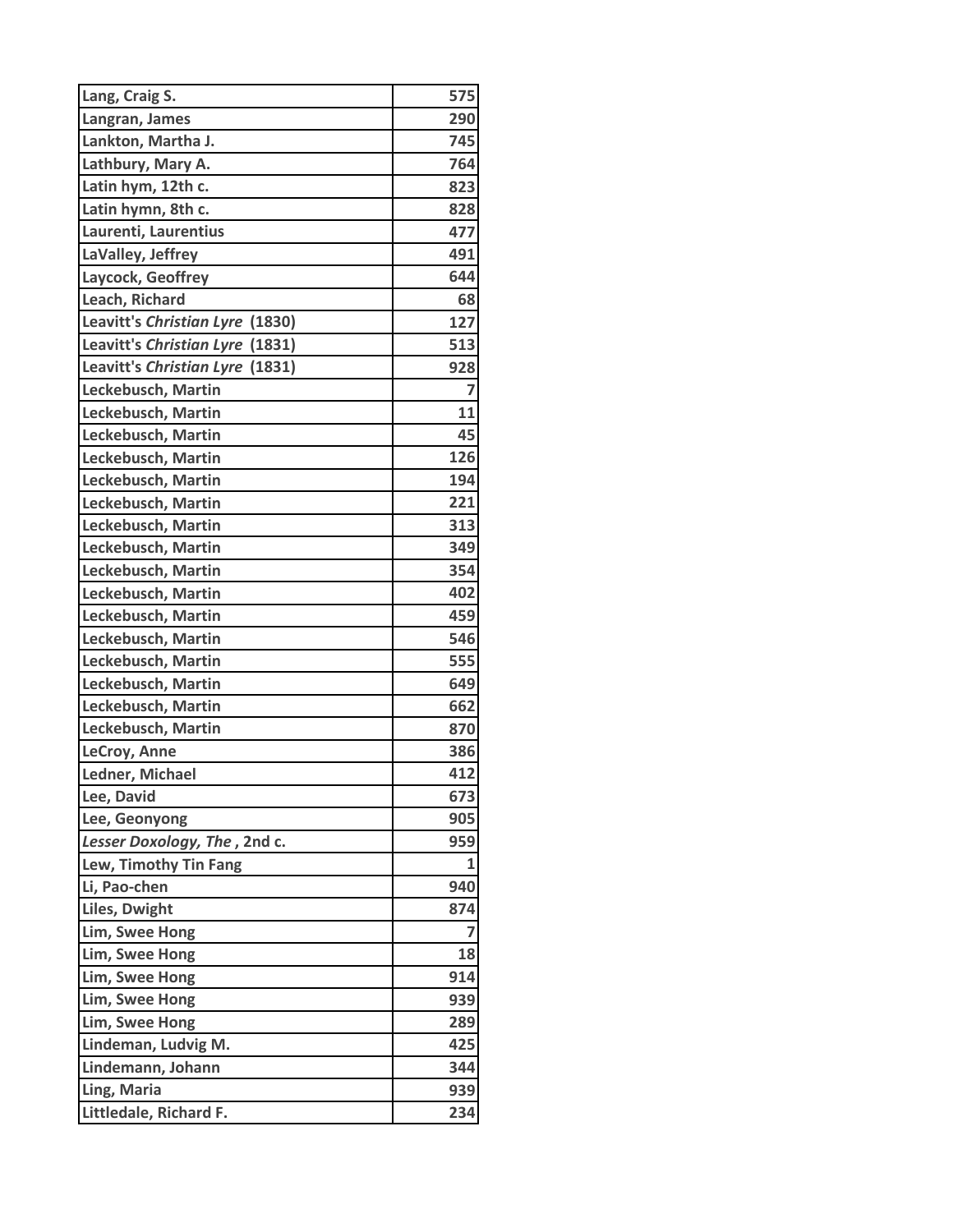| <b>Liturgy for the Sacrament of Baptism of</b> |     |
|------------------------------------------------|-----|
| the Reformed Church in America, 2001,          |     |
| adapt.                                         | 848 |
| <b>Liturgy of St. James</b>                    | 821 |
| <b>Liturgy of the Reformed Church in</b>       |     |
| American, 1987                                 | 810 |
| Lloyd, William                                 | 292 |
| Lockward, Jorge                                | 595 |
| Lockward, Jorge                                | 642 |
| Lockward, Jorge                                | 663 |
| Lockwood, George                               | 452 |
| Loh, I-To                                      | 126 |
| Loh, I-to                                      | 496 |
| Loh, I-to                                      | 588 |
| Loh, I-to                                      | 793 |
| Longfellow, Samuel                             | 864 |
| Lowry, Robert                                  | 186 |
| Lowry, Robert                                  | 322 |
| Lowry, Robert                                  | 443 |
| Lowry, Robert                                  | 483 |
| Lozada, Obed Valencia                          | 504 |
| Lubis, Tilly                                   | 550 |
| <b>Luther, Martin</b>                          | 74  |
| Luther, Martin                                 | 776 |
| <b>Lutheran Book of Worship</b>                | 71  |
| <b>Lutheran Book of Worship</b>                | 208 |
| Lyon, Meyer                                    | 39  |
| Lyra Davidica (1708)                           | 182 |
| Lyte, Henry F.                                 | 466 |
| Lyte, Henry F.                                 | 571 |
| Lyte, Henry F.                                 | 934 |
| <b>Maddox, Dave</b>                            | 152 |
| <b>Maddux, Dave</b>                            | 439 |
| Maher, Matt                                    | 468 |
| Maher, Matt                                    | 698 |
| Mair, Michael                                  | 951 |
| Maker, Frederick C.                            | 167 |
| Maker, Frederick C.                            | 613 |
| Malan, H.A. Cesar                              | 863 |
| Malicsi, Jonathan                              | 94  |
| <b>Malotte, Albert Hay</b>                     | 912 |
| Manley, James K.                               | 238 |
| Mann, Arthur H.                                | 352 |
| Maquiso, Elena G.                              | 882 |
| Mark, Robin                                    | 738 |
| Marsh, Simeon B.                               | 424 |
| <b>Marshall, Madeleine Forell</b>              | 57  |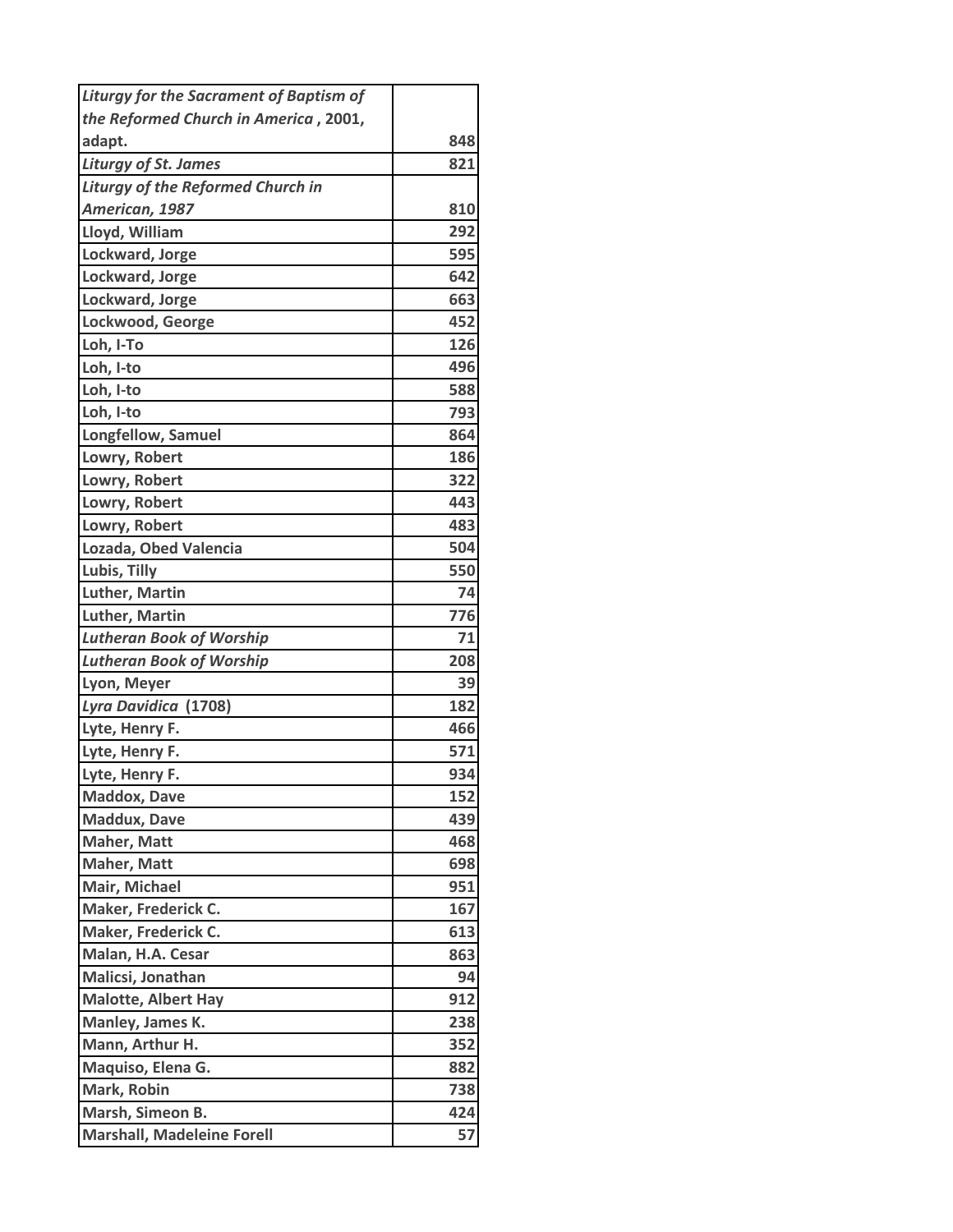| <b>Marshall, Madeleine Forell</b>        | 116 |
|------------------------------------------|-----|
| Martin, Civilla D.                       | 441 |
| Martin, William                          | 624 |
| <b>Martinez, Nicolas</b>                 | 197 |
| <b>Martinez, Raquel</b>                  | 544 |
| Martinez, Raquel M.                      | 642 |
| Mártinez, Raquel Mora                    | 37  |
| <b>Martinez, Salvador T.</b>             | 285 |
|                                          |     |
| Mason and Webb's Cantica Laudis (1850)   | 877 |
| <b>Mason, Lowell</b>                     | 92  |
| <b>Mason, Lowell</b>                     | 175 |
| Mason, Lowell                            | 426 |
| Mason, Lowell                            | 515 |
| Mason, Lowell                            | 518 |
| Mason, Lowell                            | 590 |
| <b>Mason, Lowell</b>                     | 745 |
| Mason, Lowell                            | 805 |
| Matheson, George                         | 457 |
| Matsikenyiri, Patrick                    | 520 |
| Mattes, John C.                          | 79  |
| Maule, Graham                            | 467 |
| Maule, Graham                            | 768 |
| <b>Maurus, Rhabanus</b>                  | 231 |
| <b>Maurus, Rhabanus</b>                  | 232 |
| <b>McCann</b>                            | 277 |
| McCrae, Linda                            | 596 |
| <b>McDougall, Alan</b>                   | 386 |
| McGranahan, James                        | 568 |
| <b>McGranahan, James</b>                 | 690 |
| McGuire, David R.                        | 709 |
| <b>McIntyre, Dean</b>                    | 129 |
| McKay, V. Michael                        | 258 |
| McNeill, Edith                           | 347 |
| <b>Mead's A General Selection (1811)</b> | 164 |
| <b>Meaney, Timothy James</b>             | 938 |
| Medema, Ken                              | 333 |
| Medema, Ken                              | 505 |
| Medema, Ken                              | 765 |
| Medema, Ken                              | 866 |
| Medema, Ken                              | 880 |
| Medema, Ken                              | 881 |
| Medema, Ken                              | 896 |
| <b>Medley, Samuel</b>                    | 193 |
| Meeter, Daniel J.                        | 711 |
| <b>Melissa Haupt</b>                     | 62  |
| <b>Melissa Haupt</b>                     | 335 |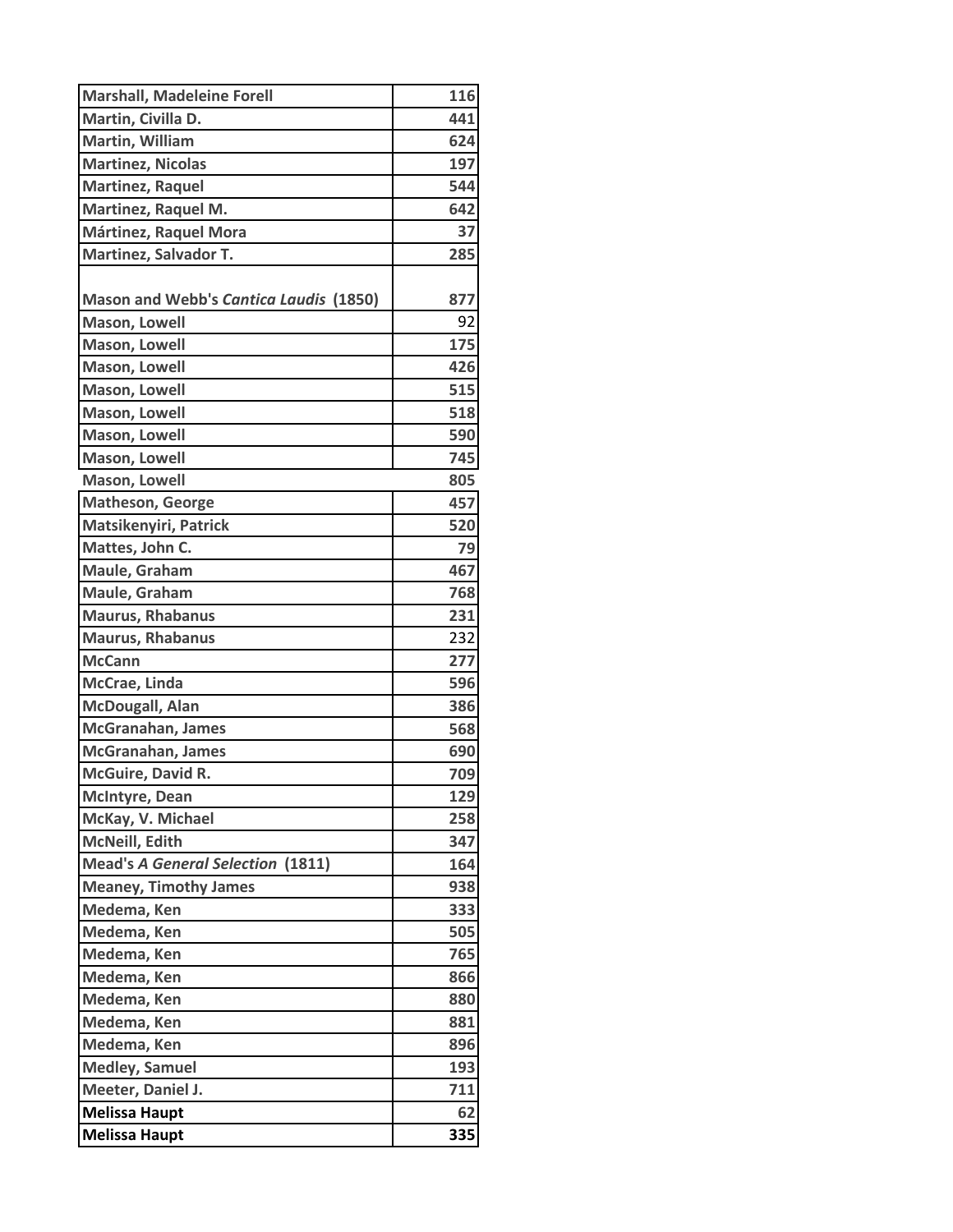| Mendelssohn, Felix                      | 80           |
|-----------------------------------------|--------------|
| Mendelssohn, Felix                      | 243          |
| Mendelssohn, Felix                      | 757          |
| Mendelssohn's Lobgesang, Opus 52 (1840) | 543          |
| Mercer, William                         | 101          |
| <b>Merkel, Steve</b>                    | 639          |
| Messiter, Arthur H.                     | 353          |
| Miersma, Denise                         | 277          |
| Miersma, Denise                         | 577          |
| Miller, Edward                          | 467          |
| Miller, Edward                          | 850          |
| Mills, Ray                              | 232          |
| <b>Milman, Henry Hart</b>               | 149          |
| <b>Minchin, James</b>                   | 391          |
| Miner, Christopher                      | 457          |
| Miner, Christopher                      | 622          |
| Misa popular salvadoreña                | 596          |
| Missad, Linda A.                        | 866          |
| Missad, Linda A.                        | 880          |
| <b>Mitchell, Tom</b>                    | 941          |
| Moes, Grace                             | 947          |
| Moes, Natasha                           | 947          |
| Mohr, Joseph                            | 85           |
| Molefe, S.C.                            | 921          |
| Molnár, Albert Szenczi                  | $\mathbf{1}$ |
| Monahan, C. Dermott                     | 125          |
| Monk, William H.                        | 19           |
| Monk, William H.                        | 105          |
| Monk, William H.                        | 146          |
| Monk, William H.                        | 185          |
| Monk, William H.                        | 466          |
| Monk, William H.                        | 478          |
| Monk, William H.                        | 687          |
| Monk, William H.                        | 934          |
| Monsell, John S. B.                     | 398          |
| Monteiro, Simei                         | 663          |
| Monteiro, Simei                         | 962          |
| <b>Montgomery, James</b>                | 81           |
| <b>Montgomery, James</b>                | 109          |
| <b>Montgomery, James</b>                | 161          |
| Moore, James E. Jr                      | 817          |
| <b>Moore, Thomas</b>                    | 614          |
| <b>Moore's Columbian Harmony (1825)</b> | 534          |
| <b>Moore's Columbian Harmony (1825)</b> | 766          |
| <b>Moore's Columbian Harmony (1825)</b> | 927          |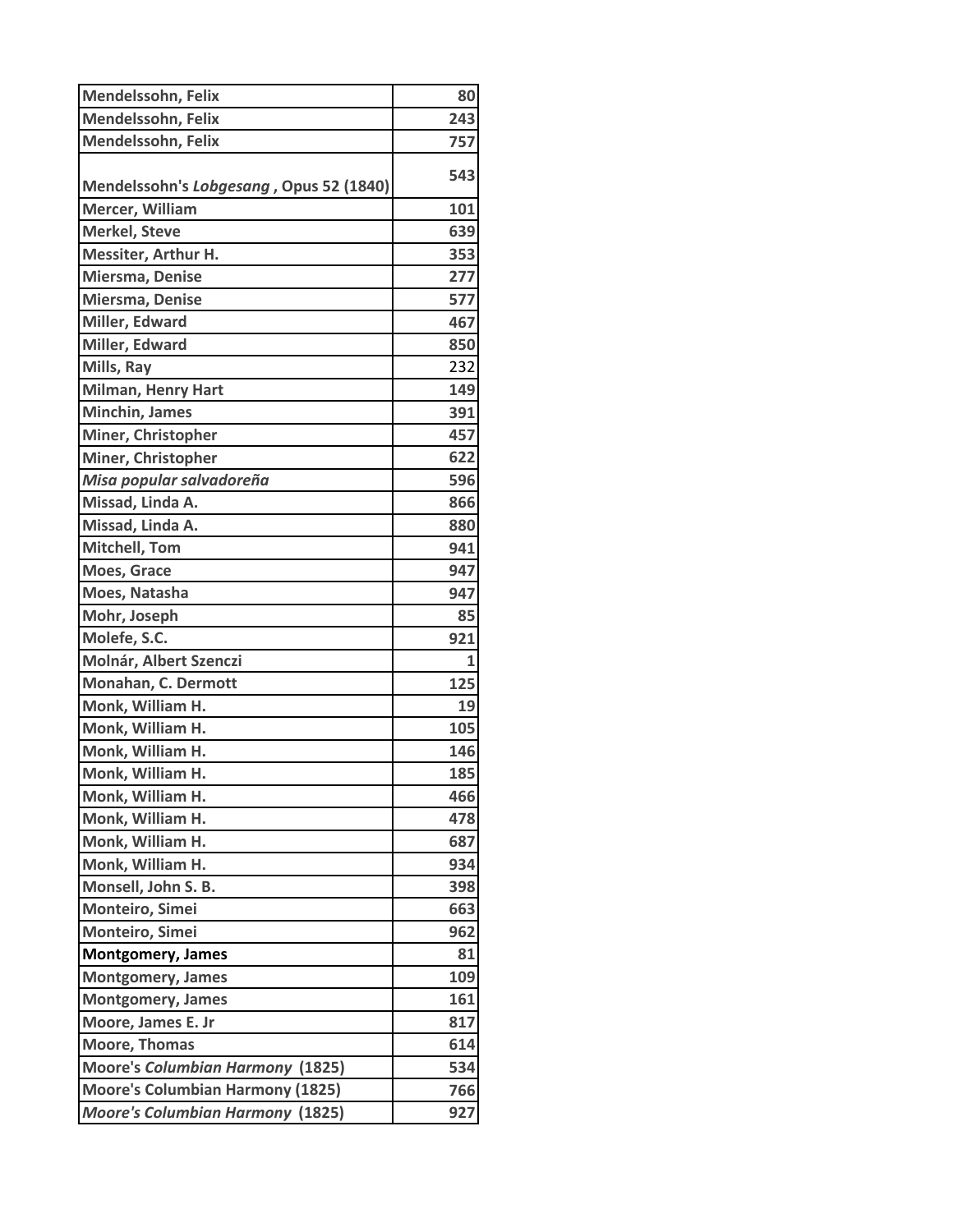| Moravian Chorale Book manuscript,                 |     |
|---------------------------------------------------|-----|
| <b>Herrnhut (1735)</b>                            | 401 |
| Moravian Chorale Book manuscript,                 |     |
| <b>Herrnhut (1735)</b>                            | 700 |
| More Voices (2007)                                | 960 |
| Morgan, Michael                                   | 9   |
| Morgan, Michael                                   | 22  |
| Morgan, Michael                                   | 32  |
| Morgan, Michael                                   | 50  |
| Morgan, Michael                                   | 51  |
| Morgan, Michael                                   | 53  |
| Morgan, Michael                                   | 64  |
| Morgan, Michael                                   | 91  |
| Morgan, Michael                                   | 200 |
| Morgan, Michael                                   | 218 |
| Morgan, Michael                                   | 399 |
| Morgan, Michael                                   | 428 |
| Morgan, Michael                                   | 558 |
| Morgan, Michael                                   | 893 |
| Morgan, Michael                                   | 922 |
| Morgan, Michael                                   | 952 |
| Morgan, Reuben                                    | 611 |
| Morgan, Reuben                                    | 800 |
| Morgan, Rueben                                    | 302 |
| Morgan, Rueben                                    | 340 |
| Morris, E. Fred                                   | 948 |
| Morris, Leila N.                                  | 659 |
| <b>Morris, Sally Ann</b>                          | 158 |
| Morse, Kenneth I.                                 | 584 |
| <b>Mote, Edward</b>                               | 772 |
| <b>Moultrie, Gerard</b>                           | 821 |
| <b>Mountain, James</b>                            | 699 |
| Mulder, Alfred E.                                 | 927 |
| Mullins, Rich                                     | 743 |
| Murray, James R.                                  | 86  |
| Murray, Shirley                                   | 619 |
| <b>Murray, Shirley Erena</b>                      | 18  |
| <b>Murray, Shirley Erena</b>                      | 793 |
| Music for the Rite of Funerals and Rite of        |     |
| <b>Baptism for Children</b>                       | 785 |
| <b>Music for the Rite of Funerals and Rite of</b> | 849 |
| <b>Baptism for Children</b>                       |     |
| Musikalisches Hand-buch, Hamburg                  | 280 |
| (1690)                                            |     |
| <b>Muskoke Hymns of Faith</b>                     | 963 |
| <b>Musseau, Craig</b>                             | 620 |
| Mxadana, George                                   | 909 |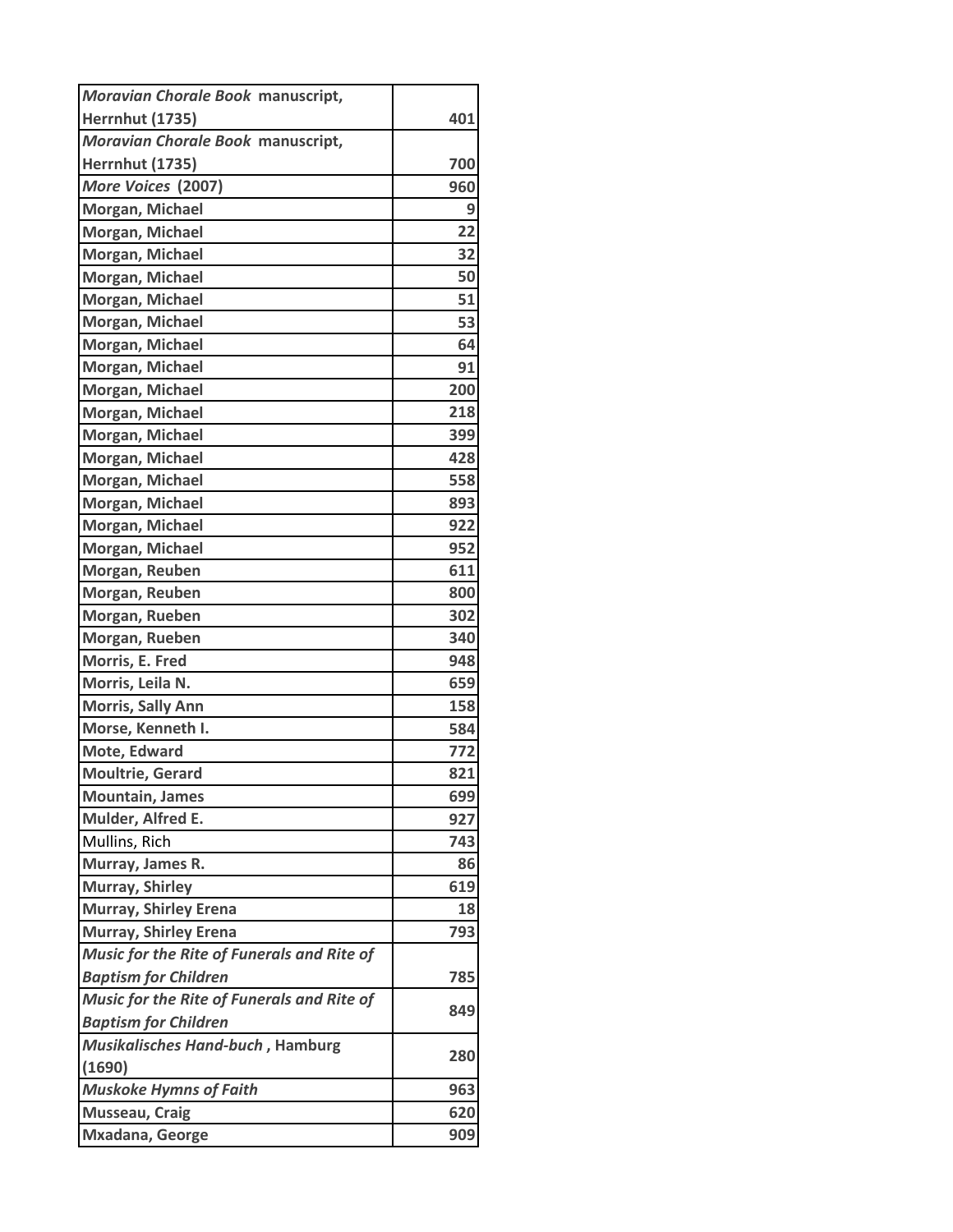| My Heart Ever Faithful, Cantata 68   | 3   |
|--------------------------------------|-----|
| <b>Myrin, Jonas</b>                  | 559 |
| <b>Myrin, Jonas</b>                  | 580 |
| Nägeli, Johann C.                    | 257 |
| Navarro, Joel                        | 94  |
| Navarro, Joel                        | 244 |
| Navarro, Joel                        | 442 |
| Navarro, Joel                        | 493 |
| Navarro, Joel                        | 807 |
| Navarro, Joel                        | 814 |
| Navarro, Joel                        | 819 |
| <b>Neal, John Mason</b>              | 199 |
| Neale, John M.                       | 98  |
| Neale, John M.                       | 146 |
| Neale, John M.                       | 190 |
| Neale, John M.                       | 488 |
| Neale, John Mason                    | 250 |
| Neander, Joachim                     | 210 |
| Neander, Joachim                     | 565 |
| Neander, Joachim                     | 575 |
| Nederlandtsch Gedenckclanck (1626)   | 560 |
| <b>Nelson, Perry</b>                 | 658 |
| Neto, Rodolfo Gaede                  | 663 |
| <b>Neumark, Georg</b>                | 407 |
| Neumark, Georg                       | 816 |
| Neu-vermehrtes Gesangbuch, Meiningen | 243 |
| (1693)                               |     |
| Neu-vermehrtes Gesangbuch, Meiningen | 757 |
| (1693)                               |     |
| <b>New Hymns and Songs</b>           | 119 |
| Newbolt, Michael R.                  | 264 |
| Newton, John                         | 286 |
| Newton, John                         | 453 |
| Newton, John                         | 691 |
| Newton, John                         | 693 |
| Nicholson, Sydney H.                 | 19  |
| Nicholson, Sydney H.                 | 105 |
| Nicholson, Sydney H.                 | 224 |
| Nicholson, Sydney H.                 | 264 |
| Nicolai, Philipp                     | 101 |
| Niles, D.T.                          | 906 |
| Niwaglia, Wilson                     | 320 |
| Nkuinji, Abel                        | 273 |
| Noel, Caroline M.                    | 220 |
| Nordholt, J.W. Schulte               | 268 |
| <b>Nunc Dimittis</b>                 | 97  |
| <b>Nystrom, Martin</b>               | 503 |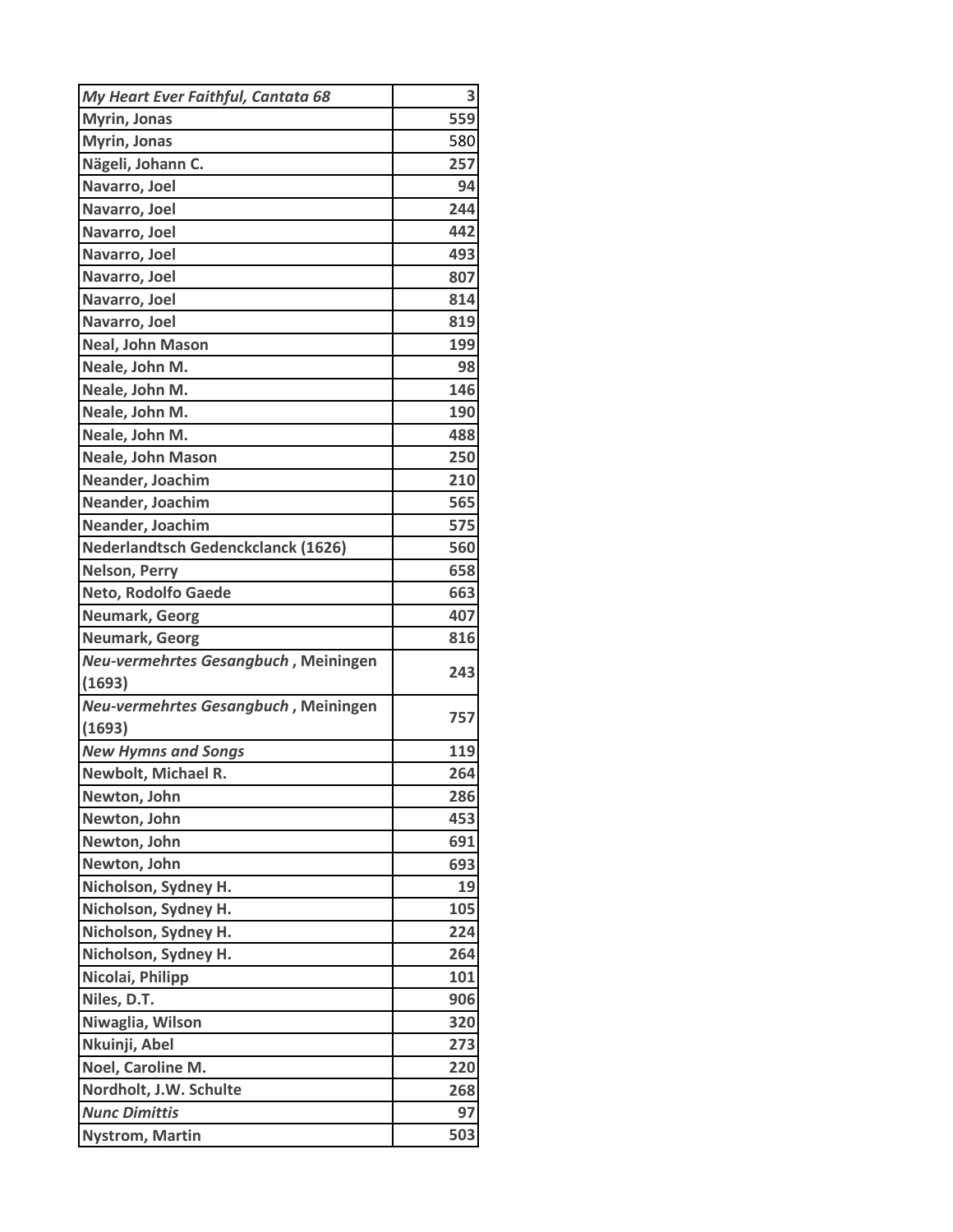| 76         |
|------------|
| 198        |
| 59         |
| 781        |
| 337        |
| 759        |
| 39         |
| 479        |
| 23         |
| 188        |
| 320        |
| 753        |
|            |
| 799        |
|            |
| 805        |
| 146        |
|            |
| 112        |
| 150        |
| 664        |
| 735        |
| 888        |
|            |
| 131        |
| 202        |
| 201        |
| 484        |
| 263        |
| 305        |
| 268        |
| 809        |
| 848        |
| 375        |
| 590        |
| 1          |
| 426        |
| 823        |
| 550        |
| 1          |
| 136        |
| 255        |
| 858        |
|            |
| 856        |
|            |
| 239<br>436 |
|            |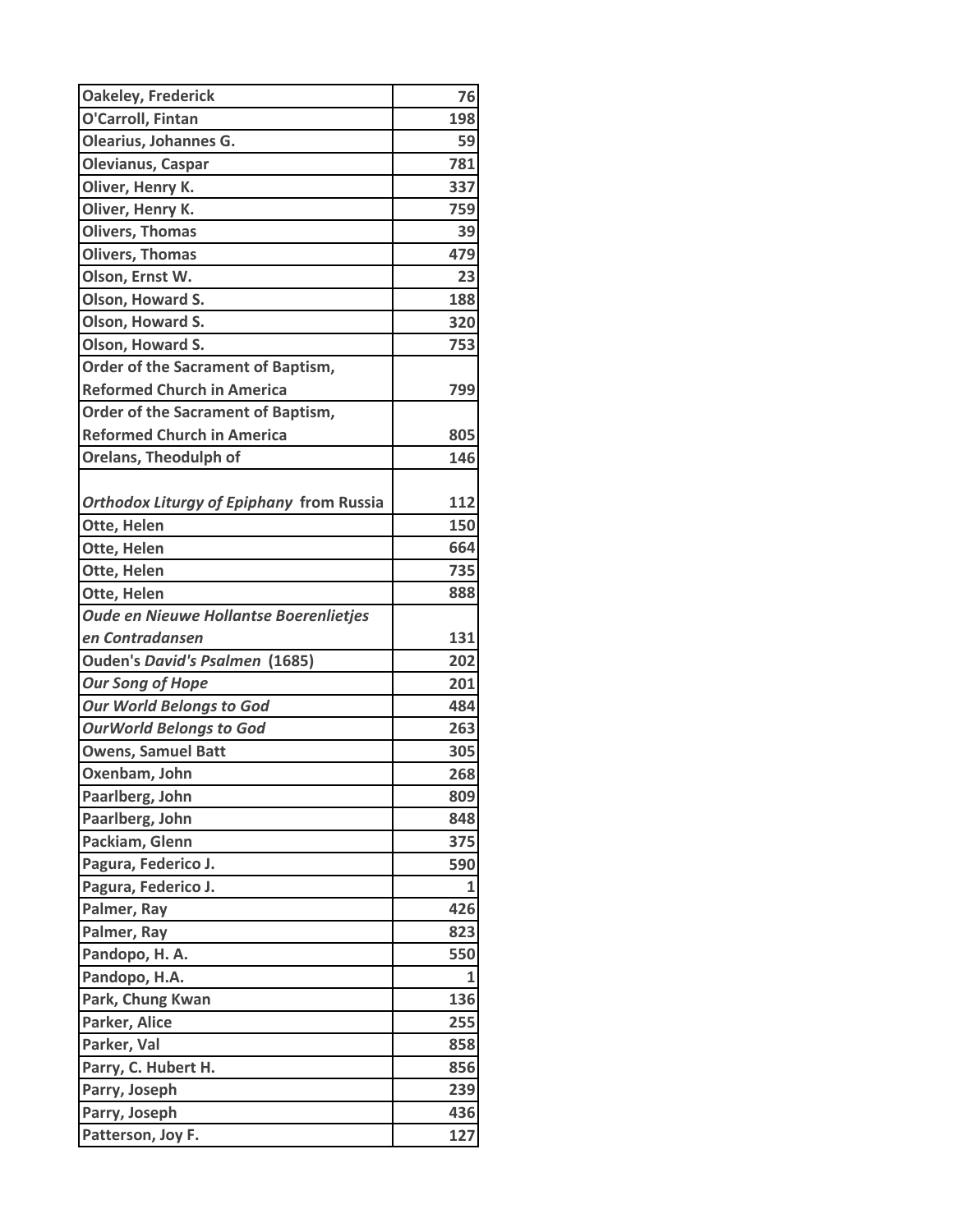| Perronet, Edward           | 601 |
|----------------------------|-----|
| Perry, Michael             | 355 |
| Perry, Michael             | 509 |
| Perry, Michael             | 557 |
| Perry, Michael             | 729 |
| Perry, Michael             | 807 |
| Perry, Michael             | 850 |
| Perry, Michael             | 894 |
| <b>Phoebe H'fe</b>         | 590 |
| <b>Phos Hilaron</b>        | 392 |
| <b>Phos Hilaron</b>        | 393 |
| Pierpont, Folliott S.      | 19  |
| Pirón, Pedro P.            | 520 |
| Pitt-Watson, Ian           | 336 |
| <b>Plainsong mode IV</b>   | 71  |
| Plainsong mode V, 13th c.  | 38  |
| Plainsong mode V, 13th c.  | 54  |
| Plainsong mode V, 13th c.  | 78  |
| <b>Plainsong Mode VIII</b> | 231 |
| Plumpre, Edward H.         | 353 |
| Pollard, Adelaide A.       | 737 |
| Polman, Bert               | 47  |
| Polman, Bert               | 107 |
| Polman, Bert               | 125 |
| Polman, Bert               | 419 |
| Polman, Bert               | 519 |
| Polman, Bert               | 782 |
| Polman, Bert               | 814 |
| Polman, Bert               | 889 |
| Poltras, Edward            | 136 |
| Pope, Marion               | 905 |
| Pope, Michael              | 869 |
| Post, Marie J.             | 65  |
| Post, Marie J.             | 312 |
| Post, Marie J.             | 337 |
| Post, Marie J.             | 376 |
| Post, Marie J.             | 384 |
| Post, Marie J.             | 406 |
| Post, Marie J.             | 674 |
| Post, Marie J.             | 677 |
| Post, Marie J.             | 717 |
| <b>Pott, Francis</b>       | 185 |
| Potter, Doreen             | 830 |
| <b>Praetorius, Michael</b> | 70  |
| <b>Praetorius, Michael</b> | 79  |
| Praetorius, Michael        | 374 |
| Praetorius, Michael        | 900 |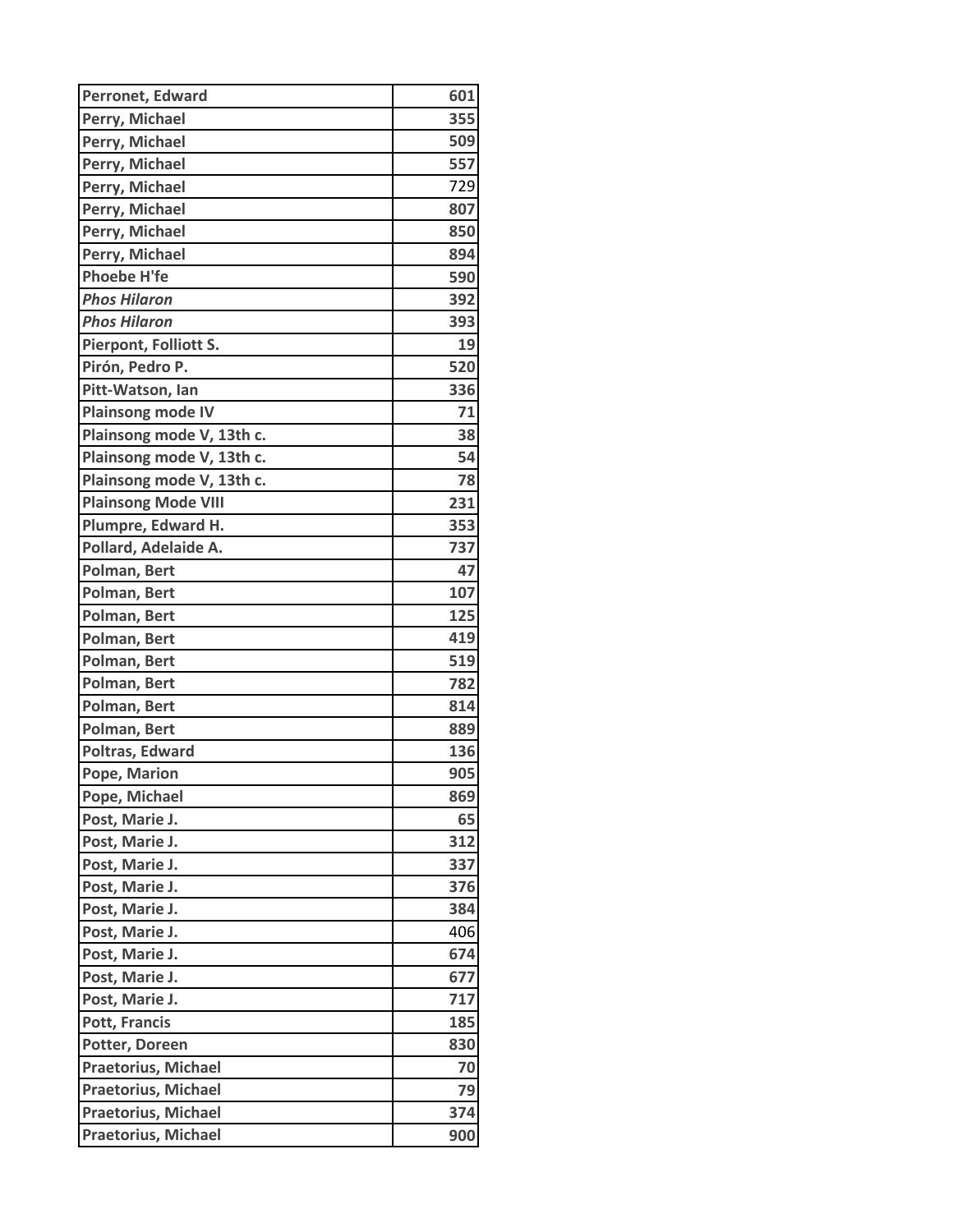| <b>Prebble, Sherrell</b>                   | 602 |
|--------------------------------------------|-----|
| Prichard, Rowland H.                       | 351 |
| <b>Prichard, Rowland Hugh</b>              | 831 |
| <b>Proulx, Richard</b>                     | 264 |
| <b>Prudentius, Marcus Aurelius Clemens</b> | 78  |
| <b>Psalter (1887)</b>                      | 301 |
| <b>Psalter (1887)</b>                      | 518 |
| <b>Psalter (1887)</b>                      | 773 |
| <b>Psalter (1912)</b>                      | 47  |
| <b>Psalter (1912)</b>                      | 66  |
| <b>Psalter (1912)</b>                      | 217 |
| <b>Psalter (1912)</b>                      | 280 |
| <b>Psalter (1912)</b>                      | 284 |
| <b>Psalter (1912)</b>                      | 331 |
| <b>Psalter</b> (1912)                      | 337 |
| <b>Psalter (1912)</b>                      | 346 |
| <b>Psalter (1912)</b>                      | 495 |
| <b>Psalter (1912)</b>                      | 499 |
| <b>Psalter (1912)</b>                      | 500 |
| <b>Psalter (1912)</b>                      | 501 |
| <b>Psalter (1912)</b>                      | 502 |
| <b>Psalter (1912)</b>                      | 507 |
| <b>Psalter (1912)</b>                      | 511 |
| <b>Psalter (1912)</b>                      | 512 |
| <b>Psalter (1912)</b>                      | 513 |
| <b>Psalter (1912)</b>                      | 515 |
| <b>Psalter (1912)</b>                      | 549 |
| <b>Psalter (1912)</b>                      | 561 |
| <b>Psalter (1912)</b>                      | 566 |
| <b>Psalter</b> (1912)                      | 573 |
| <b>Psalter (1912)</b>                      | 585 |
| <b>Psalter (1912)</b>                      | 594 |
| <b>Psalter (1912)</b>                      | 622 |
| <b>Psalter (1912)</b>                      | 623 |
| <b>Psalter (1912)</b>                      | 632 |
| <b>Psalter (1912)</b>                      | 655 |
| <b>Psalter (1912)</b>                      | 656 |
| <b>Psalter (1912)</b>                      | 669 |
| <b>Psalter (1912)</b>                      | 672 |
| <b>Psalter (1912)</b>                      | 714 |
| <b>Psalter (1912)</b>                      | 720 |
| <b>Psalter</b> (1912)                      | 721 |
| <b>Psalter (1912)</b>                      | 734 |
| <b>Psalter (1912)</b>                      | 759 |
| <b>Psalter (1912)</b>                      | 760 |
| <b>Psalter (1912)</b>                      | 773 |
| <b>Psalter (1912)</b>                      | 871 |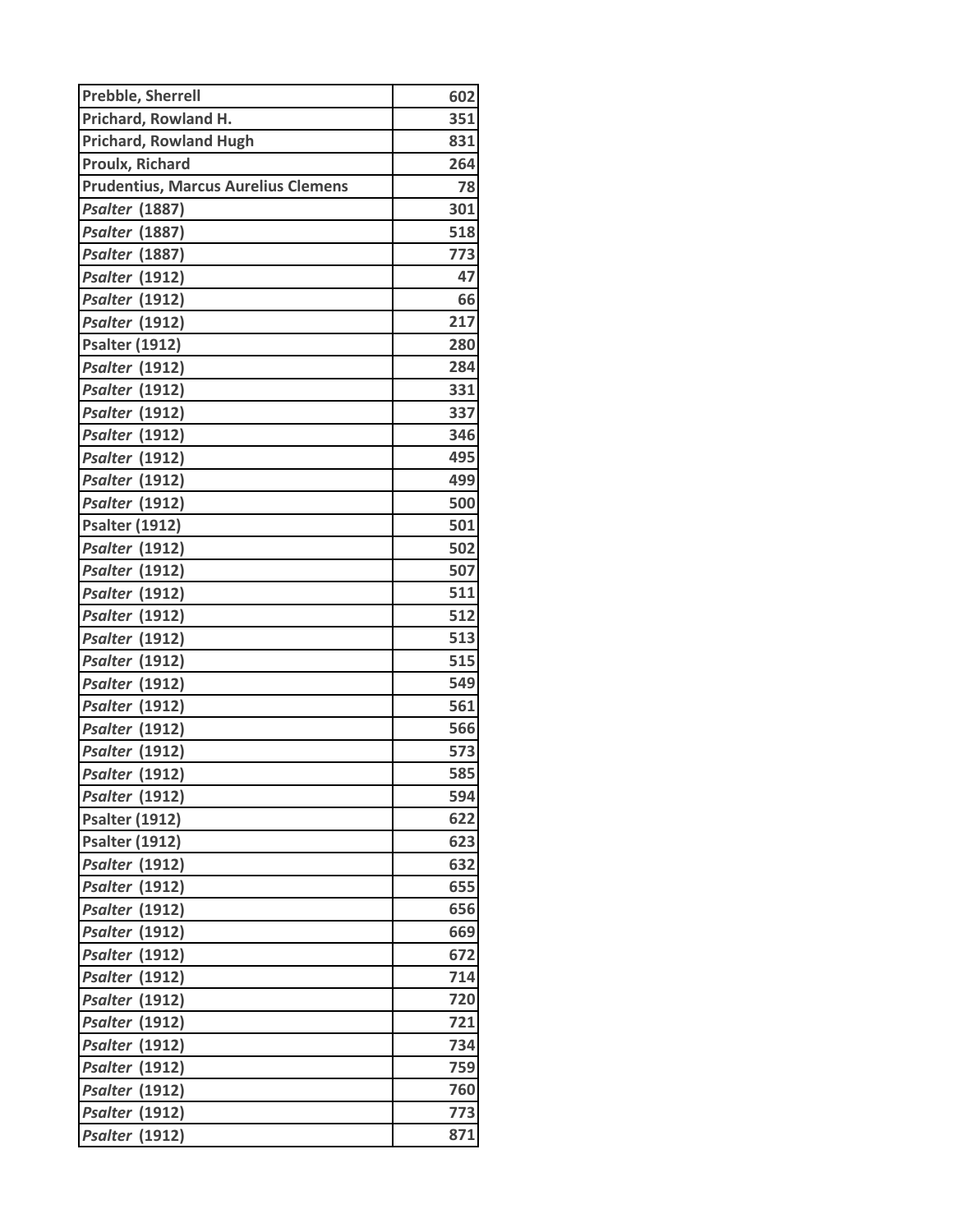| <b>Psalter (1912)</b>                 | 889 |
|---------------------------------------|-----|
| <b>Psalter Hymnal (1987)</b>          | 84  |
| <b>Psalter Hymnal (1987)</b>          | 212 |
| <b>Psalter Hymnal (1987)</b>          | 216 |
| <b>Psalter Hymnal (1987)</b>          | 249 |
| <b>Psalter Hymnal (1987)</b>          | 275 |
| <b>Psalter Hymnal (1987)</b>          | 284 |
| <b>Psalter Hymnal (1987)</b>          | 301 |
| <b>Psalter Hymnal (1987)</b>          | 368 |
| <b>Psalter Hymnal (1987)</b>          | 383 |
| <b>Psalter Hymnal (1987)</b>          | 547 |
| <b>Psalter Hymnal (1987)</b>          | 616 |
| <b>Psalter Hymnal (1987)</b>          | 722 |
| <b>Psalter Hymnal (1987)</b>          | 734 |
| Psalteriolum Cantionum Catholicarum,  |     |
| Köln (1710)                           | 61  |
| <b>Pulkingham, Betty</b>              | 309 |
| Pulkingham, Betty                     | 842 |
| <b>Purcell, Henry</b>                 | 250 |
| Purday, Charles H.                    | 404 |
| Purday, Charles H.                    | 655 |
| Quinn, James                          | 851 |
| Quinn, James S.J.                     | 904 |
| Quinn, James, S.J.                    | 97  |
| Radford, Jeffrey                      | 99  |
| Radford, Jeffrey                      | 338 |
| Rankin, Jeremiah E.                   | 943 |
| Rankin, Jeremiah E.                   | 944 |
| <b>Ravenscroft, Thomas</b>            | 25  |
|                                       |     |
| RCA Liturgy for Commissioning, adapt. | 855 |
| <b>Redhead, Richard</b>               | 161 |
| <b>Redhead, Richard</b>               | 354 |
| <b>Redhead, Richard</b>               | 623 |
| Redman, Beth                          | 343 |
| Redman, Matt                          | 343 |
| Redman, Matt                          | 506 |
| Redman, Matt                          | 559 |
| <b>Redman, Matt</b>                   | 580 |
| Redner, Lewis H.                      | 64  |
| Redner, Lewis H.                      | 88  |
| <b>Reed, Andrew</b>                   | 617 |
| <b>Reeves, Jesse</b>                  | 176 |
| <b>Reeves, Jesse</b>                  | 468 |
| <b>Reeves, Jesse</b>                  | 574 |
| <b>Reeves, Jesse</b>                  | 580 |
| Reid, William W. Jr                   | 278 |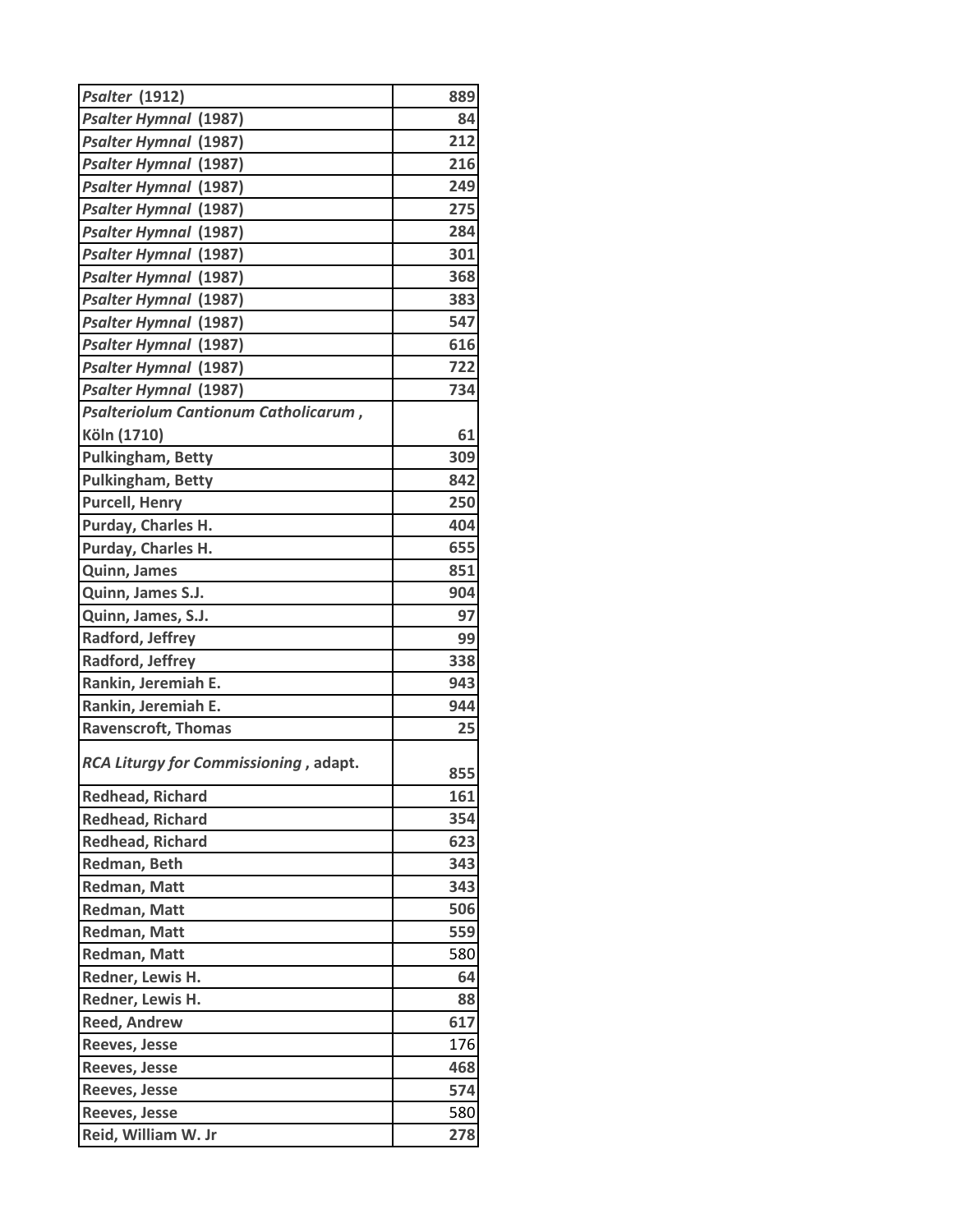| Reid, William W. Jr                  | 282 |
|--------------------------------------|-----|
| Reimann, Heinrich                    | 572 |
| Reinagle, Alexander R.               | 266 |
| Reinagle, Alexander R.               | 453 |
| <b>Reindorf, Dinah</b>               | 637 |
| Renville, Joseph R.                  | 27  |
| <b>Revised Church Hymnary (1927)</b> | 40  |
| <b>Revised Church Hymnary (1927)</b> | 318 |
| <b>Revised Church Hymnary (1927)</b> | 599 |
| Rhoton, Tammi                        | 598 |
| Richards, John                       | 235 |
| Richardson, Paul A.                  | 155 |
| Ridge, M.D.                          | 317 |
| Ridge, M.D.                          | 485 |
| Rienstra, Ron                        | 535 |
| Rienstra, Ron                        | 811 |
| <b>Rimbault, Edward</b>              | 626 |
| <b>Rimbault, Edward</b>              | 669 |
| Rimsky-Korsakov, Nicholas            | 917 |
| <b>Rinkart, Martin</b>               | 543 |
| Rippon, John                         | 601 |
| Rippon's Selection of Hymns (1787)   | 427 |
| Roberts' Caniadau y Cyssegr (1839)   | 579 |
| Roberts, Daniel C.                   | 281 |
| <b>Robinson, Robert</b>              | 521 |
| Rodríguez, Fernando                  | 798 |
| Roeper-Boulogne, Ada                 | 436 |
| Roever, Uli                          | 336 |
| Romanow, Douglas                     | 295 |
| Röntgen, Julius                      | 131 |
| <b>Rosas, Carlos</b>                 | 544 |
| Ross, W. Baird                       | 732 |
| Rouse, Jay                           | 611 |
| <b>Routley, Erik</b>                 | 684 |
| Rowan, William P.                    | 123 |
| Rowlands, William P.                 | 519 |
| Runyan, William M.                   | 348 |
| <b>Russian Orthodox Liturgy</b>      | 635 |
| Sadler, Gary                         | 593 |
| Sailens, Ruben                       | 590 |
| Salinas, Juan                        | 504 |
| Sam, Jeeva                           | 300 |
| Samir, Manal                         | 298 |
| Sammis, John H.                      | 327 |
| <b>Sanctus</b>                       | 813 |
| <b>Saward, Michael</b>               | 411 |
| Saward, Michael                      | 790 |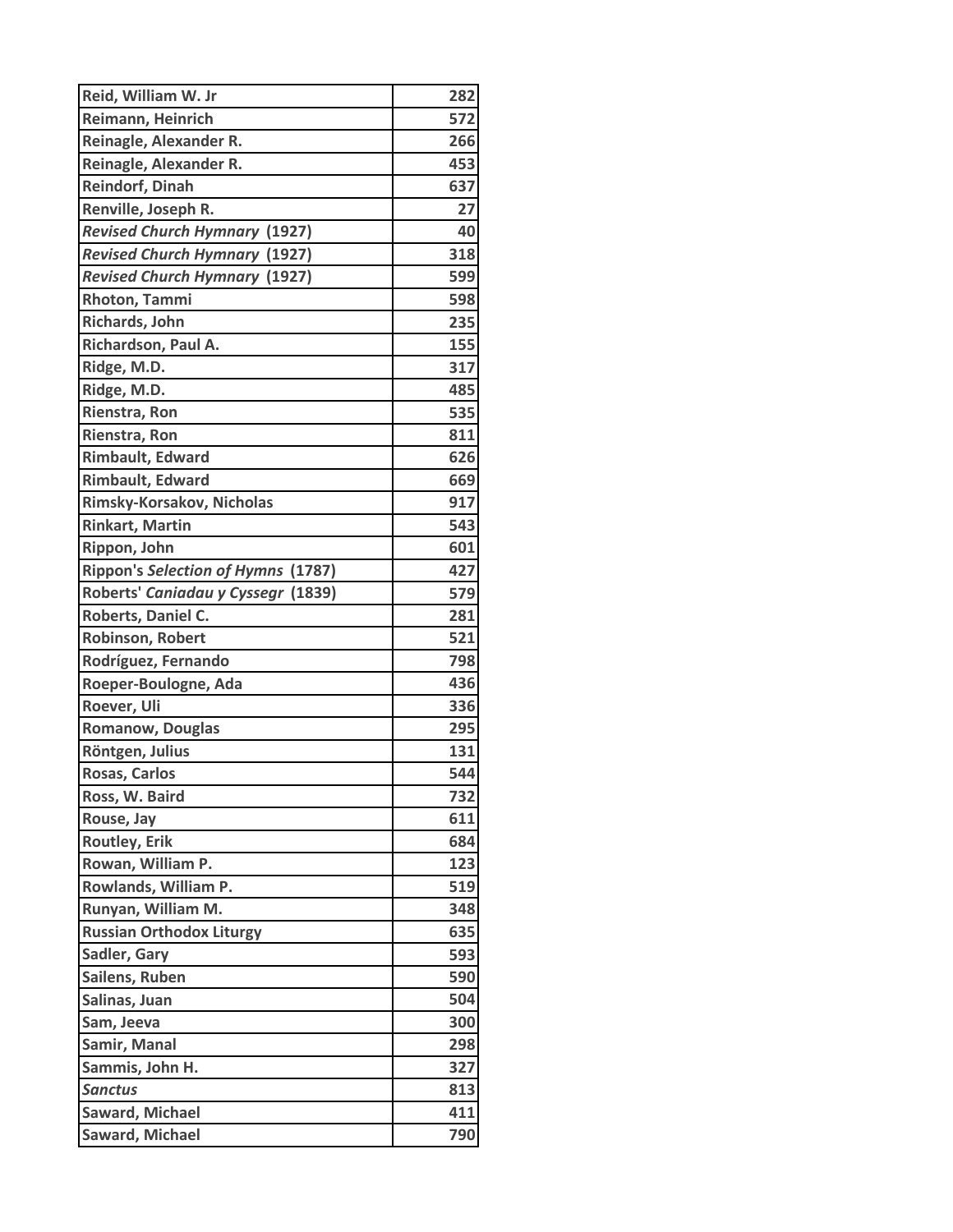| Schalk, Carl                            | 28  |
|-----------------------------------------|-----|
| <b>Schalk, Carl</b>                     | 111 |
| Schalk, Carl                            | 149 |
| <b>Scheer, Greg</b>                     | 15  |
| <b>Scheer, Greg</b>                     | 283 |
| <b>Scheer, Greg</b>                     | 298 |
| <b>Scheer, Greg</b>                     | 332 |
| <b>Scheer, Greg</b>                     | 349 |
| Scheer, Greg                            | 535 |
| <b>Scheer, Greg</b>                     | 562 |
| <b>Scheer, Greg</b>                     | 609 |
| <b>Scheer, Greg</b>                     | 651 |
| <b>Scheer, Greg</b>                     | 708 |
| <b>Scheer, Greg</b>                     | 728 |
| Scheer, Greg                            | 744 |
| <b>Scheer, Greg</b>                     | 761 |
| <b>Scheer, Greg</b>                     | 811 |
| <b>Scheer, Greg</b>                     | 882 |
| <b>Scheer, Greg</b>                     | 911 |
| Scholefield, Clement C.                 | 387 |
| <b>Scholtes, Peter</b>                  | 256 |
| Schrader, Jack                          | 859 |
| Schultz, F.A.                           | 84  |
| Schultz, Larry E.                       | 248 |
| Schulz-Widmar, Russell                  | 68  |
| Schumann, Robert A.                     | 754 |
| Schumann's Geistliche Lieder (1539)     | 573 |
| Schumann's Geistliche Lieder (1539)     | 919 |
| Schutmaat, Alvin                        | 143 |
| Schutmaat, Alvin                        | 941 |
| Schutte, Daniel L.                      | 808 |
| Schutte, Daniel L.                      | 869 |
| Schütz, Johann J.                       | 572 |
| Scott, K. Lee                           | 684 |
| <b>Scottish Psalter (1615)</b>          | 890 |
| <b>Scottish Psalter (1650)</b>          | 432 |
| <b>Scottish Psalter (1650)</b>          | 953 |
| <b>Scottish Psalter, 1615</b>           | 25  |
| Scriven, Joseph M.                      | 408 |
| Scriven, Joseph M.                      | 897 |
| Scriven, Joseph M.                      | 898 |
| <b>Second Supplement to Psalmody in</b> |     |
| Miniature (1780)                        | 850 |
| Seddon, James E.                        | 252 |
| Seddon, James E.                        | 668 |
| Seerveld, Calvin                        | 74  |
| Seerveld, Calvin                        | 114 |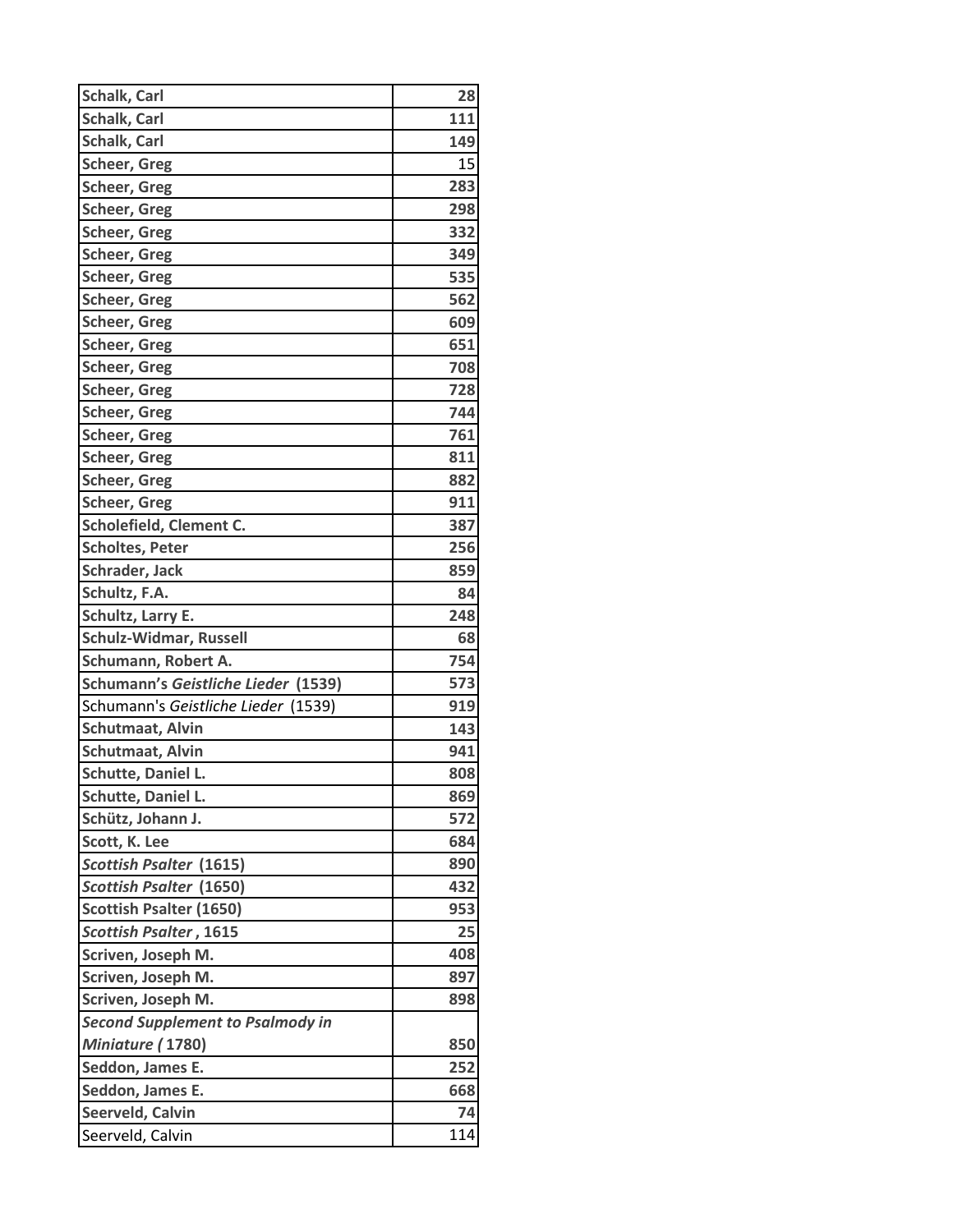| Seerveld, Calvin                              | 668 |
|-----------------------------------------------|-----|
| Seiss, Joseph A.                              | 17  |
| <b>Selected Hymns (1985)</b>                  | 802 |
| Selles, Otto                                  | 595 |
| Seltz, M.L.                                   | 472 |
| <b>Shaw, Martin Fallas</b>                    | 75  |
| <b>Shaw, Martin Fallas</b>                    | 203 |
| Sheppard, Franklin L.                         | 21  |
| Sherwin, William F.                           | 500 |
| Sherwin, William F.                           | 764 |
| Sherwin, William F.                           | 889 |
| Shurtleff, Ernest W.                          | 328 |
| Sibelius, Jean                                | 449 |
| Sibelius, Jean                                | 685 |
| Sikkema, Edna W.                              | 683 |
| Simeone, Maria Inés                           | 244 |
| <b>Simpson-Curenton, Evelyn</b>               | 100 |
| <b>Simpson-Curenton, Evelyn</b>               | 362 |
| Sinclair, Jerry                               | 958 |
|                                               |     |
| <b>Sisters of the Community of Grandchamp</b> | 107 |
| <b>Sixteen Tune Settings (1812)</b>           | 132 |
| Skoog, Andrew L.                              | 437 |
| <b>Sleeth, Natalie</b>                        | 527 |
| <b>Sleeth, Natalie</b>                        | 950 |
| <b>Slenk, Howard</b>                          | 212 |
| <b>Slenk, Howard</b>                          | 409 |
| Slenk, Howard                                 | 625 |
| <b>Smallwood, Richard</b>                     | 12  |
| <b>Smallwood, Richard</b>                     | 152 |
| <b>Smallwood, Richard</b>                     | 321 |
| <b>Smallwood, Richard</b>                     | 420 |
| <b>Smallwood, Richard</b>                     | 439 |
| <b>Smallwood, Richard</b>                     | 516 |
| <b>Smart, Henry</b>                           | 81  |
| Smart, Henry T.                               | 328 |
| <b>Smith, Elizabeth Lee</b>                   | 586 |
| Smith, H. Percy                               | 325 |
| <b>Smith, Henry</b>                           | 358 |
| Smith, Robert                                 | 173 |
| Smith, Robert                                 | 410 |
| Smith, Walter C.                              | 579 |
| Solis, Melchizedek M.                         | 744 |
| Solis, Mutya Lopez                            | 744 |
| Solis, Mutya Lopez                            | 807 |
| Songs and Prayers from Taizé                  | 480 |
| Sosa, Pablo                                   | 77  |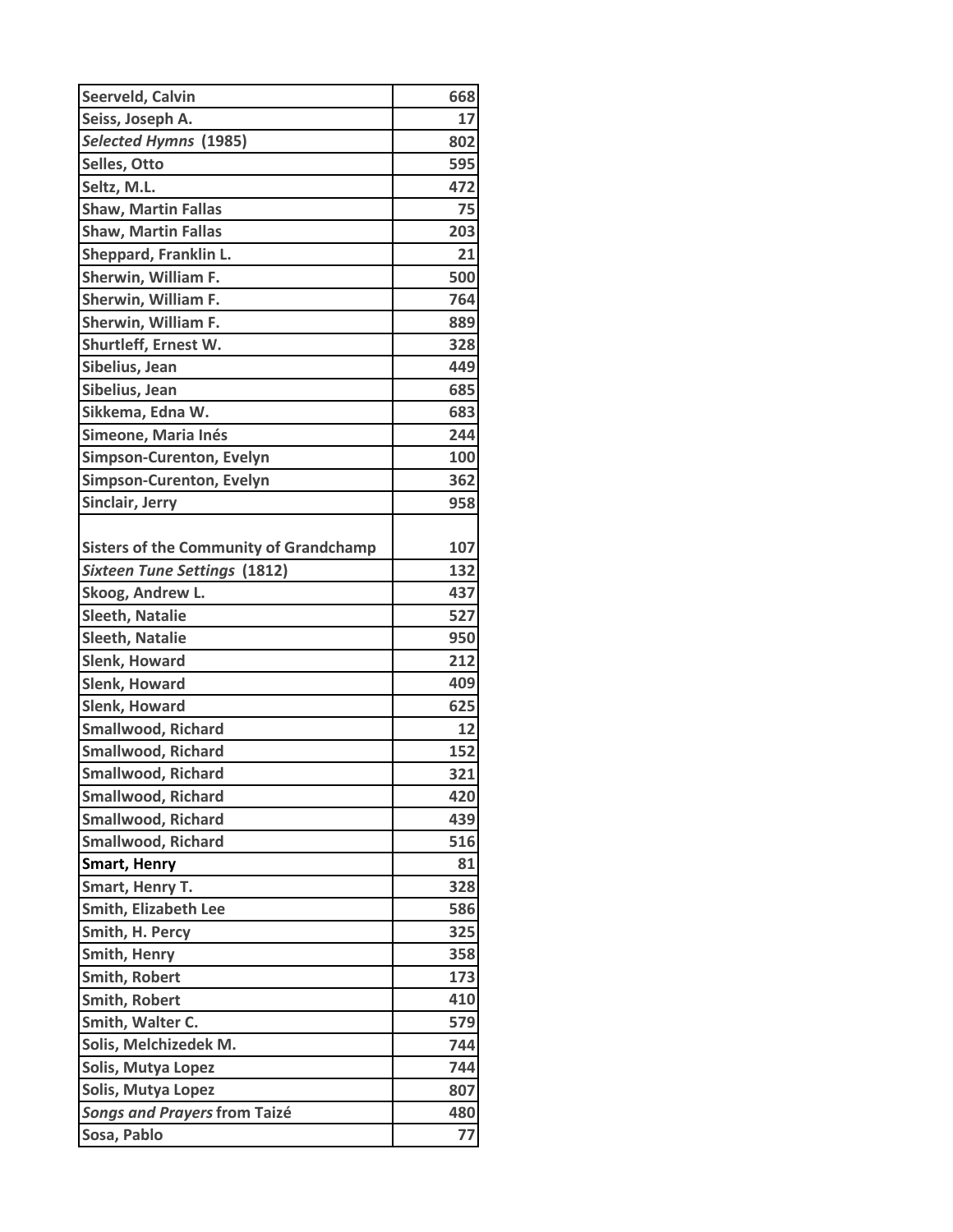| Sosa, Pablo                                  | 260 |
|----------------------------------------------|-----|
| Spafford, Horatio G.                         | 451 |
| <b>Stanford, Charles Villiers</b>            | 795 |
| <b>Stanford, Charles Villiers</b>            | 925 |
| Stassen, Linda                               | 844 |
| Stebbins, George C.                          | 737 |
| <b>Stelner, Johann Ludwig</b>                | 122 |
| Steurlein, Johann                            | 398 |
| Stockton, John H.                            | 549 |
| Stone, Samuel J.                             | 251 |
| Straf mich nicht, melody from Hundert        |     |
| Arien (1694)                                 | 792 |
| Strasser, David                              | 743 |
| Strathdee, Jim                               | 713 |
| <b>Strover, Christian</b>                    | 411 |
| Struth, Jan                                  | 378 |
| Stuempfle, Herman G. Jr                      | 626 |
| Stuempfle, Herman G. Jr                      | 658 |
| Stuempfle, Herman G. Jr.                     | 115 |
| Stuempfle, Herman G. Jr.                     | 122 |
| Stuempfle, Herman G. Jr.                     | 124 |
| Stuempfle, Herman G. Jr.                     | 131 |
| Stuempfle, Herman G. Jr.                     | 151 |
| Stuempfle, Herman G. Jr.                     | 291 |
| Sullivan, Arthur S.                          | 199 |
| Sullivan, Arthur S.                          | 561 |
| Sullivan, Arthur S.                          | 432 |
| Suppe, Gertrude C.                           | 143 |
|                                              |     |
| <b>Supplement to Kentucky Harmony (1820)</b> | 34  |
| <b>Supplement to Kentucky Harmony (1820)</b> | 218 |
| <b>Sutton, Wes</b>                           | 700 |
| <b>Swets, Seymour</b>                        | 735 |
| Symphonia Sirenum, Cologne (1695)            | 185 |
| T. Williams' Psalmodia Evangelica (1789)     | 261 |
| <b>Taizé Community</b>                       | 83  |
| <b>Taizé Community</b>                       | 154 |
| <b>Taizé Community</b>                       | 159 |
| <b>Taizé Community</b>                       | 169 |
| <b>Taizé Community</b>                       | 189 |
| <b>Taizé Community</b>                       | 417 |
| <b>Taizé Community</b>                       | 433 |
| <b>Taizé Community</b>                       | 444 |
| <b>Taizé Community</b>                       | 460 |
| <b>Taizé Community</b>                       | 462 |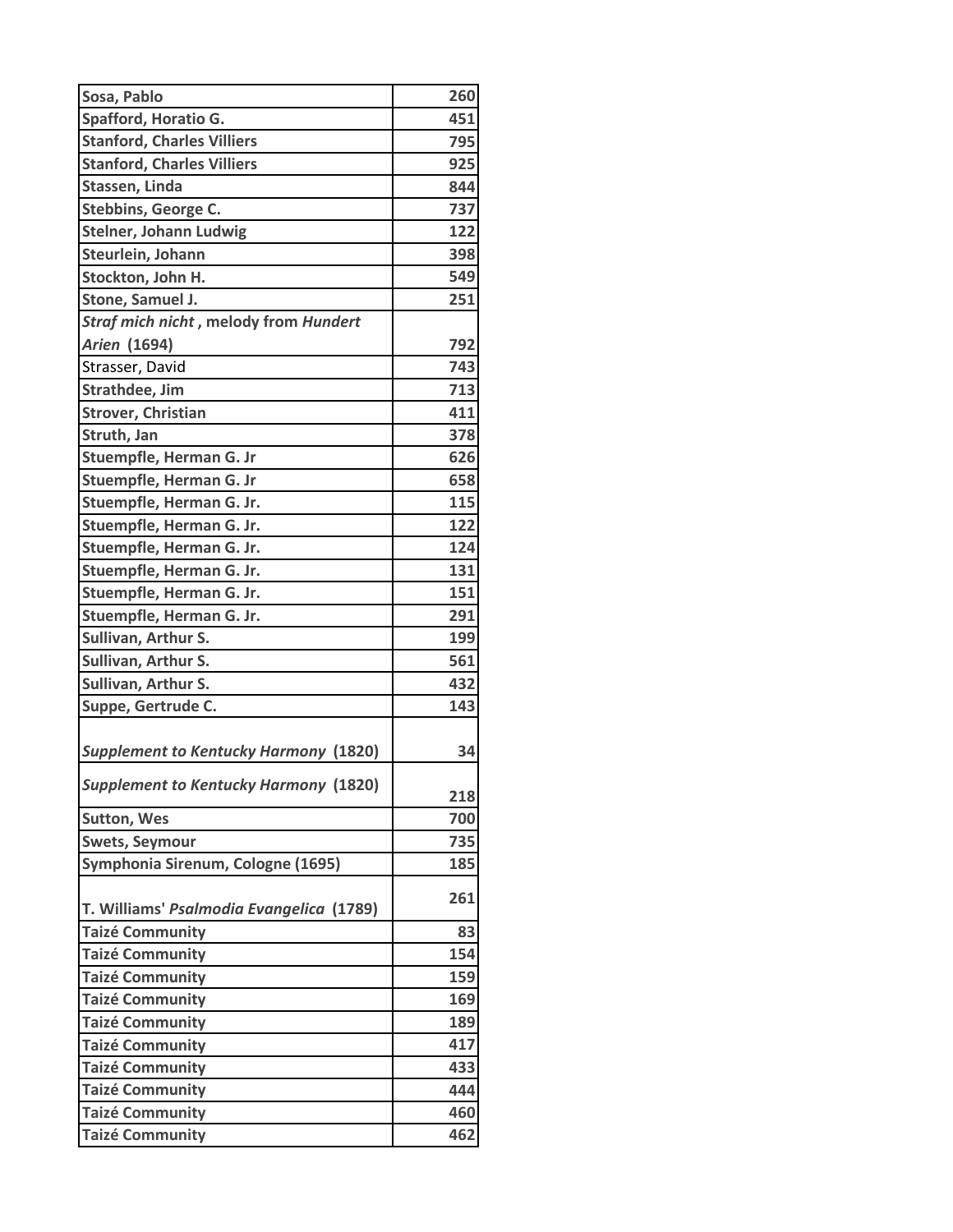| <b>Taizé Community</b>              | 480 |
|-------------------------------------|-----|
| <b>Taizé Community</b>              | 528 |
| <b>Taizé Community</b>              | 591 |
| <b>Taizé Community</b>              | 592 |
| <b>Taizé Community</b>              | 818 |
| <b>Taizé Community</b>              | 836 |
| <b>Taizé Community</b>              | 903 |
| <b>Tallis, Thomas</b>               | 134 |
| <b>Tallis, Thomas</b>               | 394 |
| <b>Tallis, Thomas</b>               | 435 |
| Tamaela, Christian I.               | 233 |
| Tate, Laura A.                      | 511 |
| Taulé, Alberto                      | 57  |
| Taulé, Father Alberto               | 774 |
| <b>Taylor, Cyril Vincent</b>        | 130 |
| <b>Taylor, Cyril Vincent</b>        | 252 |
| Te Deum, 4th c.                     | 540 |
| Te Deum, 4th c.                     | 541 |
| <b>Tel, Martin</b>                  | 211 |
| <b>Tel, Martin</b>                  | 384 |
| <b>Tel, Martin</b>                  | 428 |
| <b>Tel, Martin</b>                  | 438 |
| <b>Tel, Martin</b>                  | 472 |
| <b>Tel, Martin</b>                  | 498 |
| <b>Tel, Martin</b>                  | 664 |
| <b>Tel, Martin</b>                  | 717 |
| <b>Tel, Martin</b>                  | 751 |
| <b>Tel, Martin</b>                  | 767 |
| <b>Tel, Martin</b>                  | 857 |
| <b>Ten Harmsel, Henrietta</b>       | 41  |
| Ten Harmsel, Henrietta              | 246 |
| <b>Ten Harmsel, Henrietta</b>       | 401 |
| Ten Harmsel, Henrietta              | 415 |
| <b>TenClay, Tim</b>                 | 948 |
| <b>Tersteegen, Gerhardt</b>         | 565 |
| <b>Teschner, Melchoir</b>           | 146 |
| <b>Teschner, Melchoir</b>           | 857 |
| <b>Tessier, Albert Dennis</b>       | 621 |
| Thanaraj, M. Thomas                 | 514 |
| <b>The Apostle's Creed</b>          | 783 |
| The Chorale Book for England (1863) | 210 |
| <b>The Dancing Master (1686)</b>    | 20  |
| The Hymnal (1982)                   | 477 |
| <b>The Lutheran Book of Worship</b> | 883 |
| The New England Psalm Singer (1770) | 384 |
| <b>The Nicene Creed</b>             | 771 |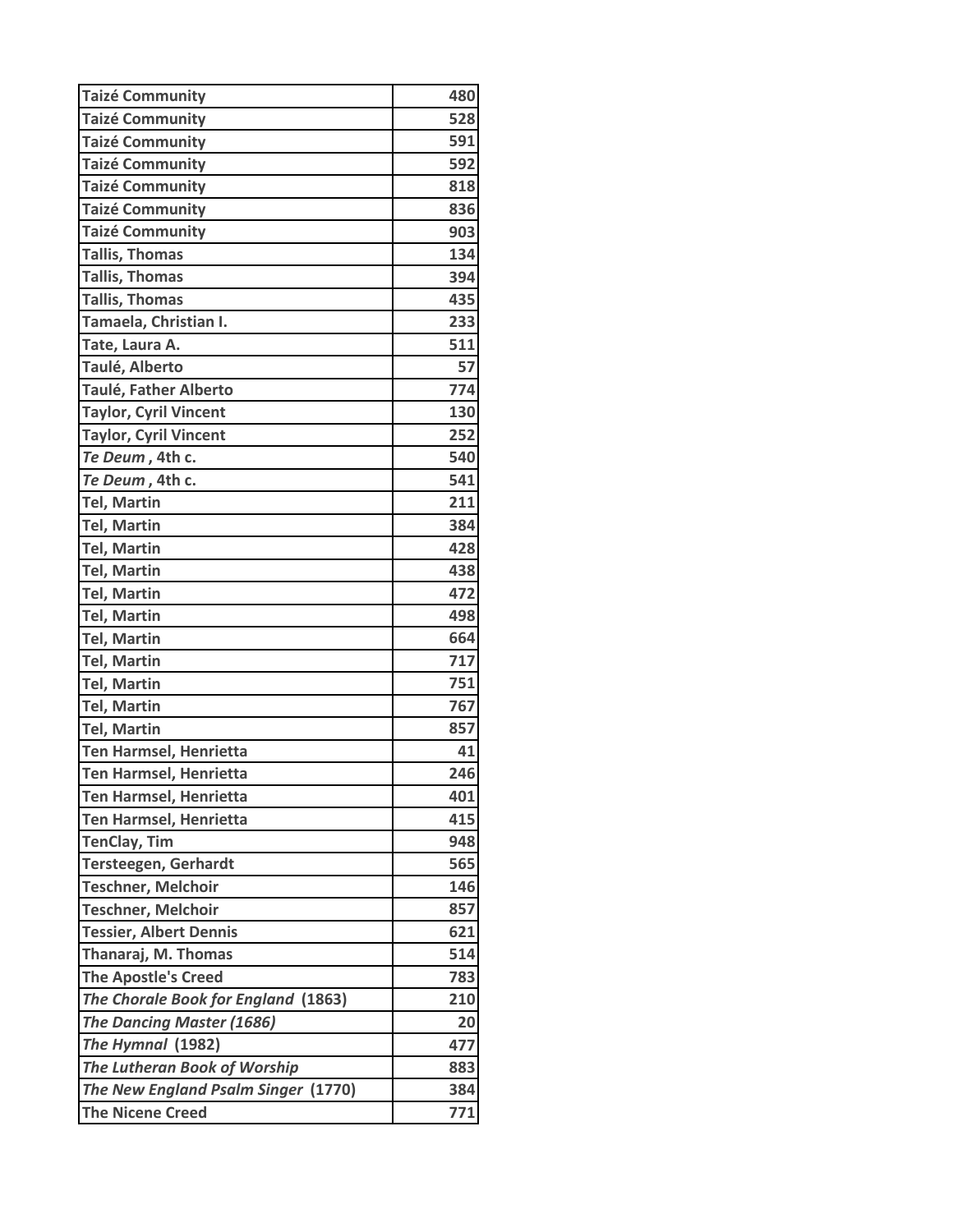| The Revelations of Divine Love (Julian of |     |
|-------------------------------------------|-----|
| Norwich)                                  | 414 |
| The Sacred Harp (1844)                    | 207 |
| The Sacred Harp (1844)                    | 408 |
| The Sacred Harp (1844)                    | 802 |
| The Sacred Harp (1844)                    | 876 |
| The Sacred Harp (1844)                    | 898 |
| <b>The Song of Mary</b>                   | 364 |
| <b>The Ten Commandments</b>               | 711 |
|                                           |     |
| The United Methodist Hymanl Committee     | 965 |
| The Worship Sourcebook, 2nd edition       | 554 |
| Thé, Paul                                 | 497 |
| Then Swenska Psalm-Boken (1697)           | 191 |
| <b>Thomas, Donn</b>                       | 382 |
| <b>Thomas, Edith Lowell</b>               | 873 |
| <b>Thomerson, Kathleen</b>                | 730 |
| Thompson, Will L.                         | 615 |
| Thornburg, John                           | 752 |
| Threlfall, Jennette                       | 145 |
| <b>Thring, Godfrey</b>                    | 223 |
| Thrupp, Dorothy A.                        | 330 |
| Tice, Adam M. L.                          | 266 |
| Tice, Adam M. L.                          | 644 |
| Tindley, Charles A.                       | 454 |
| Tinio, Rolando S.                         | 882 |
| Tomer, William G.                         | 944 |
| <b>Tomlin, Chris</b>                      | 176 |
| <b>Tomlin, Chris</b>                      | 468 |
| <b>Tomlin, Chris</b>                      | 574 |
| <b>Tomlin, Chris</b>                      | 578 |
| <b>Tomlin, Chris</b>                      | 580 |
| <b>Tomlin, Chris</b>                      | 597 |
| <b>Tomlin, Chris</b>                      | 693 |
| <b>Toolan, Suzanne</b>                    | 842 |
| <b>Toplady, Augustus M.</b>               | 688 |
| <b>Townend, Stuart</b>                    | 177 |
| <b>Townend, Stuart</b>                    | 181 |
| <b>Townend, Stuart</b>                    | 370 |
| <b>Townend, Stuart</b>                    | 746 |
| <b>Townend, Stuart</b>                    | 755 |
| <b>Townend, Stuart</b>                    | 770 |
| <b>Townend, Stuart</b>                    | 775 |
| <b>Townend, Stuart</b>                    | 840 |
| Towner, Daniel B.                         | 327 |
| Towner, Daniel B.                         | 696 |
| <b>Traditional Cherokee</b>               | 965 |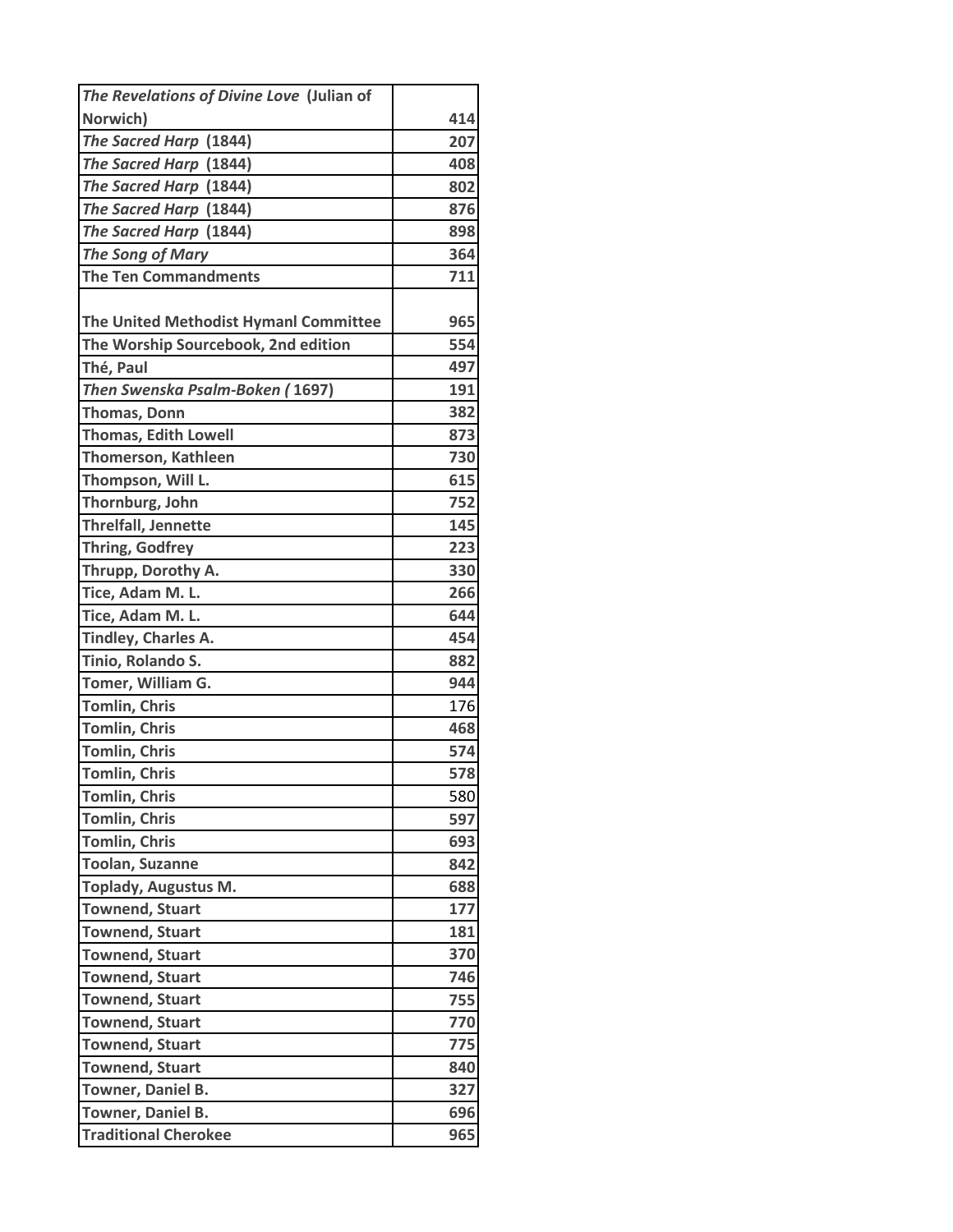| <b>Traditional Mohawk</b>            | 965 |
|--------------------------------------|-----|
| <b>Traditional: Alsatian</b>         | 873 |
| <b>Traditional: American</b>         | 55  |
| <b>Traditional: American</b>         | 118 |
| <b>Traditional: Batak</b>            | 550 |
| <b>Traditional: Black Gospel</b>     | 964 |
| <b>Traditional: Brazilian</b>        | 493 |
| <b>Traditional: Cameroons</b>        | 445 |
| <b>Traditional: Caribbean</b>        | 768 |
| <b>Traditional: Caribbean</b>        | 951 |
| <b>Traditional: Chinese</b>          | 940 |
| <b>Traditional: Congolese</b>        | 600 |
| <b>Traditional: Dakota</b>           | 27  |
| <b>Traditional: English</b>          | 10  |
| <b>Traditional: English</b>          | 67  |
| <b>Traditional: English</b>          | 149 |
| <b>Traditional: English</b>          | 162 |
| <b>Traditional: English</b>          | 561 |
| <b>Traditional: English</b>          | 650 |
| <b>Traditional: French</b>           | 82  |
| <b>Traditional: French</b>           | 203 |
| <b>Traditional: French</b>           | 225 |
| <b>Traditional: German</b>           | 90  |
| <b>Traditional: German</b>           | 372 |
| <b>Traditional: Ghanaian</b>         | 242 |
| <b>Traditional: Ghanaian</b>         | 299 |
| <b>Traditional: Hasidic</b>          | 751 |
| <b>Traditional: Hebrew</b>           | 50  |
| <b>Traditional: Hebrey</b>           | 312 |
| <b>Traditional: Honduran</b>         | 183 |
| <b>Traditional: Irish</b>            | 9   |
| <b>Traditional: Irish</b>            | 53  |
| <b>Traditional: Irish</b>            | 69  |
| <b>Traditional: Irish</b>            | 859 |
| <b>Traditional: Israeli</b>          | 144 |
| <b>Traditional: Jamaican</b>         | 830 |
| <b>Traditional: Kalinga</b>          | 94  |
| <b>Traditional: Kenyan</b>           | 576 |
| <b>Traditional: Kenyan</b>           | 708 |
| <b>Traditional: Malawian</b>         | 390 |
| Traditional: Maori                   | 619 |
| <b>Traditional: Mexican</b>          | 452 |
| Traditional: Muscogee (Creek) hymn,  | 963 |
| <b>Traditional: Navaho</b>           | 923 |
| <b>Traditional: New Zealand</b>      | 619 |
| <b>Traditional: North American</b>   | 675 |
| <b>Traditional: Orthodox liturgy</b> | 631 |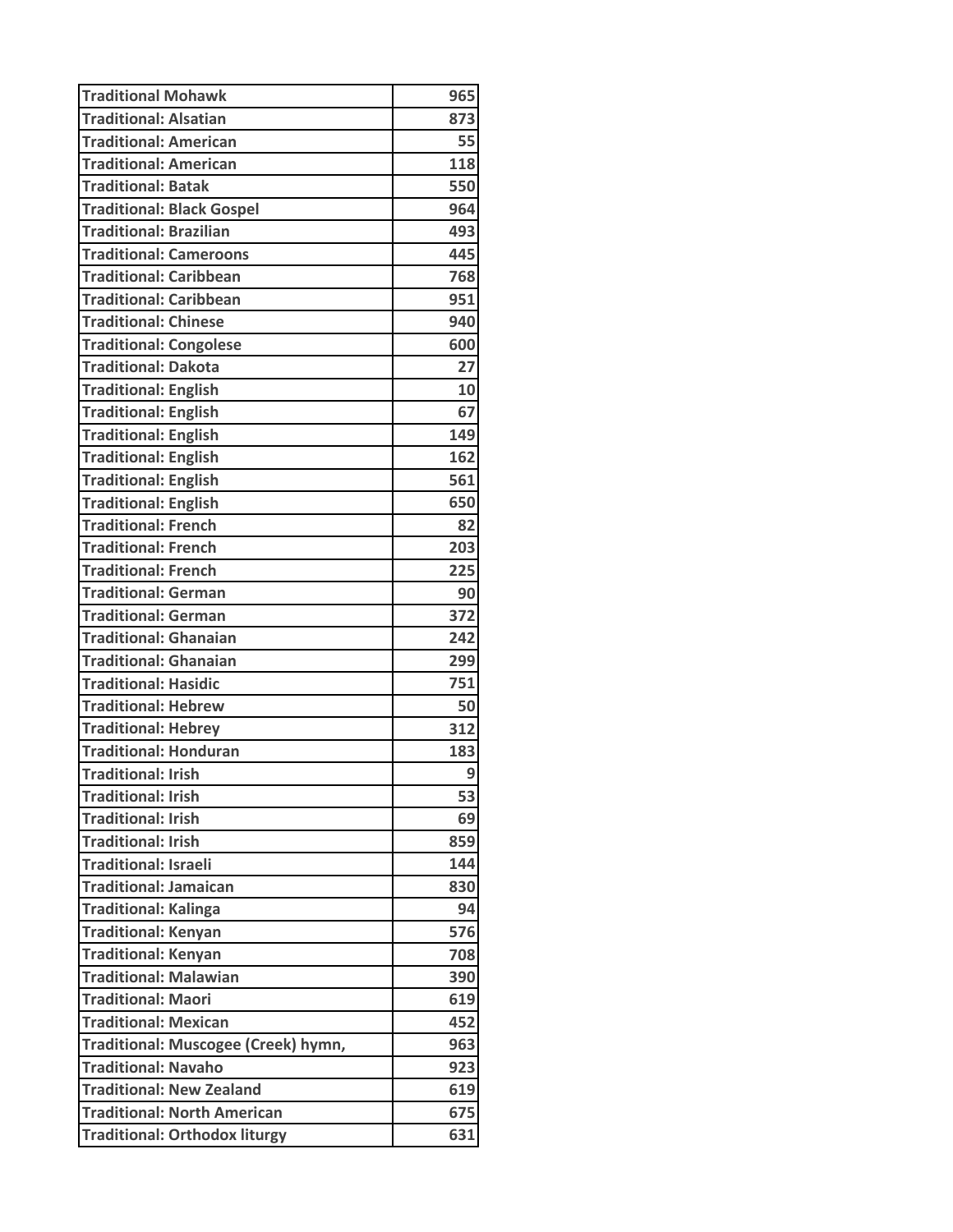| <b>Traditional: Pawltay (Kiowa)</b> | 752 |
|-------------------------------------|-----|
| <b>Traditional: Philipine</b>       | 285 |
| <b>Traditional: Puerto Rican</b>    | 106 |
| <b>Traditional: Puerto Rican</b>    | 192 |
| <b>Traditional: Punjabi melody</b>  | 906 |
| <b>Traditional: Slovak</b>          | 400 |
| <b>Traditional: Soahuku</b>         | 233 |
| <b>Traditional: South African</b>   | 564 |
| <b>Traditional: South African</b>   | 909 |
| <b>Traditional: South African</b>   | 915 |
| <b>Traditional: South African</b>   | 945 |
| <b>Traditional: South African</b>   | 957 |
| <b>Traditional: Spanish</b>         | 275 |
| <b>Traditional: Spanish</b>         | 279 |
| <b>Traditional: Spanish</b>         | 595 |
| <b>Traditional: Spanish</b>         | 605 |
| <b>Traditional: Sudanese</b>        | 609 |
| <b>Traditional: Swaziland</b>       | 931 |
| <b>Traditional: Swedish</b>         | 477 |
| <b>Traditional: Tanzanian</b>       | 188 |
| <b>Traditional: Tanzanian</b>       | 753 |
| <b>Traditional: Urdu</b>            | 125 |
| <b>Traditional: Uruguay</b>         | 960 |
| <b>Traditional: Yoruba</b>          | 891 |
| <b>Traditional: Zulu</b>            | 129 |
| Trier manuscript, 15th c.           | 70  |
| Trier manuscript, 15th c.           | 374 |
| Trisagion (from Eastern liturgies)  | 634 |
| Troeger, Thomas H.                  | 28  |
| Troeger, Thomas H.                  | 133 |
| Troeger, Thomas H.                  | 239 |
| Troeger, Thomas H.                  | 470 |
| True, Lori                          | 949 |
| Tucker, F. Bland                    | 542 |
| Tucker, F. Bland                    | 816 |
| Turl, Emma                          | 421 |
| Turner, Pat                         | 608 |
| <b>Turton, Thomas</b>               | 548 |
| <b>Turton, Thomas</b>               | 638 |
| <b>Tutu, Desmund</b>                | 686 |
| <b>Tutu, Desmund</b>                | 707 |
| Urhan, Chrétien                     | 626 |
| Urhan, Chrétien                     | 669 |
| <b>Ursinus, Zacharius</b>           | 781 |
| Vajda, Jaroslav J.                  | 400 |
| Vajda, Jaroslav J.                  | 946 |
| Valerius, A.                        | 560 |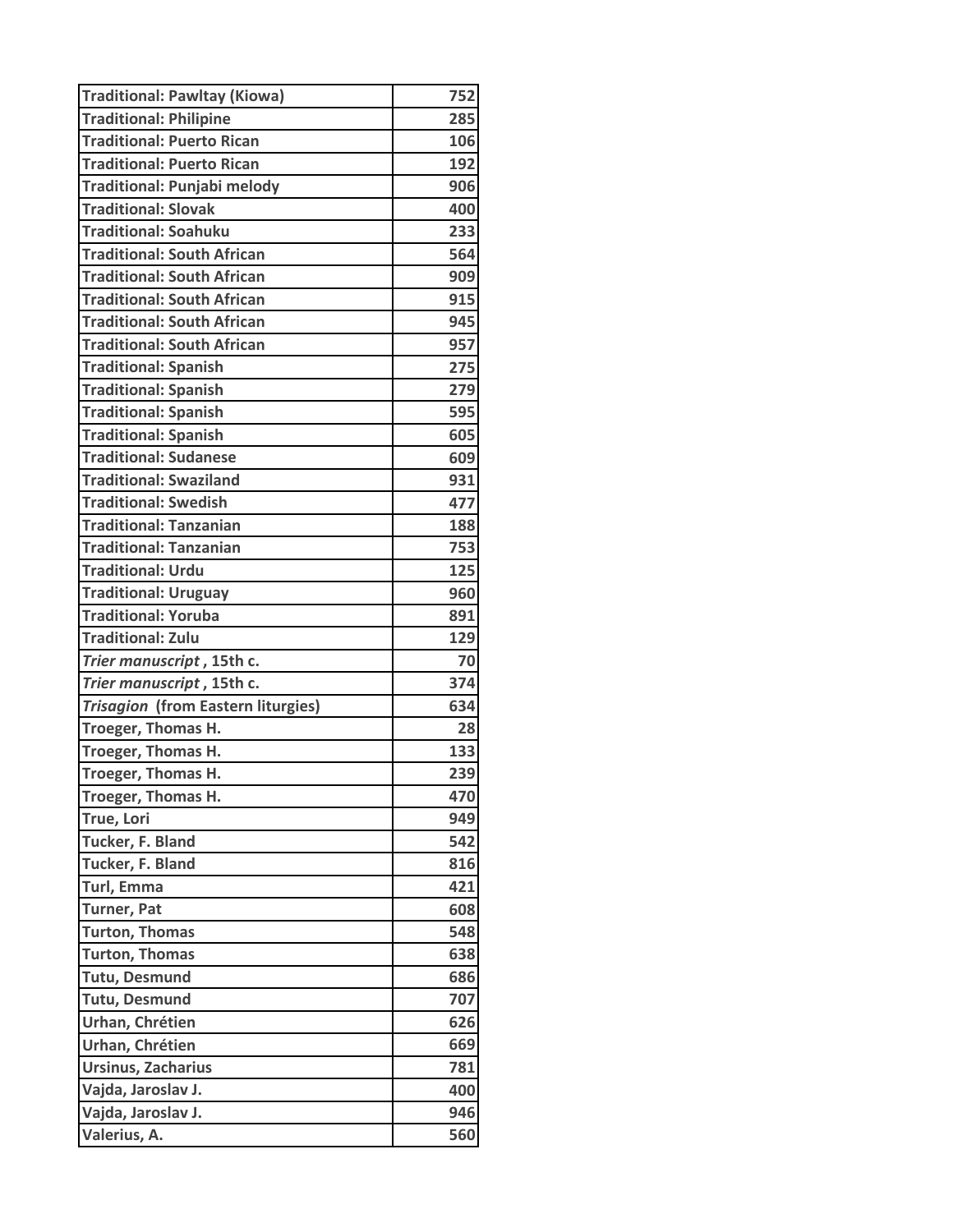| van Beethoven, Ludwig                   | 204 |
|-----------------------------------------|-----|
| van Beethoven, Ludwig                   | 581 |
| Van Dyke, Henry                         | 581 |
| <b>Vander Werp, Henry</b>               | 664 |
| Vanderhoven, John                       | 489 |
| VanderZee, Leonard                      | 461 |
| VanDeVenter, Judson W.                  | 739 |
| VanOss, Richard                         | 156 |
| Veenstra, Marlene                       | 781 |
| <b>Veni Creator Spiritus</b>            | 232 |
| Veni Creator Spiritus, 9th c.           | 523 |
| Veni Creator Spiritus, 9th c.           | 900 |
| <b>Villarreal, Ricardo</b>              | 368 |
| Virginia Harmony (1831)                 | 691 |
| <b>Visser, Larry</b>                    | 177 |
| <b>Visser, Larry</b>                    | 355 |
| <b>Vivares, Horacio</b>                 | 244 |
| von Spee                                | 472 |
| von Zinzendorf, Nicolaus L.             | 700 |
| Vos, Eelco                              | 340 |
| Vos, Eelco                              | 622 |
| Vos, Eelco                              | 924 |
| <b>Vulpius, Melchoir</b>                | 184 |
| <b>Wadding, Luke</b>                    | 89  |
| Wade, John F.                           | 76  |
| Wahworth, Clarence A.                   | 540 |
| <b>Walch, James</b>                     | 11  |
| <b>Walch, James</b>                     | 672 |
| <b>Walhout, Clarence P.</b>             | 409 |
| <b>Walhout, Clarence P.</b>             | 657 |
| <b>Walker, Christopher</b>              | 198 |
| <b>Walker, Christopher</b>              | 335 |
| <b>Walker, Tommy</b>                    | 339 |
| <b>Walker, Tommy</b>                    | 868 |
| <b>Walker, Wyatt Tee</b>                | 138 |
| <b>Walker's Southern Harmony (1835)</b> | 164 |
| <b>Walker's Southern Harmony (1835)</b> | 369 |
| <b>Walker's Southern Harmony (1835)</b> | 657 |
| <b>Walker's Southern Harmony (1835)</b> | 781 |
| Walt, J.D.                              | 176 |
| Walter, William H.                      | 102 |
| Ward, James C.                          | 683 |
| Ward, James C.                          | 888 |
| Warner, Anna B.                         | 709 |
| Warner, Steven C.                       | 414 |
| Warren, George w.                       | 281 |
| Warren, Norman L.                       | 668 |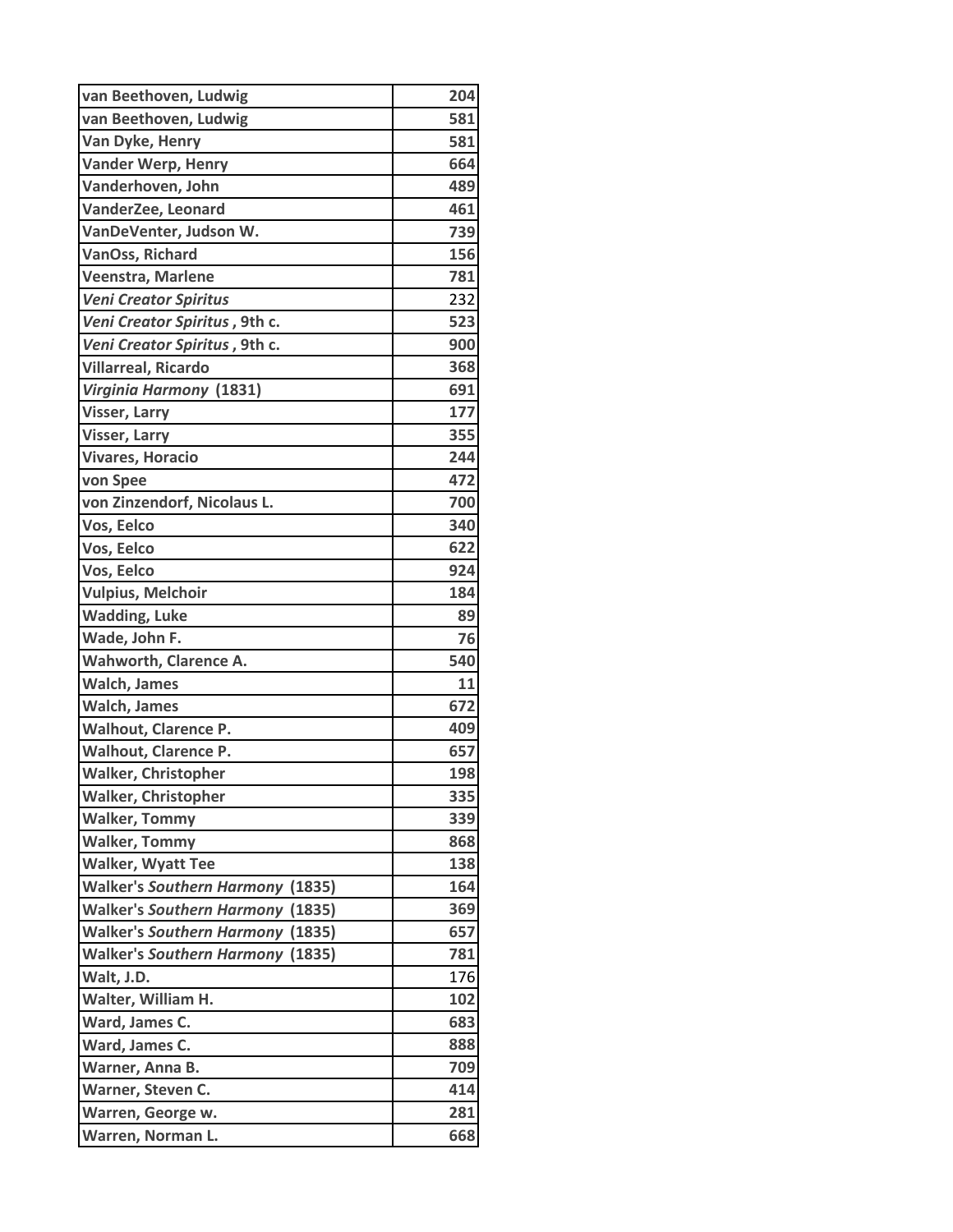| Watts, Isaac               | 10         |
|----------------------------|------------|
| Watts, Isaac               | 92         |
| Watts, Isaac               | 152        |
| Watts, Isaac               | 173        |
| Watts, Isaac               | 175        |
| Watts, Isaac               | 219        |
| Watts, Isaac               | 283        |
| Watts, Isaac               | 369        |
| Watts, Isaac               | 405        |
| Watts, Isaac               | 439        |
| <b>Watts, Isaac</b>        | 483        |
| Watts, Isaac               | 570        |
| Watts, Isaac               | 964        |
| <b>Weaver, Geoff</b>       | 629        |
| <b>Weaver, Geoff</b>       | 906        |
| Webb, Benjamin             | 111        |
| Webb, Charles H.           | 118        |
| Webb, Charles H.           | 657        |
| <b>Webbe, Samuel</b>       | 60         |
| <b>Webbe, Samuel</b>       | 301        |
| <b>Webbe, Samuel</b>       | 614        |
| Webbe, Samuel              | 801        |
| <b>Webber, Christopher</b> | 612        |
| Webber, Christopher L.     | 118        |
| Weeden, Winfield S.        | 739        |
| Weissrock, John            | 869        |
| Wells, Marcus M.           | 331        |
| <b>Wesley, Charles</b>     | 56         |
| <b>Wesley, Charles</b>     | 80         |
| <b>Wesley, Charles</b>     | <b>100</b> |
| <b>Wesley, Charles</b>     | 182        |
| <b>Wesley, Charles</b>     | 209        |
| <b>Wesley, Charles</b>     | 224        |
| <b>Wesley, Charles</b>     | 351        |
| <b>Wesley, Charles</b>     | 424        |
| <b>Wesley, Charles</b>     | 438        |
| <b>Wesley, Charles</b>     | 479        |
| <b>Wesley, Charles</b>     | 582        |
| <b>Wesley, Charles</b>     | 590        |
| <b>Wesley, Charles</b>     | 667        |
| <b>Wesley, Charles</b>     | 667        |
| <b>Wesley, Charles</b>     | 695        |
| <b>Wesley, Charles</b>     | 702        |
| Wesley, Samuel S.          | 251        |
| Wesley, Samuel S.          | 558        |
| <b>Westendorf, Omer</b>    | 815        |
| <b>Westendorf, Omer</b>    | 936        |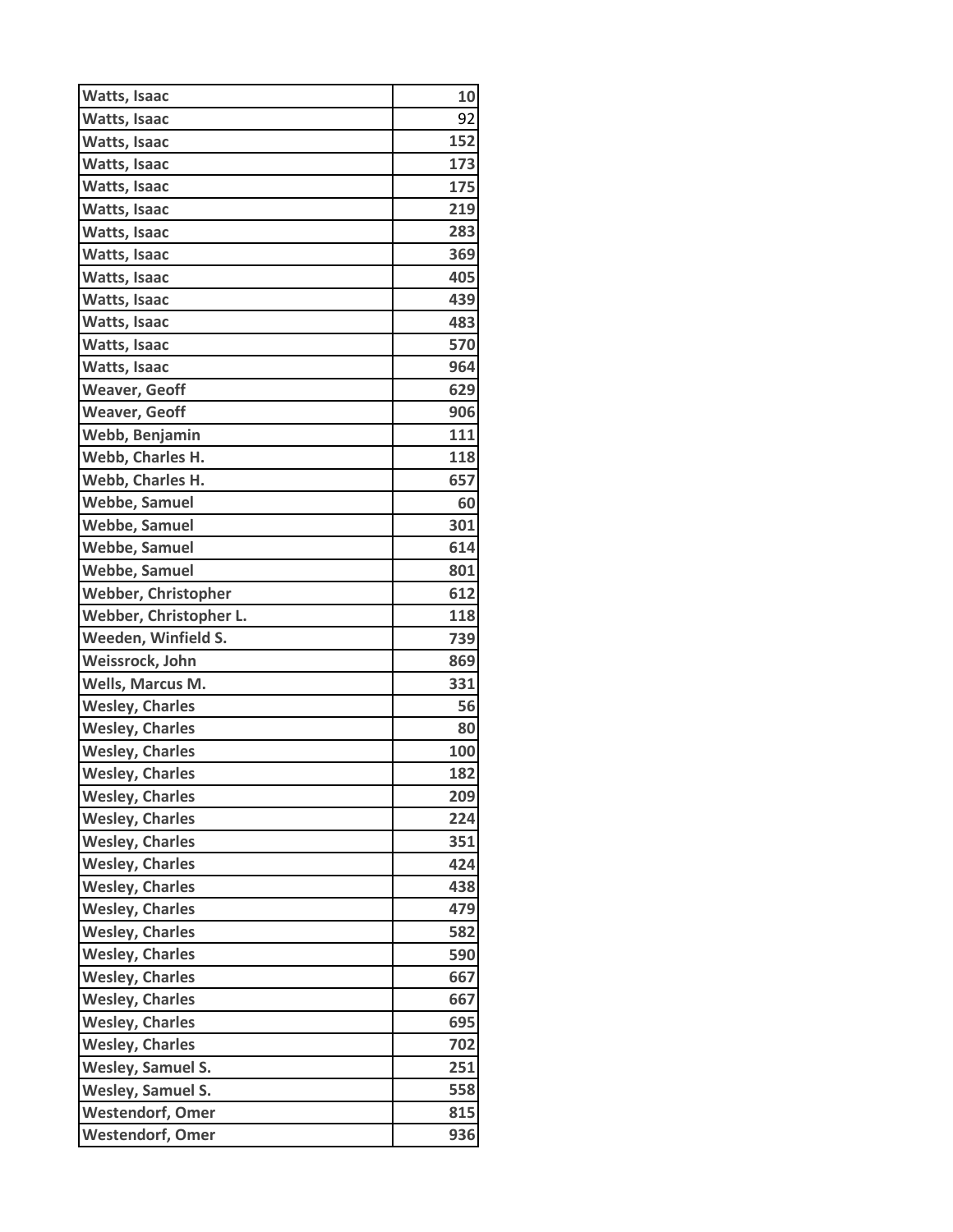| <b>Westerholm, Matthew</b>            | 15  |
|---------------------------------------|-----|
| <b>Westra, Dewey</b>                  | 383 |
| <b>Westra, Dewey</b>                  | 547 |
| <b>Westra, Dewey</b>                  | 935 |
| <b>Whalum, Wendell</b>                | 854 |
| <b>Whelpton, George</b>               | 884 |
| <b>White, David Ashley</b>            | 132 |
| <b>White, Estelle</b>                 | 487 |
| White, Linda                          | 713 |
| <b>Whitefield, Frederick</b>          | 675 |
| <b>Whitfield, Frederick</b>           | 676 |
| Whittle, Daniel W.                    | 690 |
| <b>Wiersma, Stanley</b>               | 196 |
| <b>Wiersma, Stanley</b>               | 323 |
| <b>Wiersma, Stanley</b>               | 545 |
| <b>Wiersma, Stanley</b>               | 625 |
| Wigner, John M.                       | 613 |
| Wilhelm II                            | 524 |
| Wilkes, John                          | 221 |
| Wilkes, John                          | 677 |
| Wilkinson, Kate B.                    | 334 |
| <b>Willan, Healey</b>                 | 231 |
| Williams' Psalmodia Evangelica (1789) | 206 |
|                                       |     |
| Williams' Psalmodia Evangelica (1789) | 237 |
| Williams, Aaron                       | 247 |
| <b>Williams, Aaron</b>                | 734 |
| <b>Williams, Charles</b>              | 382 |
| <b>Williams, David McK.</b>           | 538 |
| Williams, Nolan Jr                    | 173 |
| Williams, Nolan Jr                    | 321 |
| Williams, Nolan Jr                    | 338 |
| Williams, Nolan Jr                    | 410 |
| Williams, Nolan Jr                    | 424 |
| Williams, Nolan Jr                    | 621 |
| Williams, Nolan Jr                    | 710 |
| Williams, Nolan Jr                    | 930 |
| <b>Williams, Peter</b>                | 43  |
| <b>Williams, Ralph Vaughan</b>        | 66  |
| <b>Williams, Ralph Vaughan</b>        | 67  |
| <b>Williams, Ralph Vaughan</b>        | 89  |
| <b>Williams, Ralph Vaughan</b>        | 127 |
| Williams, Ralph Vaughan               | 131 |
| Williams, Ralph Vaughan               | 162 |
| <b>Williams, Ralph Vaughan</b>        | 220 |
| Williams, Ralph Vaughan               | 234 |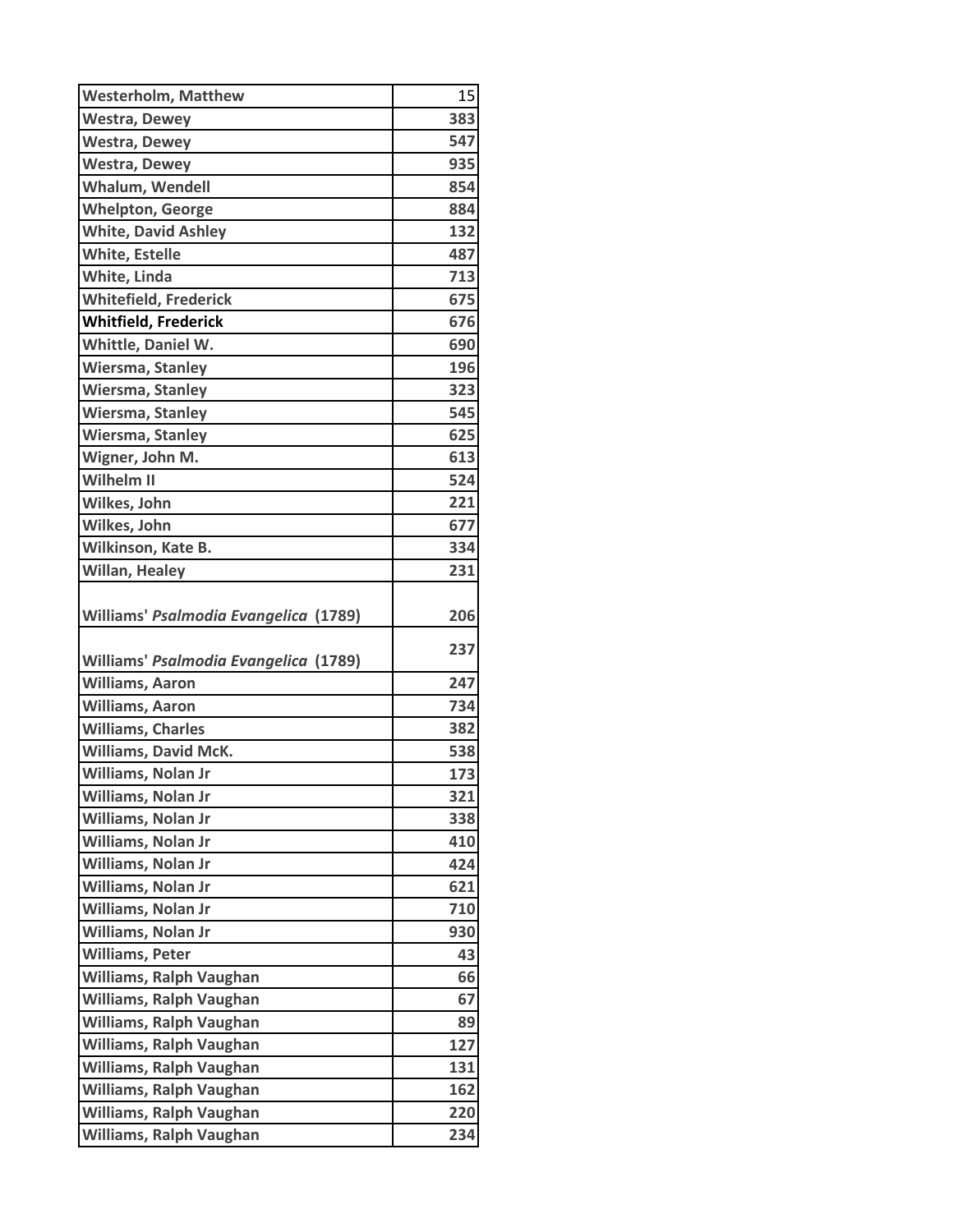| Williams, Ralph Vaughan                     | 254 |
|---------------------------------------------|-----|
| <b>Williams, Ralph Vaughan</b>              | 421 |
| Williams, Ralph Vaughan                     | 551 |
| <b>Williams, Ralph Vaughan</b>              | 570 |
| <b>Williams, Ralph Vaughan</b>              | 641 |
| Williams, Ralph Vaughan                     | 650 |
| Williams, Ralph Vaughan                     | 847 |
| Williams, Ralph Vaughan                     | 928 |
| Williams, Ralph Vaughan                     | 943 |
| <b>Williams, Robert</b>                     | 209 |
| <b>Williams, Thomas J.</b>                  | 179 |
| Williams, Thomas J.                         | 796 |
| <b>Williams, Thomas J.</b>                  | 922 |
| Williams, William                           | 43  |
| Wilson, Hugh                                | 173 |
| Wilson, Hugh                                | 410 |
| Wilson, John W.                             | 56  |
| <b>Winkworth, Catherine</b>                 | 59  |
| <b>Winkworth, Catherine</b>                 | 137 |
| <b>Winkworth, Catherine</b>                 | 344 |
| <b>Winkworth, Catherine</b>                 | 425 |
| <b>Winkworth, Catherine</b>                 | 524 |
| <b>Winkworth, Catherine</b>                 | 543 |
| <b>Winkworth, Catherine</b>                 | 575 |
| <b>Winkworth, Catherine</b>                 | 646 |
| <b>Winkworth, Catherine</b>                 | 763 |
| Witt's Psalmodia Sacra (1715)               | 56  |
| Witt's Psalmodia Sacra (1715)               | 155 |
| <b>Witvoet, Bert</b>                        | 656 |
| <b>Wood, James</b>                          | 207 |
| Wood, James H.                              | 898 |
| <b>Woodward, George Ratcliffe</b>           | 70  |
| <b>Woodward, George Ratcliffe</b>           | 109 |
| <b>Woodward, George Ratcliffe</b>           | 202 |
| <b>Woodward, George Ratcliffe</b>           | 374 |
| <b>Woodward, George Ratcliffe</b>           | 900 |
| Wordsworth, Christopher                     | 104 |
| Wordsworth, Christopher                     | 179 |
| Work, John W.                               | 42  |
| Worship for All Seasons, volume 1,          |     |
| <b>Selections from Gathring for Advent,</b> |     |
| Christmas, Epiphany                         | 910 |
| <b>Wortman, Denis</b>                       | 853 |
| Wren, Brian                                 | 130 |
| Wren, Brian                                 | 204 |
| Wren, Brian                                 | 248 |
| Wren, Brian                                 | 316 |
|                                             |     |